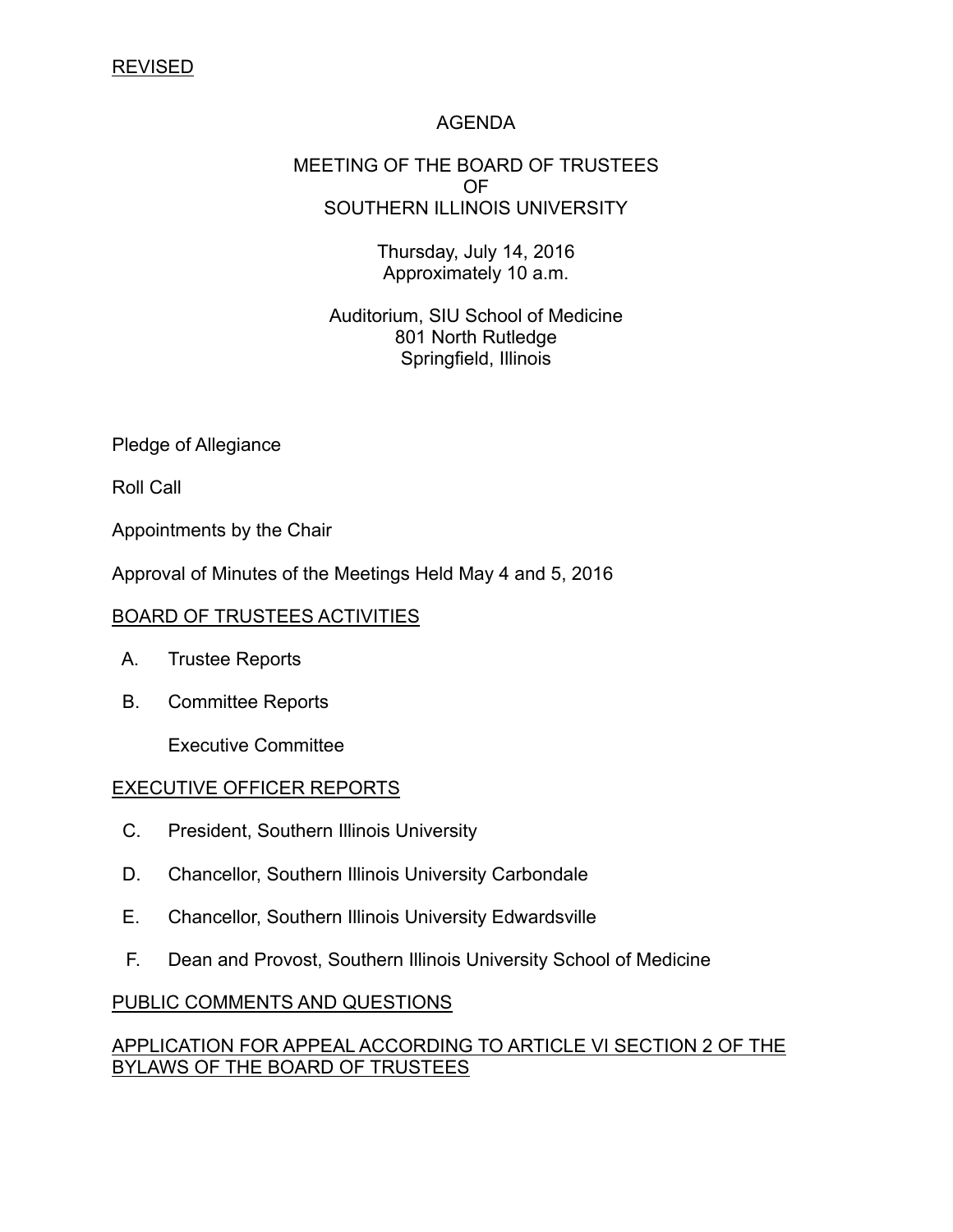# RECEIPT OF INFORMATION AND NOTICE ITEMS

- G. Report of Purchase Orders and Contracts, April and May 2016, SIUC
- H. Report of Purchase Orders and Contracts, April and May 2016, SIUE
- I. Approval of New Programs, Reasonable and Moderate Extensions, Approval of Off-Campus Program Locations, and Academic Program Eliminations and Suspensions, July 1, 2015, through June 30, 2016

## RATIFICATION OF PERSONNEL MATTERS

- J. Changes in Faculty-Administrative Payroll SIUC
- K. Changes in Faculty-Administrative Payroll SIUE
- L. Change in Faculty-Administrative Payroll- Office of the President and University-Wide Services

# ITEMS RECOMMENDED FOR APPROVAL BY THE PRESIDENT

- M. Approval of Salary and Appointment: Dean of the College of Business, SIUC
- N. Approval of Purchase: Factory Overhauled Aircraft Engines and Cores, SIUC
- O. Approval for Southern Illinois Research Park Board Appointment, SIUC
- P. Approval of Purchase: Medical Office Building Lease, School of Medicine Campus, SIUC
- Q. Approval of Salary and Appointment: Interim Dean of the School of Business, **SIUE**
- R. Approval of Purchase: Digital Media Buying Services, SIUE
- S. Approval of Purchase: Traditional Media Buying Services, SIUE
- T. Approval of Purchase: Grant Management System, SIUE
- U. Award of Contract: Art and Design East Window Replacement, SIUE
- V. Planning Approval: Water Distribution System Valve and Hydrant Replacement, **SIUE**
- W. Planning Approval: Resurface/Rebuild School of Dental Medicine Parking Lots, **SIUE**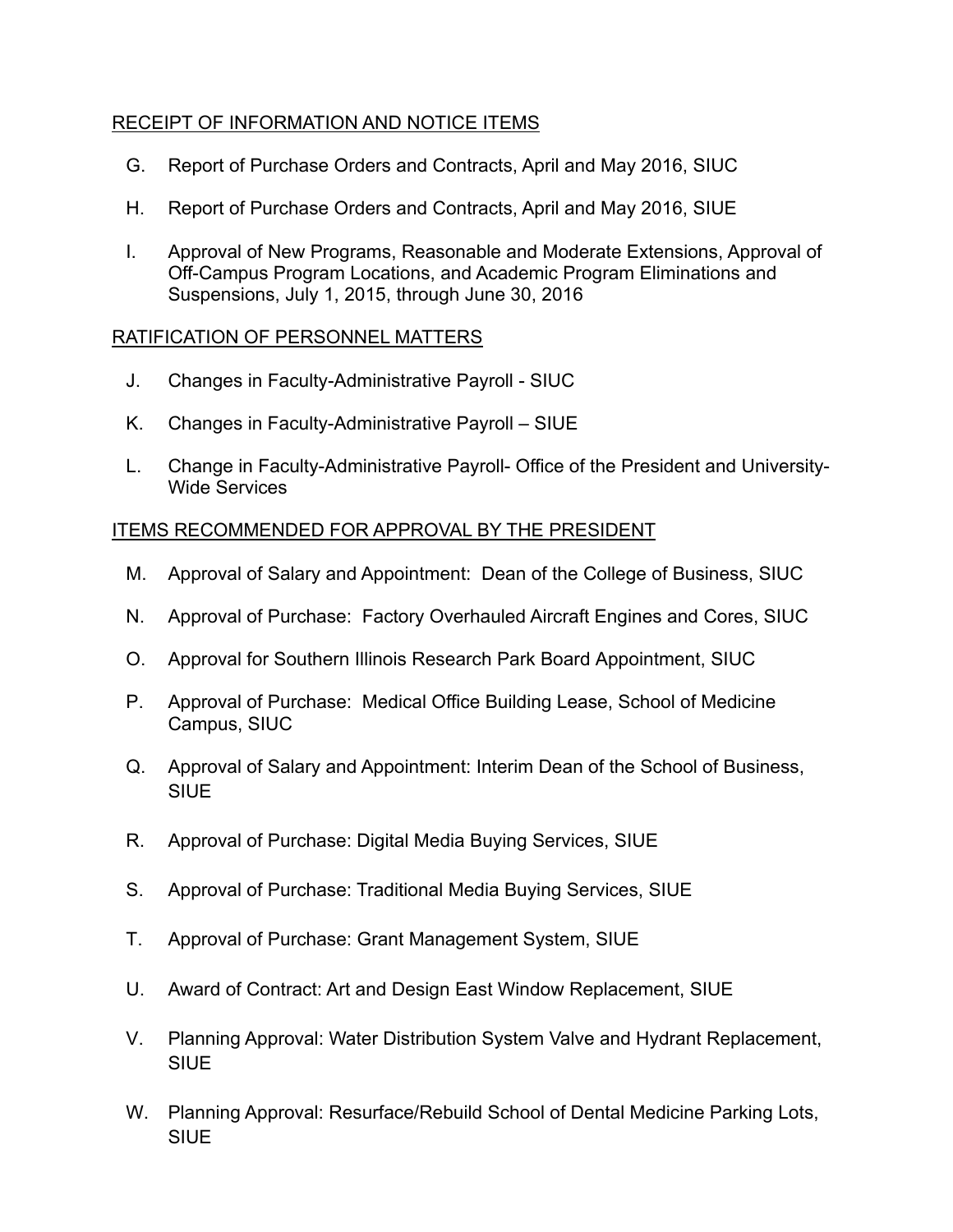- X. Approval of Salary of the General Counsel for the Southern Illinois University System
- Y. Approval of Amended System-Wide Diversity and Inclusion Initiatives
- Z. Appointment of the Chancellor, SIUE

The following Current and Pending Matter has been added to the agenda:

 Approval of Board Legislation, Intellectual Property Policy [Addition of 2 Policies of the Board H]

Adjournment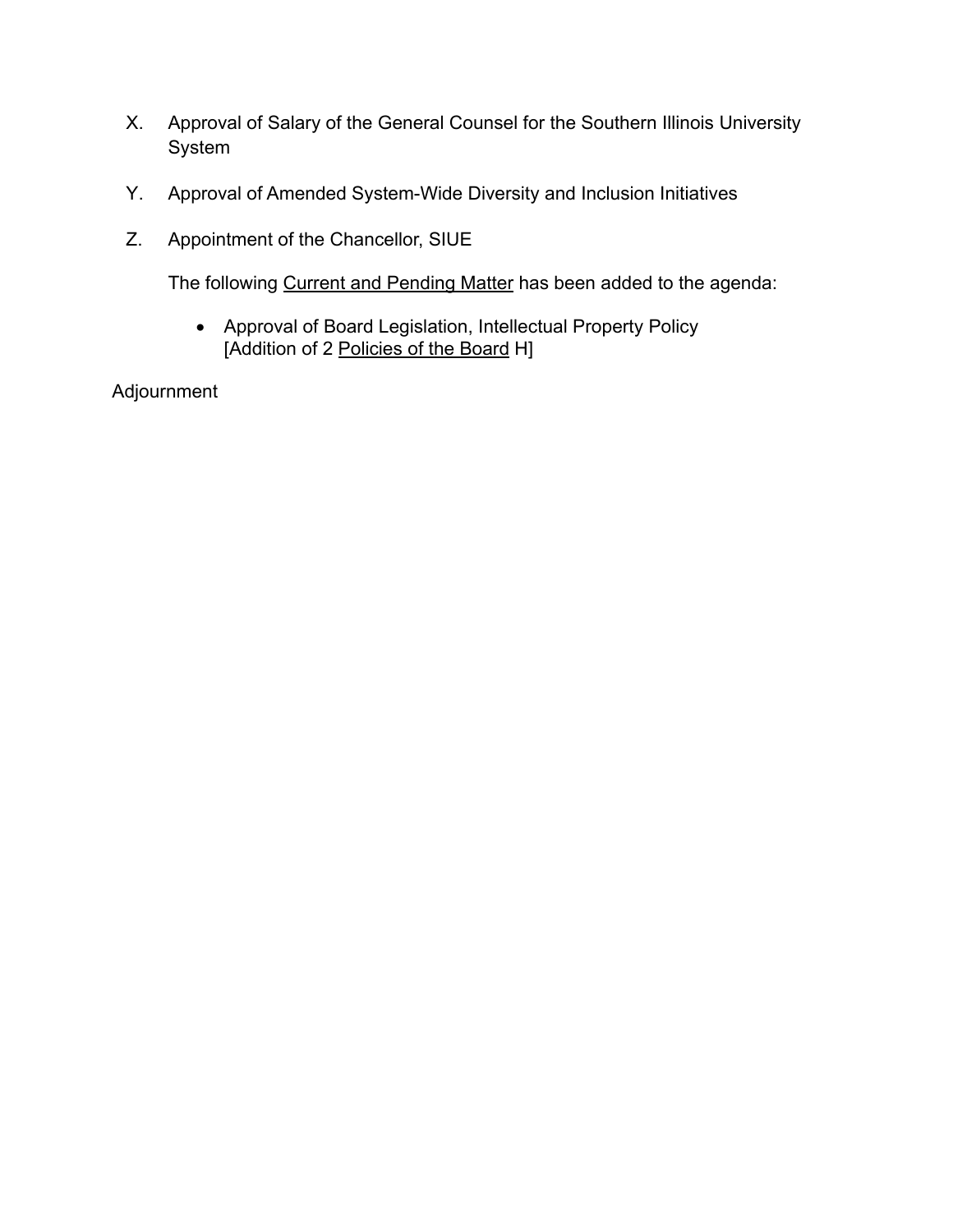# SUMMARY REPORT OF PURCHASE ORDERS AND CONTRACTS AWARDED DURING THE MONTH OF APRIL 2016 SOUTHERN ILLINOIS UNIVERSITY CARBONDALE

| <b>Section</b>                                            | Quantity | <b>Amount</b>  |
|-----------------------------------------------------------|----------|----------------|
| Professional & Artistic Services Less than<br>\$20,000.00 | 160      | \$229,536.91   |
| Professional & Artistic Services \$20,000.00<br>and Over  |          | \$75,000.00    |
| Less than the State Required Bid Limit                    | 292      | \$882,184.18   |
| State Required Bid Limit to \$100,000.00                  |          | \$65,000.00    |
| \$100,000.00 and Over                                     |          | \$266,802.73   |
| Total                                                     | 455      | \$1,518,523.82 |

THIS REPORT IS ORGANIZED ACCORDING TO FUNDS USED. SEE ATTACHMENT FOR DEFINITION OF FUNDS.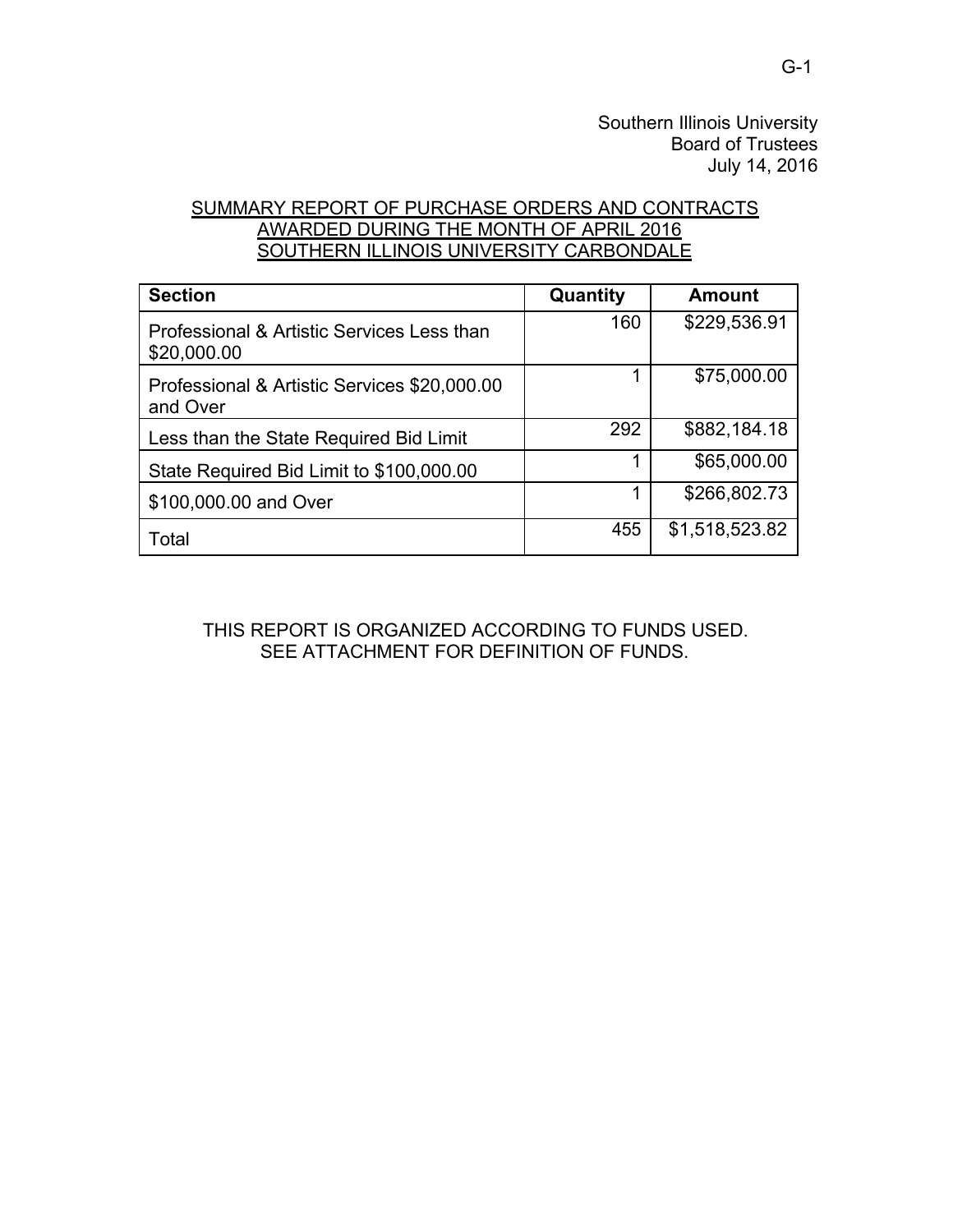## SOUTHERN ILLINOIS UNIVERSITY CARBONDALE DETAILED REPORT OF SPEAKING AND PERFORMING FEES, CONSULTANTS, ARCHITECTS, & ARTISTIC SERVICES AWARDED DURING THE MONTH OF APRIL 2016

| Fees of Less Than \$20,000 | Quantity | <b>Amoun</b> |
|----------------------------|----------|--------------|
|                            | 160      | \$229,536.91 |

| <b>Operations</b> |                                                   | Fees of \$20.000 and Over: Non-Appropriated Funds for General Educational                                                             |             |
|-------------------|---------------------------------------------------|---------------------------------------------------------------------------------------------------------------------------------------|-------------|
| <u>No.</u>        | Vendor                                            | <b>Description</b>                                                                                                                    | Amount      |
| 121624            | Articulate<br>Entertainment<br>II C<br>Quincy, MA | Chase Rice performance on<br>April 23, 2016 at the SIU<br>Arena.<br>For Student Center.<br>(Exempt from Bidding -<br>30ILCS 500/1-12) | \$75,000.00 |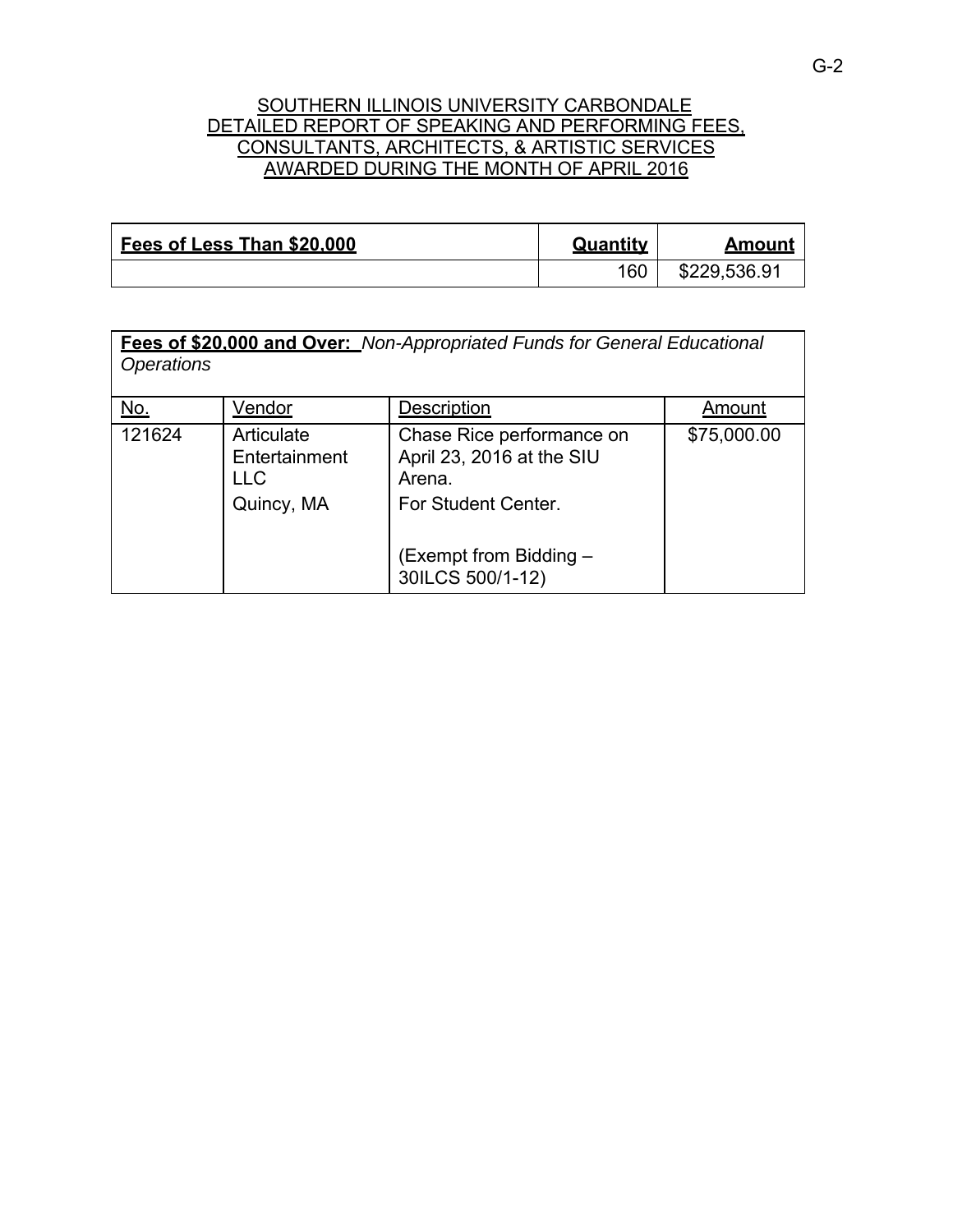### SOUTHERN ILLINOIS UNIVERSITY CARBONDALE DETAILED REPORT OF PURCHASE ORDERS AND CONTRACTS OF LESS THAN \$100,000 AWARDED DURING THE MONTH OF APRIL 2016

| <b>Transactions Under State Required Bid Limit</b> | Quantity | Amount       |
|----------------------------------------------------|----------|--------------|
|                                                    | 292      | \$882,184.18 |

| <b>Distributions</b> |                                                   |                                                                                                   | Orders From The State Required Bid Limit to \$100.000: Multi-Account |               |
|----------------------|---------------------------------------------------|---------------------------------------------------------------------------------------------------|----------------------------------------------------------------------|---------------|
| <u>No.</u>           | Vendor                                            | <b>Description</b>                                                                                |                                                                      | <b>Amount</b> |
| 121464               | Nanalysis<br>Corporation<br>Calgary, AB<br>Canada | multinuclear NMR<br>spectrometer with built in<br>computer.<br>For Chemistry and<br>Biochemistry. | NMReady 60 Pro, 60 MHz                                               | \$65,000.00   |
|                      |                                                   | State Appropriated and<br><b>Education Operations</b>                                             | <b>Income Funds for General</b>                                      |               |
|                      |                                                   | 272510                                                                                            | \$1,000.00                                                           |               |
|                      |                                                   | <b>General Educational</b><br><b>Operations</b><br>202047<br>202110                               | Non-Appropriated Funds for<br>\$23,335.00<br>\$5,000.00              |               |
|                      |                                                   | <b>Educational Operations</b><br>218206<br>241617                                                 | <b>Restricted Funds for General</b><br>\$8,400.00<br>\$27,265.00     |               |
|                      |                                                   | (Sole Source)                                                                                     |                                                                      |               |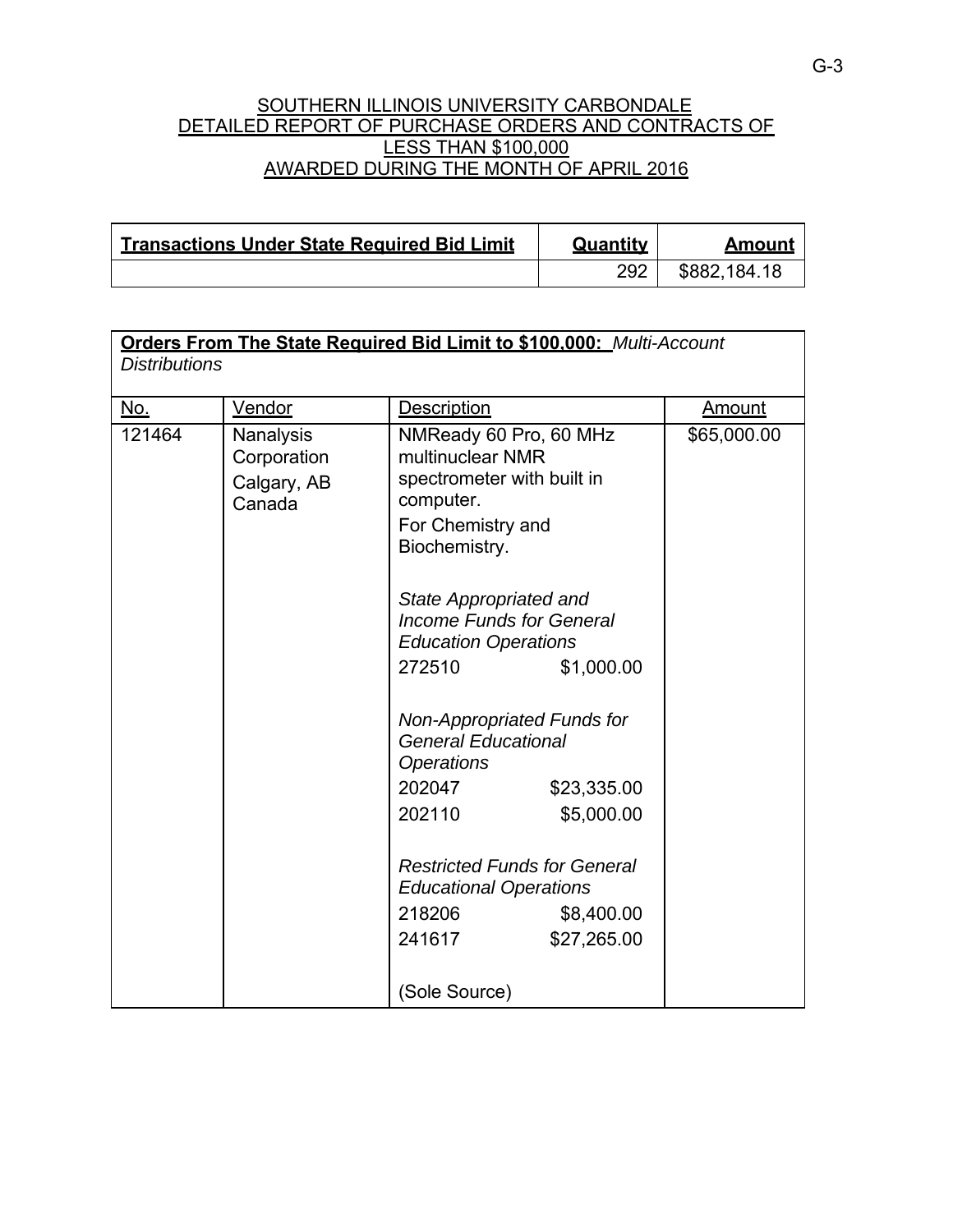# DETAILED REPORT OF PURCHASE ORDERS AND CONTRACTS OF \$100,000 AND OVER AWARDED DURING THE MONTH OF APRIL 2016

| <b>Purchase Orders and Contracts of \$100,000 and Over:</b> Service Department<br><b>Funds</b> |                                                  |                                                                                                                                                                                                                                                                                                                  |              |
|------------------------------------------------------------------------------------------------|--------------------------------------------------|------------------------------------------------------------------------------------------------------------------------------------------------------------------------------------------------------------------------------------------------------------------------------------------------------------------|--------------|
| No.                                                                                            | Vendor                                           | <b>Description</b>                                                                                                                                                                                                                                                                                               | Amount       |
| 121271                                                                                         | CDW<br><b>Government LLC</b><br>Vernon Hills, IL | SmartNet maintenance for the<br>campus and SmartNet RezNet<br>maintenance for University<br>Housing for the period of April<br>1, 2016 through March 31,<br>2017.<br>For Information Technology.<br>Requisition approved by the<br>President. (see Requisition<br>#200109-0003.)<br>(Pricing per IPHEC Contract) | \$266,802.73 |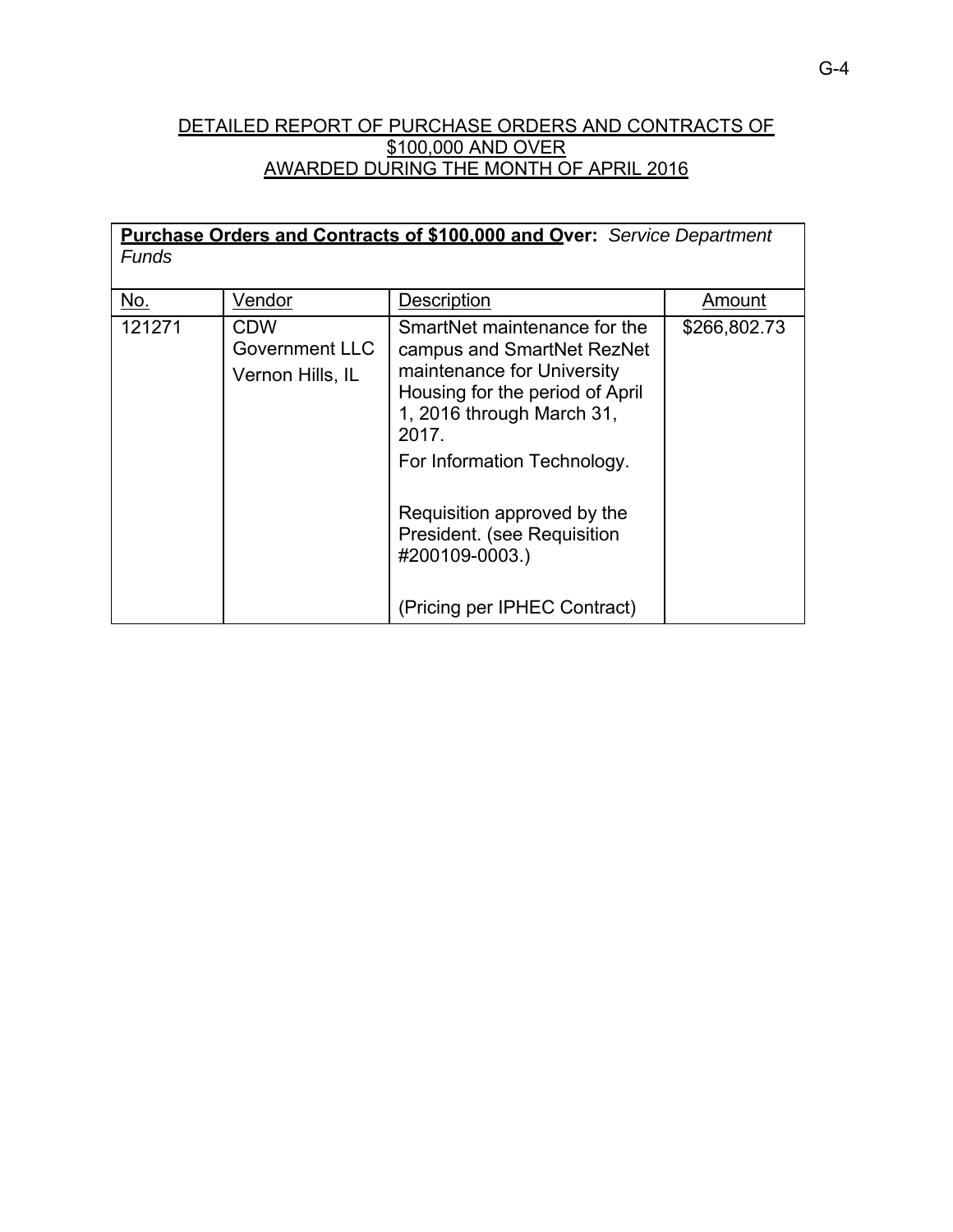# SUMMARY REPORT OF PURCHASE ORDERS AND CONTRACTS AWARDED DURING THE MONTH OF APRIL 2016 SOUTHERN ILLINOIS UNIVERSITY SCHOOL OF MEDICINE

| <b>Section</b>                                            | Quantity | <b>Amount</b> |
|-----------------------------------------------------------|----------|---------------|
| Professional & Artistic Services Less than<br>\$20,000.00 | 5        | \$24,036.67   |
| Professional & Artistic Services \$20,000.00<br>and Over  | 1        | \$41,500.00   |
| Less than the State Required Bid Limit                    | 45       | \$336,320.44  |
| State Required Bid Limit to \$100,000.00                  | 0        | \$0.00        |
| \$100,000.00 and Over                                     | 1        | \$270,398.00  |
| Total                                                     | 52       | \$672,255.11  |

THIS REPORT IS ORGANIZED ACCORDING TO FUNDS USED. SEE ATTACHMENT FOR DEFINITION OF FUNDS.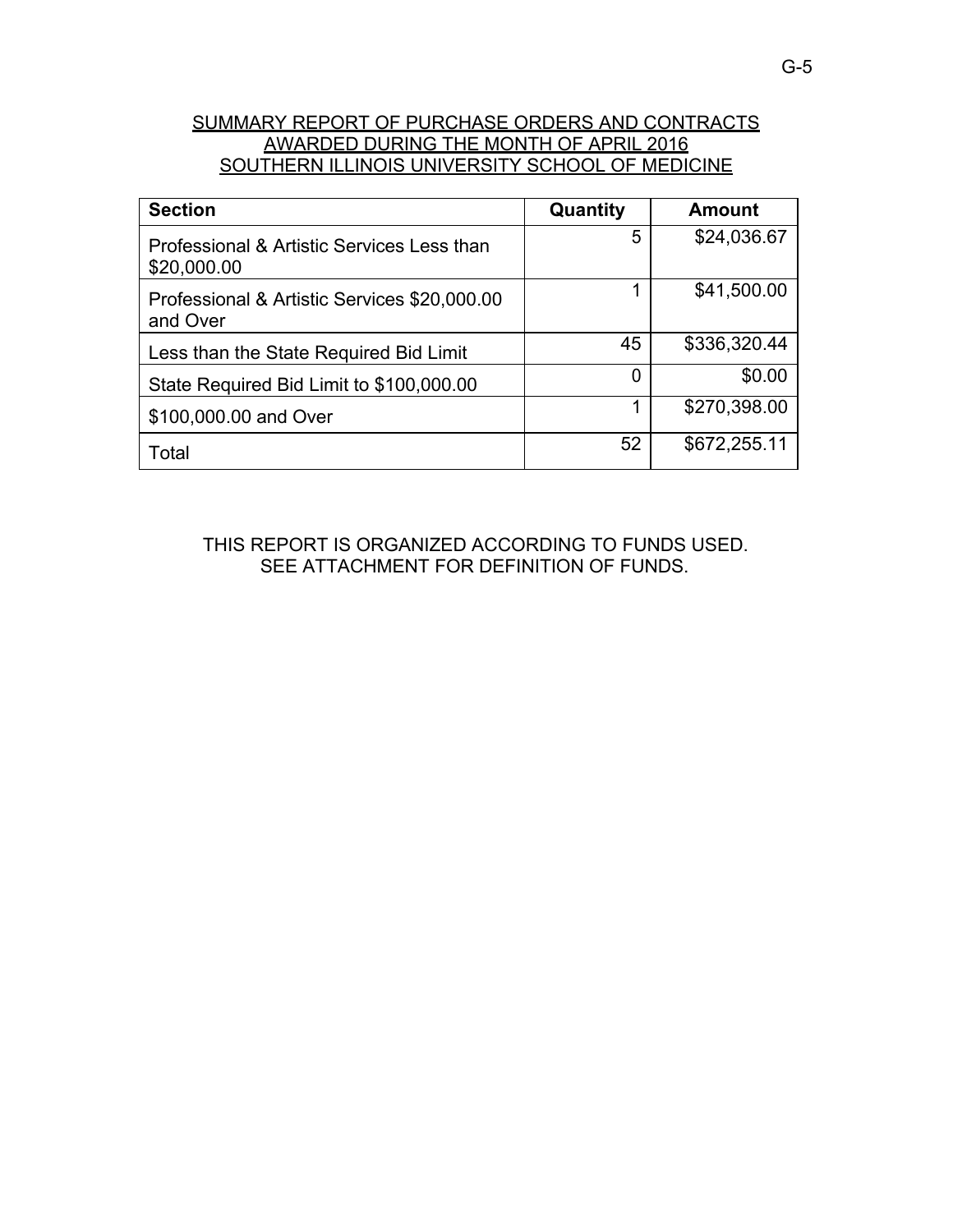## SOUTHERN ILLINOIS UNIVERSITY SCHOOL OF MEDICINE DETAILED REPORT OF SPEAKING AND PERFORMING FEES. CONSULTANTS, ARCHITECTS, & ARTISTIC SERVICES AWARDED DURING THE MONTH OF APRIL 2015

| Fees of Less Than \$20,000 | Quantity | Amount      |
|----------------------------|----------|-------------|
|                            |          | \$24,036.44 |

| <b>Operations</b> |                                                                                                        | Fees of \$20.000 and Over: Non-Appropriated Funds for General Educational                                                                 |             |
|-------------------|--------------------------------------------------------------------------------------------------------|-------------------------------------------------------------------------------------------------------------------------------------------|-------------|
| No.               | Vendor                                                                                                 | <b>Description</b>                                                                                                                        | Amount      |
| 121865            | Jordan Medical<br><b>Consultants LLC</b><br><b>DBA Jordan</b><br>Search<br>Consultants<br>O'Fallon, MO | Recruitment for search of an<br>Orthopedics Surgeon for the<br>Department of Surgery<br>through 6/30/17.<br>(Pricing per IPHEC contract.) | \$41,500.00 |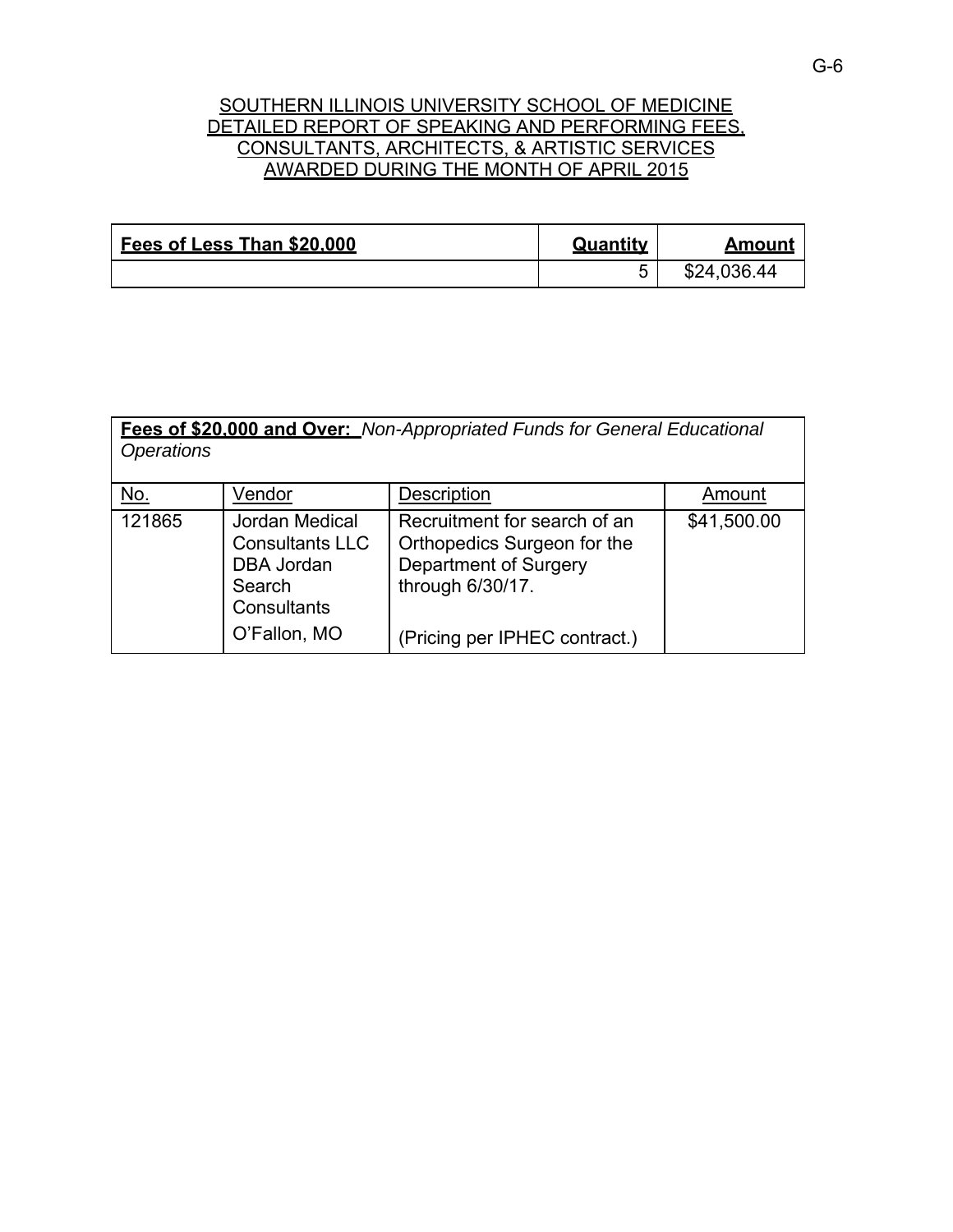# SOUTHERN ILLINOIS UNIVERSITY SCHOOL OF MEDICINE DETAILED REPORT OF PURCHASE ORDERS AND CONTRACTS OF LESS THAN \$100,000 AWARDED DURING THE MONTH OF APRIL 2016

| <b>Transactions Under State Required Bid Limit</b> | Quantity | Amount       |
|----------------------------------------------------|----------|--------------|
|                                                    |          | \$336,320.44 |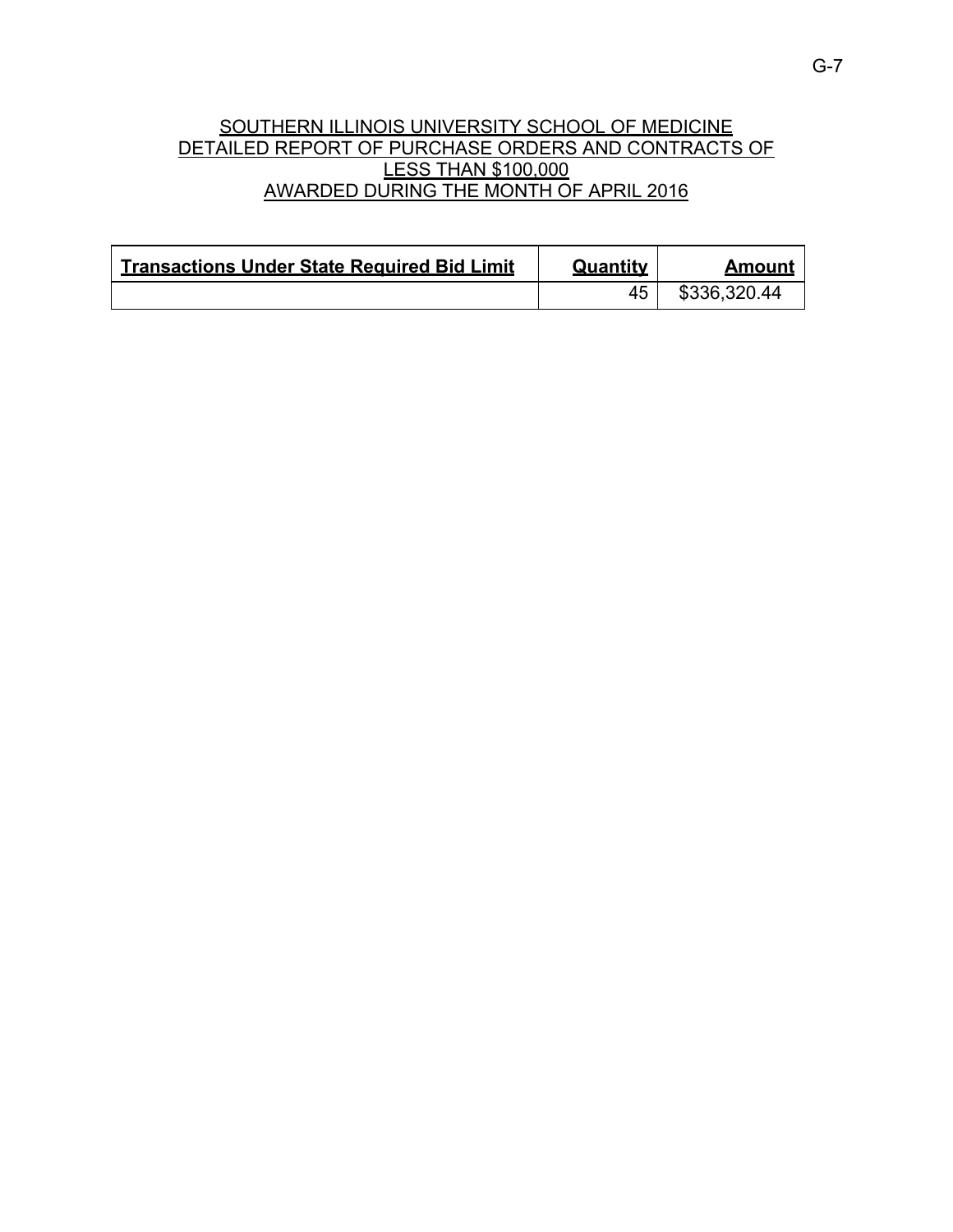## SOUTHERN ILLINOIS UNIVERSITY SCHOOL OF MEDICINE DETAILED REPORT OF PURCHASE ORDERS AND CONTRACTS OF \$100,000 AND OVER AWARDED DURING THE MONTH OF APRIL 2016

| <b>Purchase Orders and Contracts of \$100,000 and Over: Restricted Funds for</b><br><b>General Educational Operations</b> |                                                                                               |                                                                                                             |               |
|---------------------------------------------------------------------------------------------------------------------------|-----------------------------------------------------------------------------------------------|-------------------------------------------------------------------------------------------------------------|---------------|
| <u>No.</u>                                                                                                                | <b>Vendor</b>                                                                                 | <b>Description</b>                                                                                          | <u>Amount</u> |
| 121564                                                                                                                    | <b>Carl Zeiss</b><br>Incorporated<br><b>DBA Carl Zeiss</b><br>Microscopy LLC<br>Thornwood, NY | Confocal microscope for<br>Department of Pharmocology.<br>Requisition #7813-T approved<br>by the President. | \$270,389.00  |
|                                                                                                                           |                                                                                               | (Exempt from bidding – Grant<br>specific.)                                                                  |               |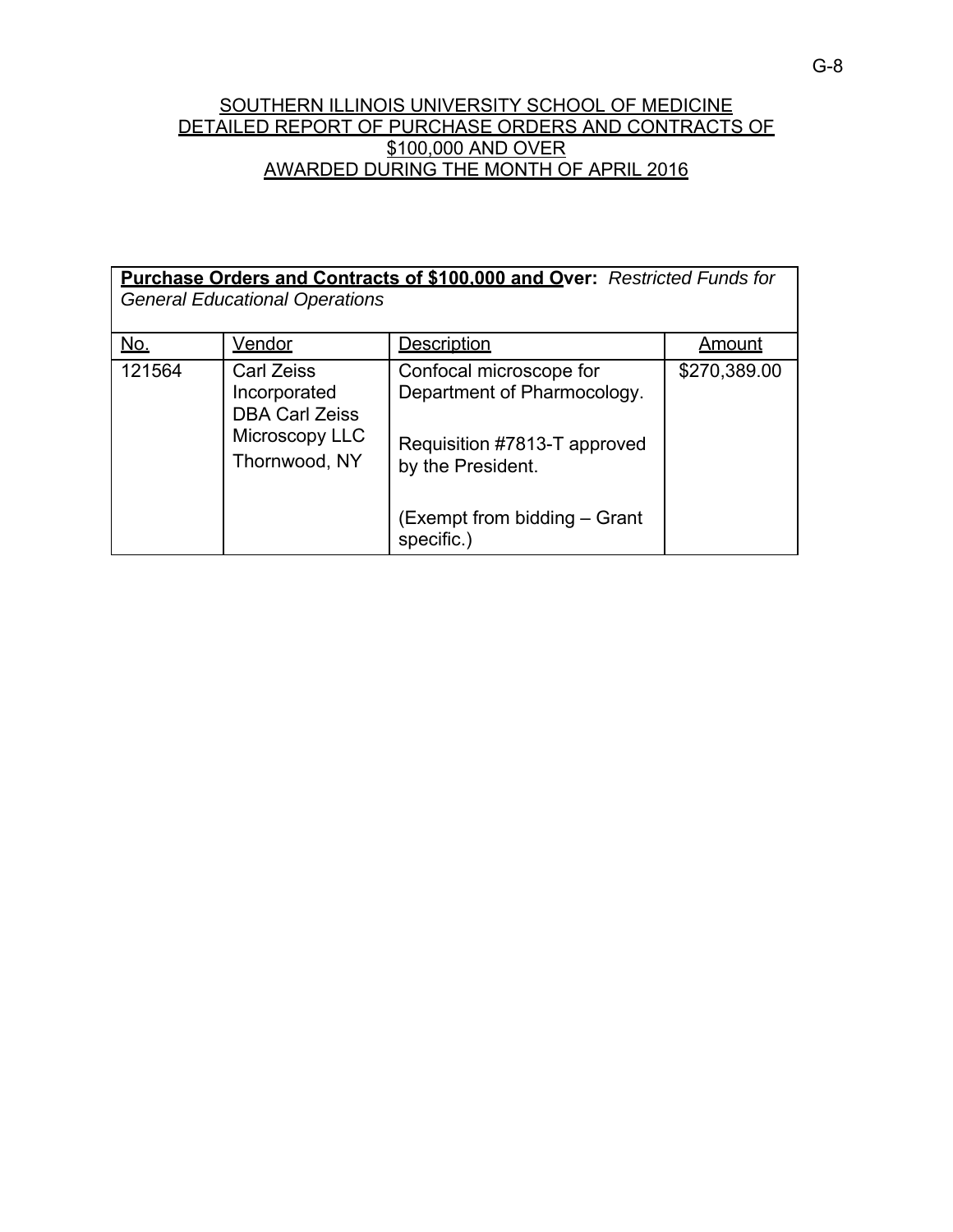# SUMMARY REPORT OF PURCHASE ORDERS AND CONTRACTS AWARDED DURING THE MONTH OF MAY 2016 SOUTHERN ILLINOIS UNIVERSITY CARBONDALE

| <b>Section</b>                                            | Quantity | <b>Amount</b>  |
|-----------------------------------------------------------|----------|----------------|
| Professional & Artistic Services Less than<br>\$20,000.00 | 209      | \$499,339.88   |
| Professional & Artistic Services \$20,000.00<br>and Over  | 1        | \$90,000.00    |
| Less than the State Required Bid Limit                    | 1,050    | \$799,980.40   |
| State Required Bid Limit to \$100,000.00                  | 2        | \$156,300.00   |
| \$100,000.00 and Over                                     | 2        | \$284,780.00   |
| Total                                                     | 1,264    | \$1,830,400.28 |

THIS REPORT IS ORGANIZED ACCORDING TO FUNDS USED. SEE ATTACHMENT FOR DEFINITION OF FUNDS.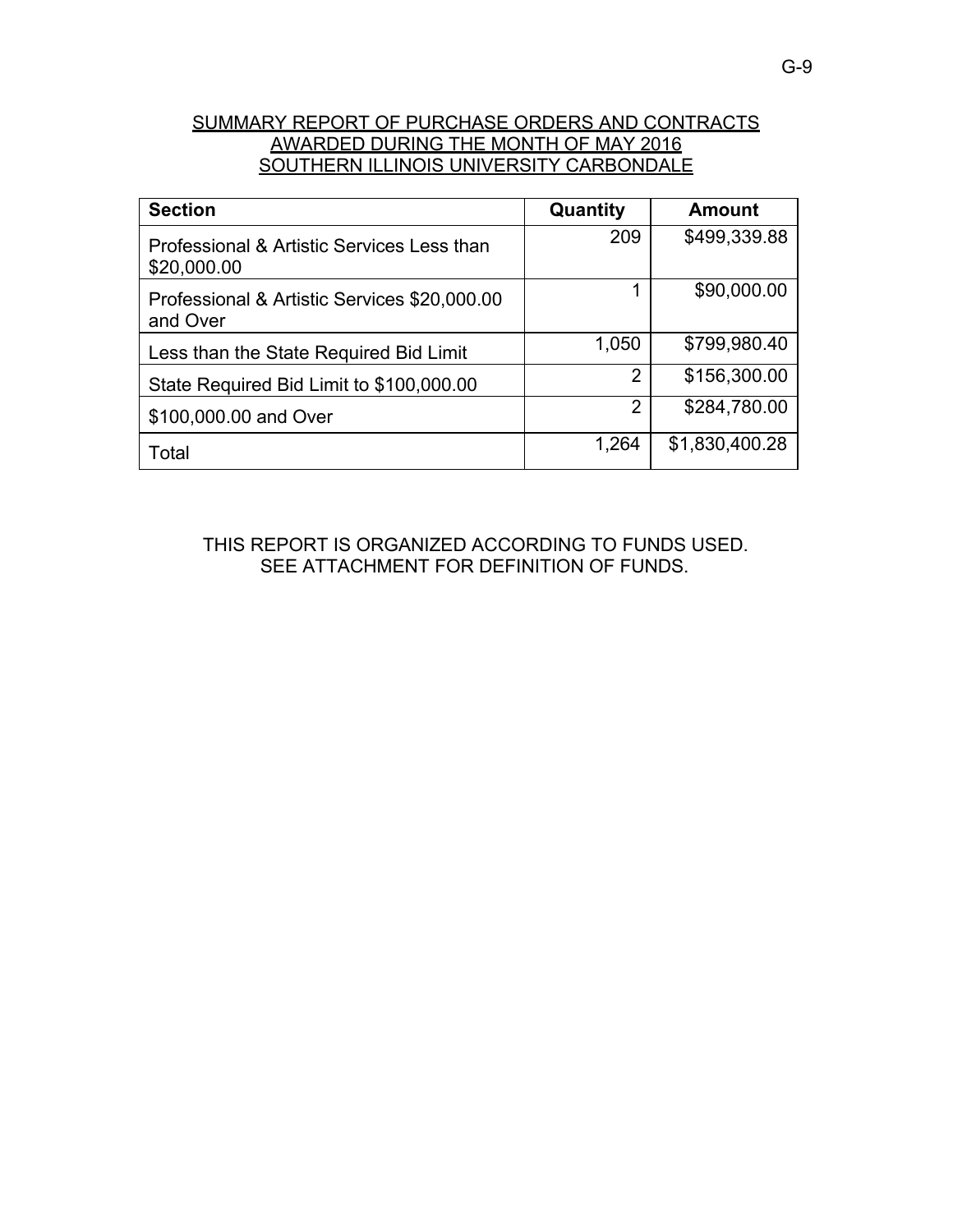### SOUTHERN ILLINOIS UNIVERSITY CARBONDALE DETAILED REPORT OF SPEAKING AND PERFORMING FEES. CONSULTANTS, ARCHITECTS, & ARTISTIC SERVICES AWARDED DURING THE MONTH OF MAY 2016

| Fees of Less Than \$20,000 | Quantity | Amount       |
|----------------------------|----------|--------------|
|                            | 209      | \$499,339.88 |

| <u>No.</u> | Vendor                               | Description                                                                                                                                    | Amount      |
|------------|--------------------------------------|------------------------------------------------------------------------------------------------------------------------------------------------|-------------|
| 122090     | Chicago Winds<br>Inc.<br>Chicago, IL | Coordinate and hire musicians<br>for the Southern Illinois Music<br>Festival on May 27, 2016<br>through June 13, 2016.<br>For School of Music. | \$90,000.00 |
|            |                                      | (Exempt from Bidding –<br>30ILCS 500/1-12)                                                                                                     |             |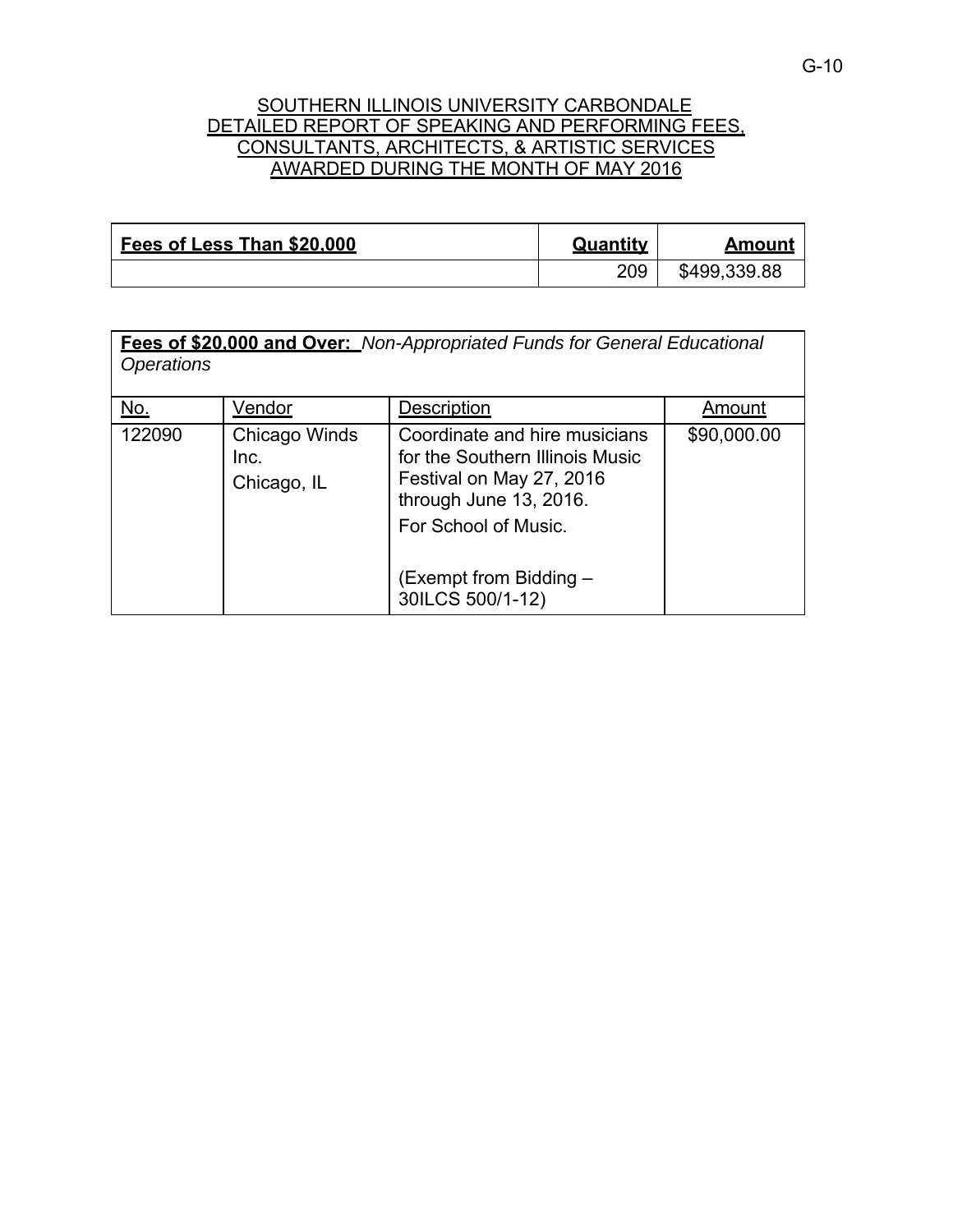### SOUTHERN ILLINOIS UNIVERSITY CARBONDALE DETAILED REPORT OF PURCHASE ORDERS AND CONTRACTS OF LESS THAN \$100,000 AWARDED DURING THE MONTH OF MAY 2016

| <b>Transactions Under State Required Bid Limit</b> | Quantity | Amount       |
|----------------------------------------------------|----------|--------------|
|                                                    | 1.050    | \$799,980.40 |

| <b>Orders From The State Required Bid Limit to \$100.000:</b> Service Department |                                  |                                                                                                         |               |
|----------------------------------------------------------------------------------|----------------------------------|---------------------------------------------------------------------------------------------------------|---------------|
| <b>Funds</b>                                                                     |                                  |                                                                                                         |               |
| <u>No.</u>                                                                       | <u>Vendor</u>                    | Description                                                                                             | <u>Amount</u> |
| 121805                                                                           | Spectra Tech<br><b>LLC</b>       | <b>Install SpectraShield Liner</b><br>System in manholes.                                               | \$78,000.00   |
|                                                                                  | Noblesville, IN                  | <b>For Plant and Service</b><br>Operations.                                                             |               |
|                                                                                  |                                  | (Exempt from Bidding – Under<br><b>Construction Small Purchase</b><br>Maximum                           |               |
|                                                                                  |                                  | #200028-8196)                                                                                           |               |
| 122063                                                                           | Layne Inliner LLC<br>Orleans, IN | Install cured-in-place pipe<br>lining in various deteriorating<br>sewer lines.<br>For Plant and Service | \$78,300.00   |
|                                                                                  |                                  | Operations.                                                                                             |               |
|                                                                                  |                                  | (Exempt from Bidding - Under<br><b>Construction Small Purchase</b><br>Maximum<br>#200028-8195)          |               |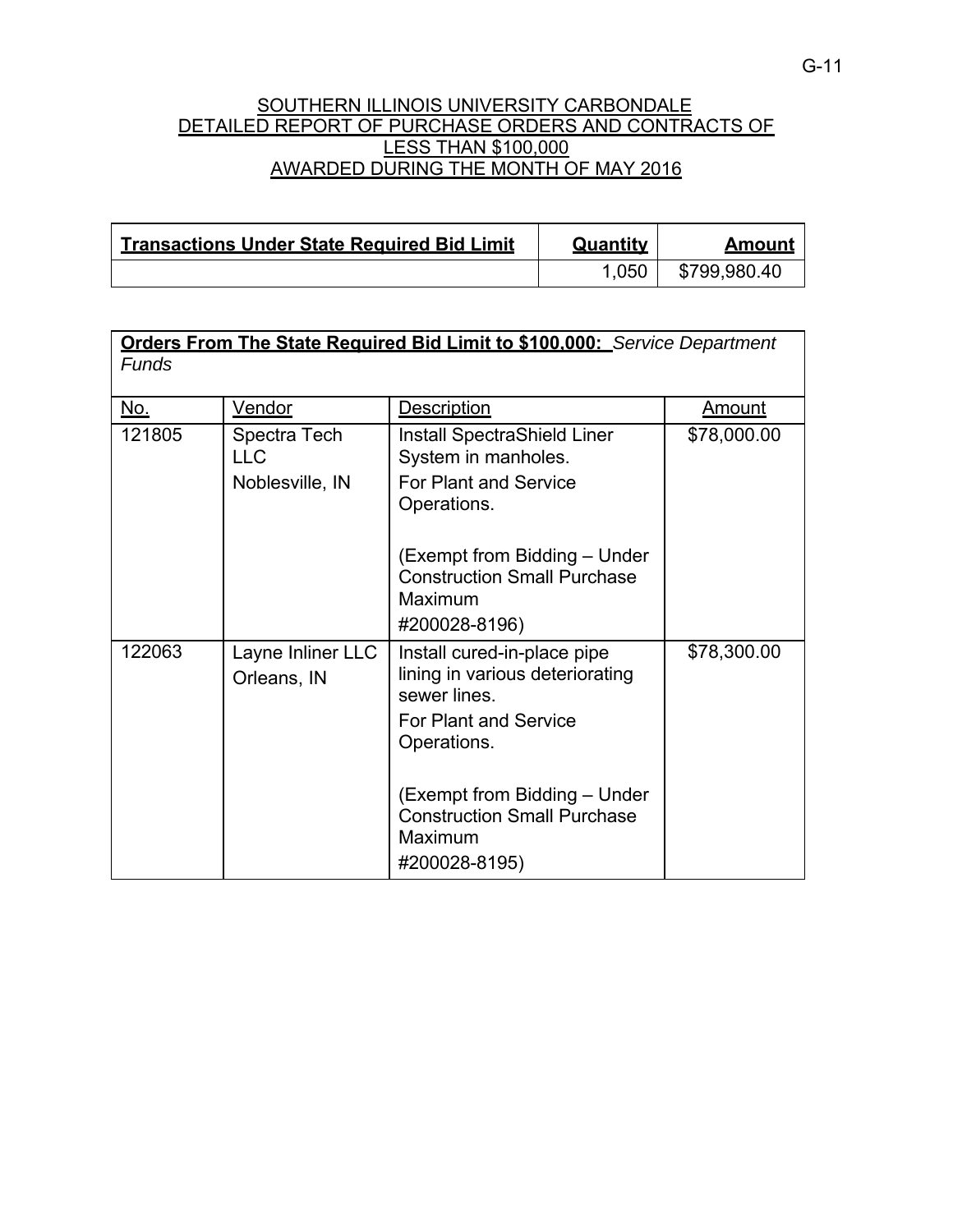## SOUTHERN ILLINOIS UNIVERSITY CARBONDALE DETAILED REPORT OF PURCHASE ORDERS AND CONTRACTS OF \$100,000 AND OVER AWARDED DURING THE MONTH OF MAY 2016

|        |                                                       | Purchase Orders and Contracts of \$100.000 and Over: State Appropriated<br>and Income Funds for General Educational Operations                                  |              |
|--------|-------------------------------------------------------|-----------------------------------------------------------------------------------------------------------------------------------------------------------------|--------------|
| No.    | Vendor                                                | <b>Description</b>                                                                                                                                              | Amount       |
| 122246 | <b>Bloomberg</b><br><b>Finance LP</b><br>New York, NY | <b>Bloomberg Professional</b><br>Service software license<br>agreement for the period of<br>May 12, 2016 through April 25,<br>2018.<br>For College of Business. | \$131,760.00 |
|        |                                                       | Requisition approved by the<br>President. (see Requisition<br>#372036-0001.)<br>(Sole Source)                                                                   |              |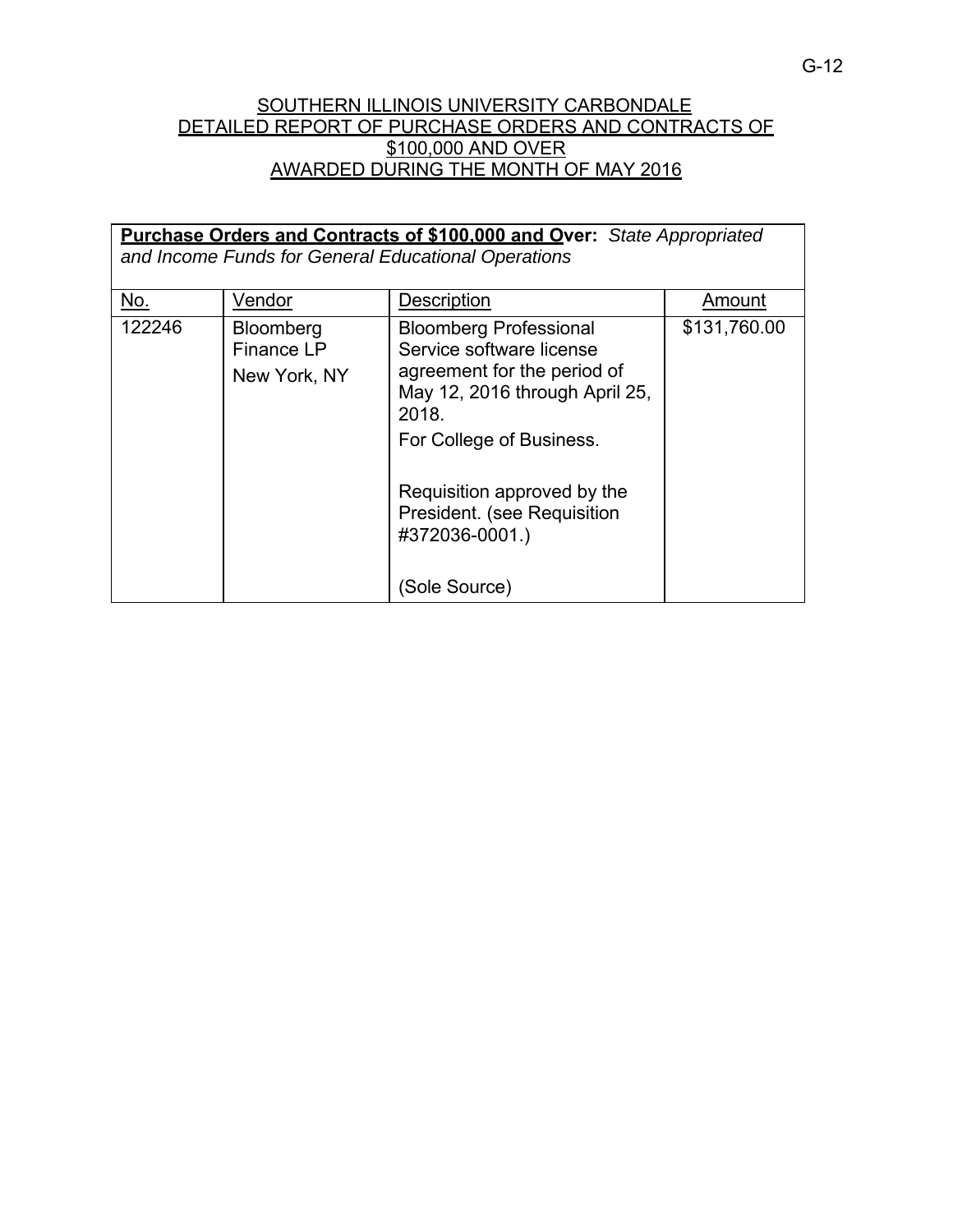| <b>Funds</b> |                                                    | Purchase Orders and Contracts of \$100.000 and Over: Service Department                                                                               |               |
|--------------|----------------------------------------------------|-------------------------------------------------------------------------------------------------------------------------------------------------------|---------------|
| No.          | Vendor                                             | <b>Description</b>                                                                                                                                    | <u>Amount</u> |
| 121851       | Geissler Roofing<br>Company Inc.<br>Belleville, IL | Labor, material, equipment<br>and coordination to complete<br>the roof replacement at<br>Kellogg Hall.<br><b>For Plant and Service</b><br>Operations. | \$153,020.00  |
|              |                                                    | Requisition approved by the<br>President. (see Requisition<br>#200028-8186.)                                                                          |               |
|              |                                                    | <b>Quotations Received:</b>                                                                                                                           |               |
|              |                                                    | D.E. Martin Roofing Co. Inc.                                                                                                                          |               |
|              |                                                    | \$155,899.00<br>Lebanon, IL                                                                                                                           |               |
|              |                                                    | <b>Joiner Sheet Metal &amp;</b><br>Roofing Inc.                                                                                                       |               |
|              |                                                    | Greenville, IL<br>\$159,024.00                                                                                                                        |               |
|              |                                                    | Jim Taylor Inc. (Incomplete Bid)                                                                                                                      |               |
|              |                                                    | Belleville, IL<br>\$165,123.00                                                                                                                        |               |
|              |                                                    | Vaughn's Roofing Inc.                                                                                                                                 |               |
|              |                                                    | Marion, IL<br>\$172,947.00                                                                                                                            |               |
|              |                                                    | <b>Kehrer Brothers</b><br><b>Construction Inc.</b>                                                                                                    |               |
|              |                                                    | Albers, IL<br>\$204,368.00                                                                                                                            |               |
|              |                                                    | Lakeside Roofing Co. Inc.                                                                                                                             |               |
|              |                                                    | Collinsville, IL<br>\$233,738.00                                                                                                                      |               |
|              |                                                    | (Two vendors did not reply.)                                                                                                                          |               |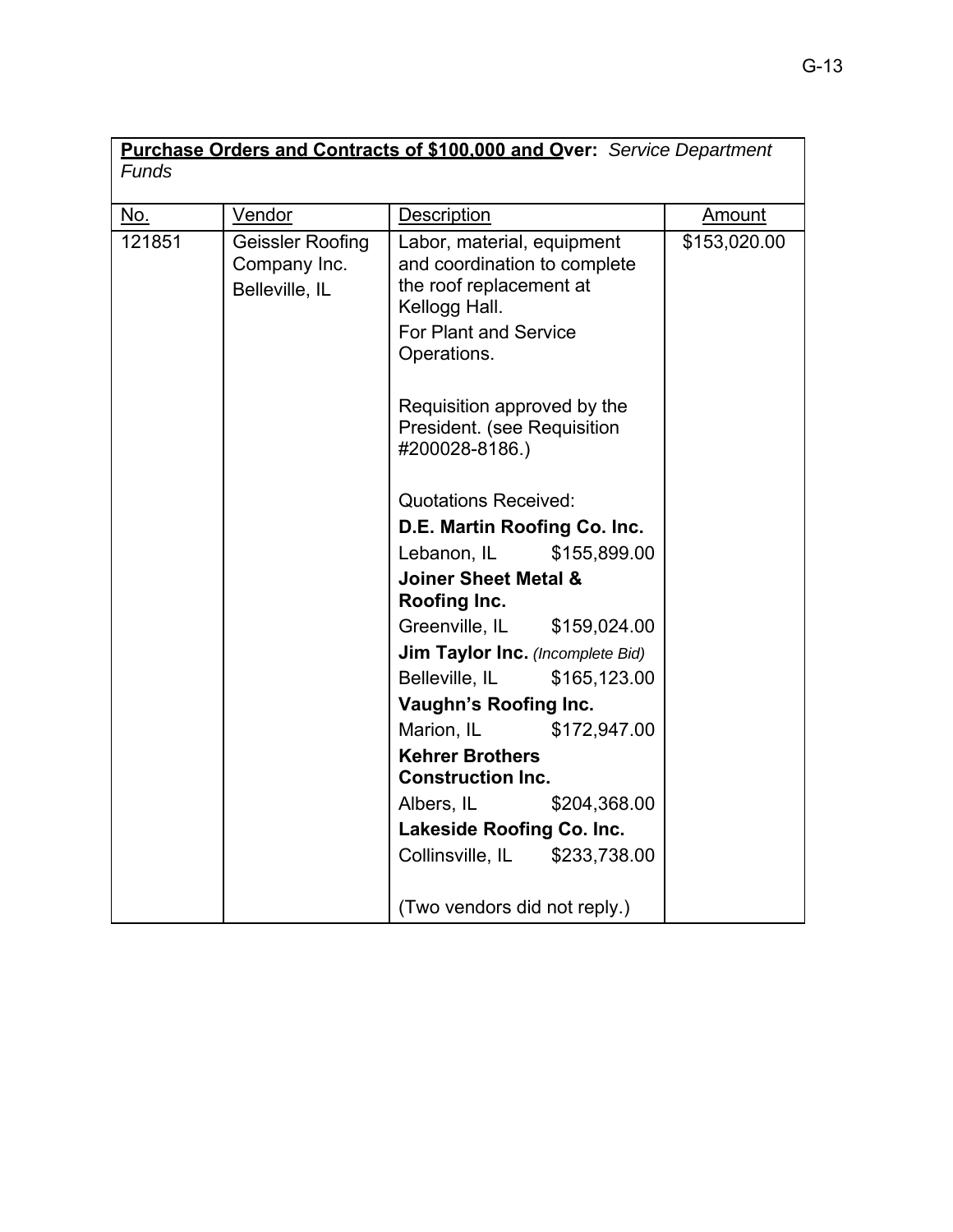# SUMMARY REPORT OF PURCHASE ORDERS AND CONTRACTS AWARDED DURING THE MONTH OF MAY 2016 SOUTHERN ILLINOIS UNIVERSITY SCHOOL OF MEDICINE

| <b>Section</b>                                            | Quantity | <b>Amount</b> |
|-----------------------------------------------------------|----------|---------------|
| Professional & Artistic Services Less than<br>\$20,000.00 |          | \$10,000.00   |
| Professional & Artistic Services \$20,000.00<br>and Over  |          | \$70,000.00   |
| Less than the State Required Bid Limit                    | 37       | \$197,005.27  |
| State Required Bid Limit to \$100,000.00                  | 0        | \$0.00        |
| \$100,000.00 and Over                                     | 0        | \$0.00        |
| Total                                                     | 39       | \$277,005.27  |

THIS REPORT IS ORGANIZED ACCORDING TO FUNDS USED. SEE ATTACHMENT FOR DEFINITION OF FUNDS.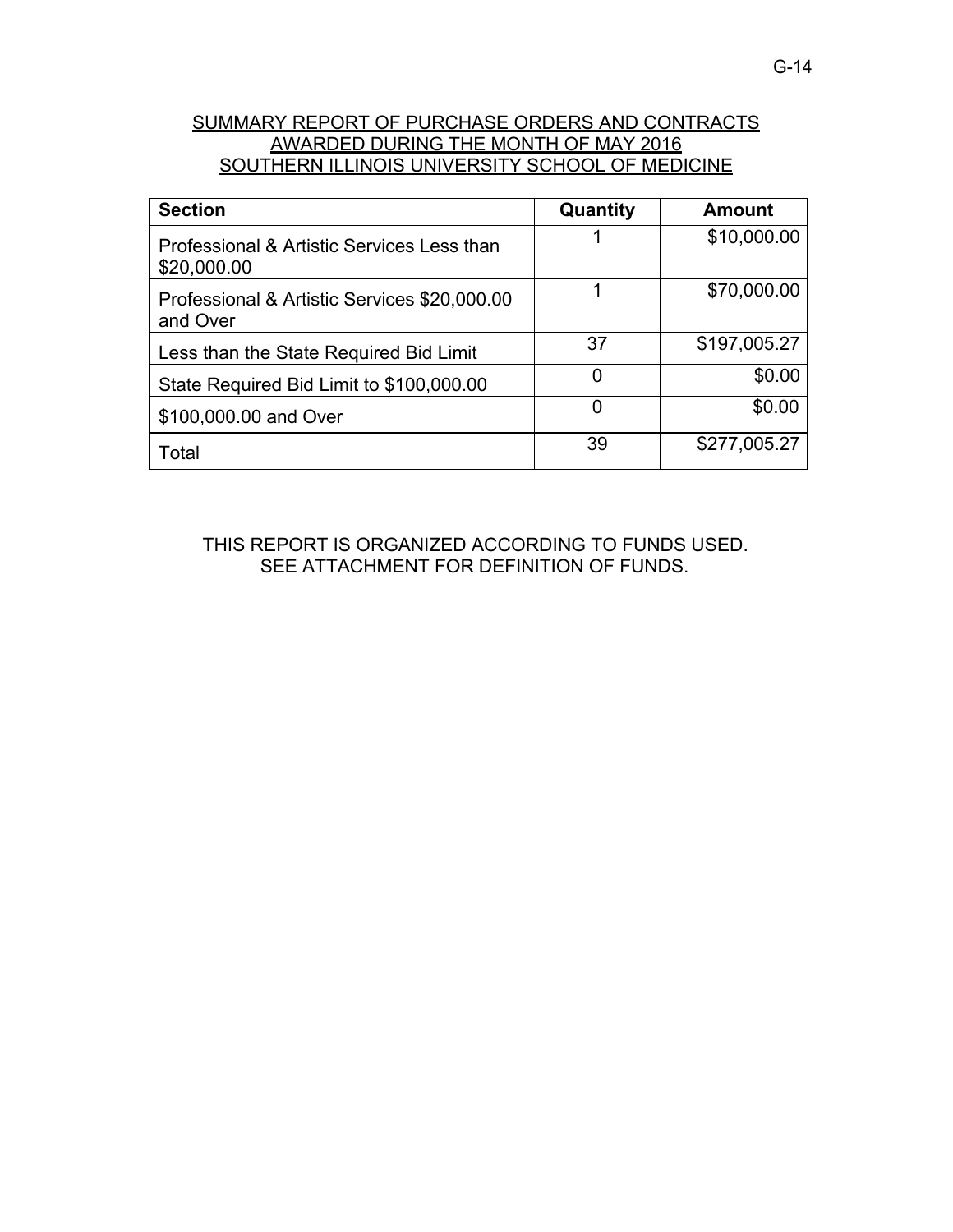## SOUTHERN ILLINOIS UNIVERSITY SCHOOL OF MEDICINE DETAILED REPORT OF SPEAKING AND PERFORMING FEES. CONSULTANTS, ARCHITECTS, & ARTISTIC SERVICES AWARDED DURING THE MONTH OF MAY 2016

| Fees of Less Than \$20,000 | Quantity | Amount      |
|----------------------------|----------|-------------|
|                            |          | \$10,000.00 |

| <b>Fees of \$20,000 and Over:</b> Non-Appropriated Funds for General Educational<br><i><b>Operations</b></i> |                                                 |                                                                                                                                                             |             |
|--------------------------------------------------------------------------------------------------------------|-------------------------------------------------|-------------------------------------------------------------------------------------------------------------------------------------------------------------|-------------|
| No.                                                                                                          | Vendor                                          | Description                                                                                                                                                 | Amount      |
| 122096                                                                                                       | Locumtenens.Com<br><b>LLC</b><br>Alpharetta, GA | Locum tenens services for<br>board certified general<br>psychiatrist for the<br>Department of Psychiatry<br>through 04/27/17.<br>(Pricing per UIC contract) | \$70,000.00 |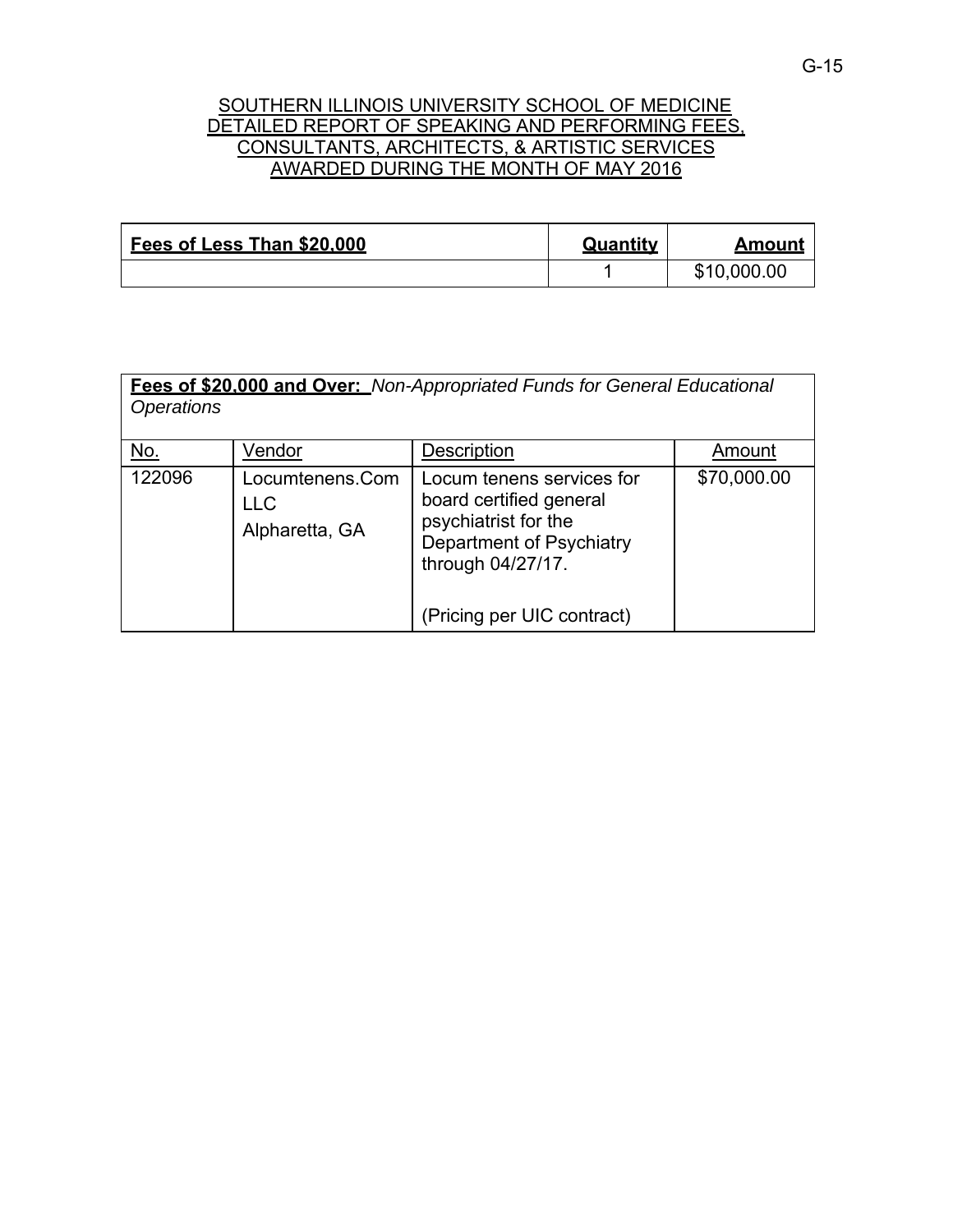## SOUTHERN ILLINOIS UNIVERSITY SCHOOL OF MEDICINE DETAILED REPORT OF PURCHASE ORDERS AND CONTRACTS OF LESS THAN \$100,000 AWARDED DURING THE MONTH OF MAY 2016

| <b>Transactions Under State Required Bid Limit</b> | Quantity | Amount       |
|----------------------------------------------------|----------|--------------|
|                                                    |          | \$197,005.27 |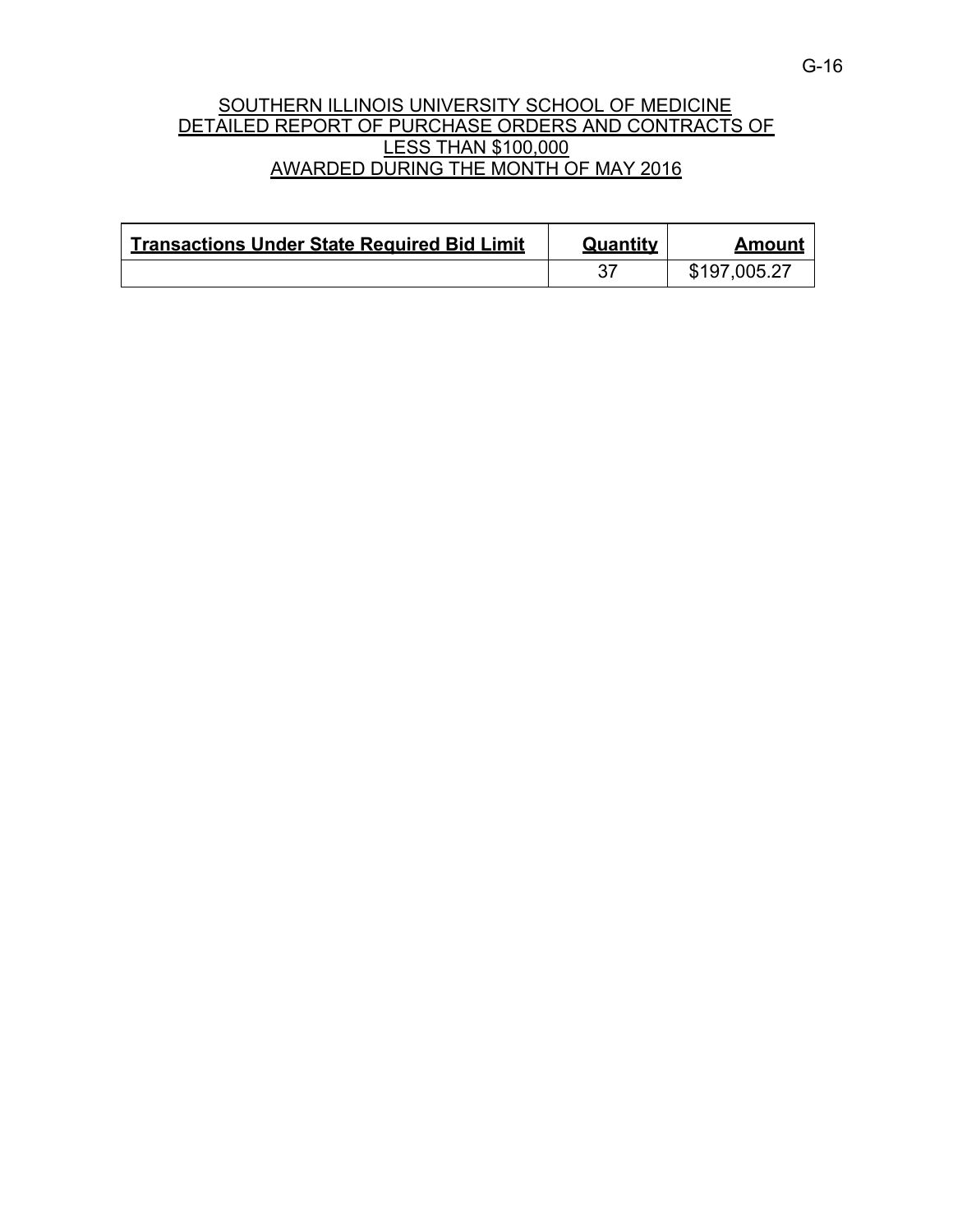Southern Illinois University Board of Trustees July 14, 2016

# SUMMARY REPORT OF PURCHASE ORDERS AND CONTRACTS AWARDED DURING THE MONTH OF APRIL 2016 SOUTHERN ILLINOIS UNIVERSITY EDWARDSVILLE

| Section                                                   | Quantity | Amount         |
|-----------------------------------------------------------|----------|----------------|
| Professional & Artistic Services Less Than<br>\$20,000.00 | 19       | \$28,964.45    |
| Professional & Artistic Services \$20,000.00<br>and Over  | 3        | \$551,772.00   |
| Less than State Required Bid Amount                       | 3,535    | \$2,206,414.00 |
| State Required Bid Amount to \$100,000.00                 | 3        | \$228,634.36   |
| \$100,000.00 and Over                                     | 3        | \$330,589.21   |
| Total                                                     | 3,563    | \$3,346,374.02 |

THIS REPORT IS ORGANIZED ACCORDING TO FUNDS USED. SEE DEFINITION OF FUNDS ATTACHMENT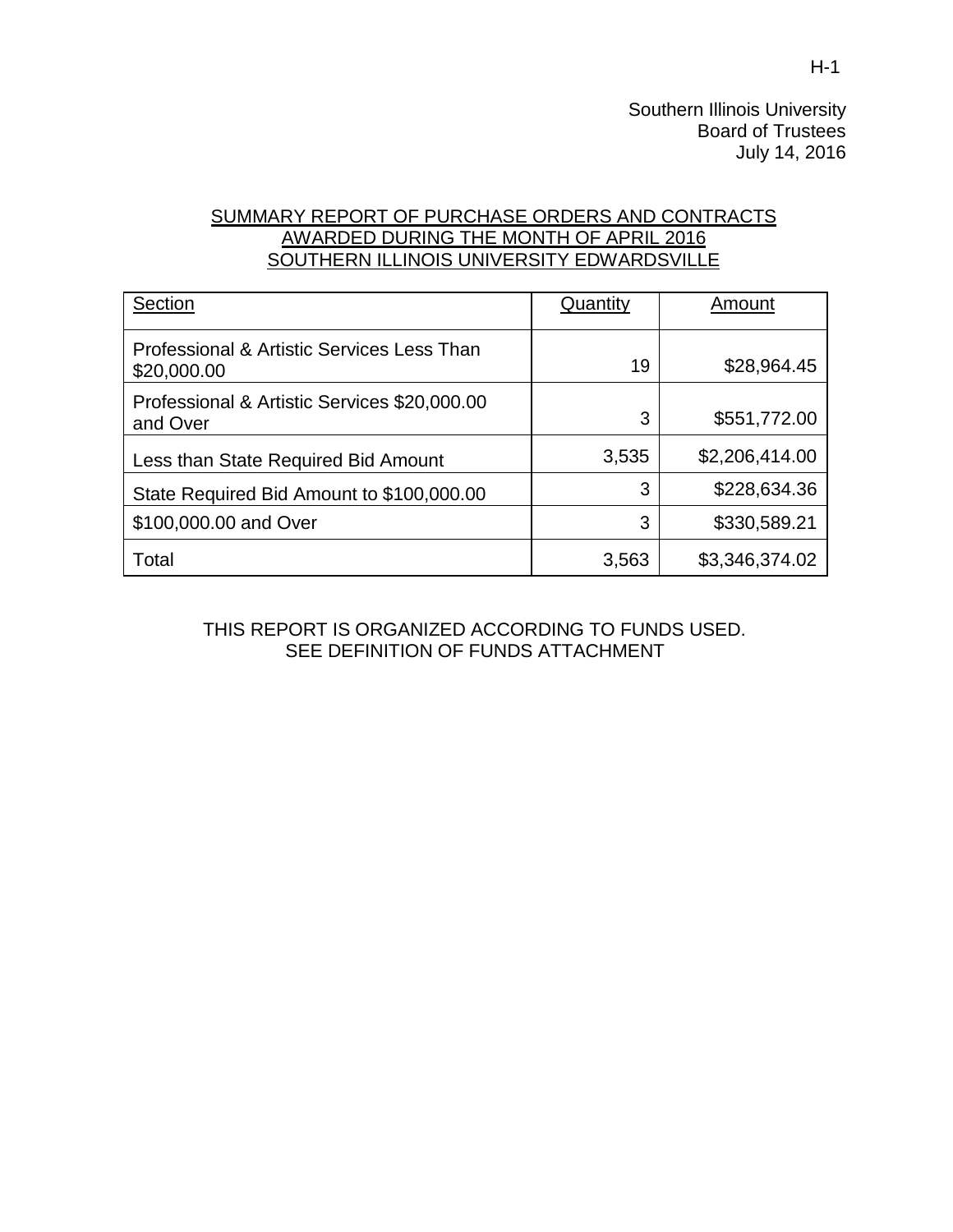### SOUTHERN ILLINOIS UNIVERSITY EDWARDSVILLE DETAILED REPORT OF SPEAKING AND PERFORMING FEES. CONSULTANTS, ARCHITECTS, & ARTISTIC SERVICES AWARDED DURING THE MONTH OF APRIL 2016

| Fees of Less Than \$20,000 | Quantity | Amount      |
|----------------------------|----------|-------------|
|                            | 19       | \$28,964.45 |

|        | Fees of \$20,000 and Over: Service Cash |                                                                                                 |               |  |
|--------|-----------------------------------------|-------------------------------------------------------------------------------------------------|---------------|--|
| No.    | Vendor                                  | <b>Description</b>                                                                              | <u>Amount</u> |  |
| 121543 | Ross & Baruzzini<br>Incorporated        | LEED base and enhanced building<br>commissioning services, retro-<br>commissioning and building | \$250,000.00  |  |
|        | Saint Louis,<br><b>Missouri</b>         | envelope commissioning services<br>$4/15/16 - 6/30/17$                                          |               |  |
|        |                                         | For Facilities Management                                                                       |               |  |
|        |                                         | QBS Approval received from the<br>President's Office March 10, 2016                             |               |  |
|        |                                         | Formal proposals received from<br>fifteen (15) other vendors                                    |               |  |
| 121546 | G & W Engineering<br>Corporation        | LEED base and enhanced building<br>commissioning services, retro-<br>commissioning and building | \$250,000.00  |  |
|        | Maryland Heights,<br>Missouri           | envelope commissioning services<br>$4/15/16 - 6/30/17$                                          |               |  |
|        |                                         | For Facilities Management                                                                       |               |  |
|        |                                         | QBS Approval received from the<br>President's Office March 10, 2016                             |               |  |
|        |                                         | Formal proposals received from<br>fifteen (15) other vendors                                    |               |  |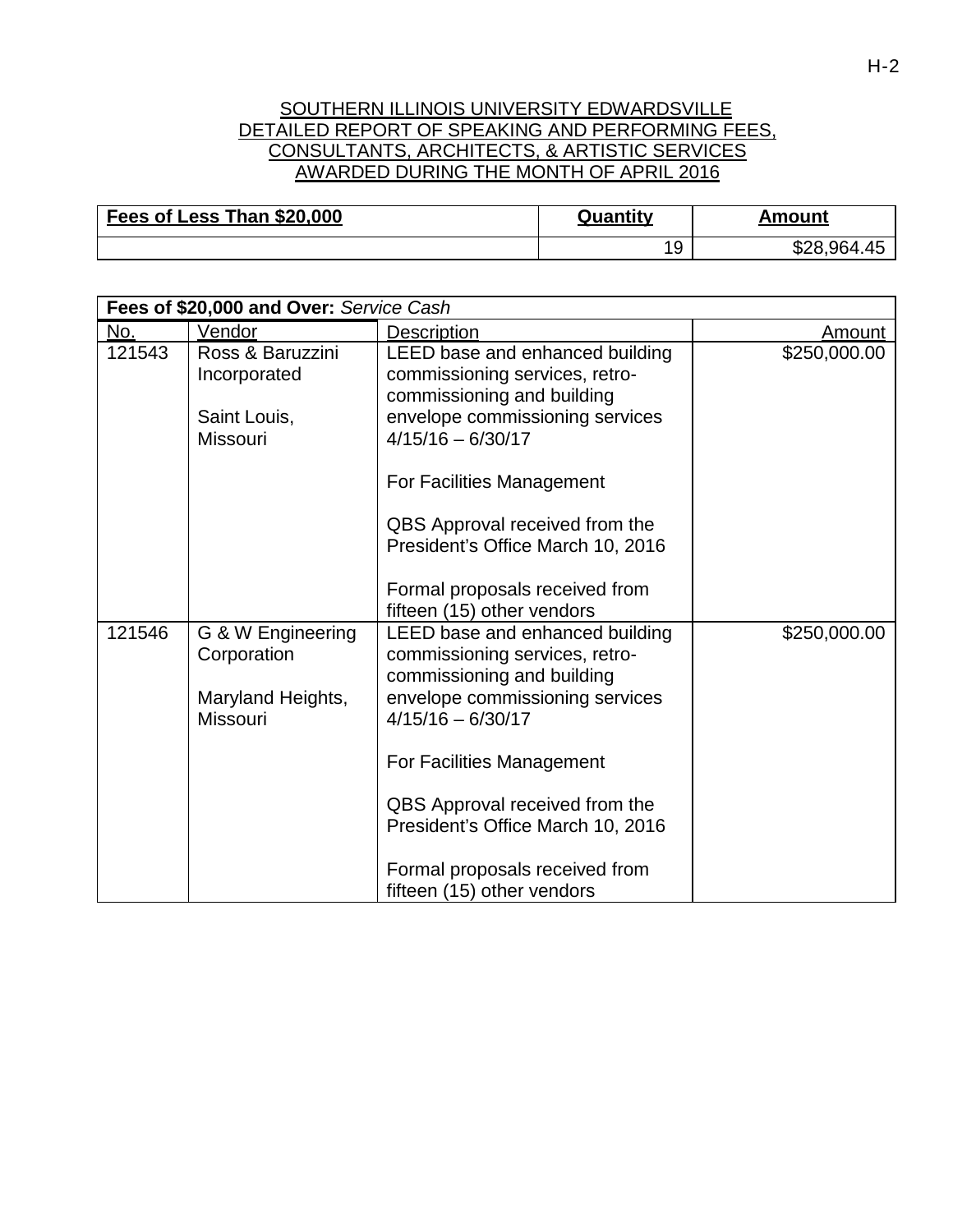| I<br>M.<br>۰.<br>- |
|--------------------|
|--------------------|

|        | Fees of \$20,000 and Over: Restricted Funds for General Educational Purposes |                                                                                                 |             |  |  |
|--------|------------------------------------------------------------------------------|-------------------------------------------------------------------------------------------------|-------------|--|--|
| No.    | Vendor                                                                       | <b>Description</b>                                                                              | Amount      |  |  |
| 121793 | Astronomical                                                                 | Work with the CosmoQuest Public                                                                 | \$51,772.00 |  |  |
|        | Society of the                                                               | Engagement grant                                                                                |             |  |  |
|        | Pacific                                                                      |                                                                                                 |             |  |  |
|        | San Francisco,<br>California                                                 | For CosmoQuest: Engaging<br>Students & The Public Through a<br><b>Virtual Research Facility</b> |             |  |  |
|        |                                                                              | Exempt from bidding - Vendor<br>stipulated in grant                                             |             |  |  |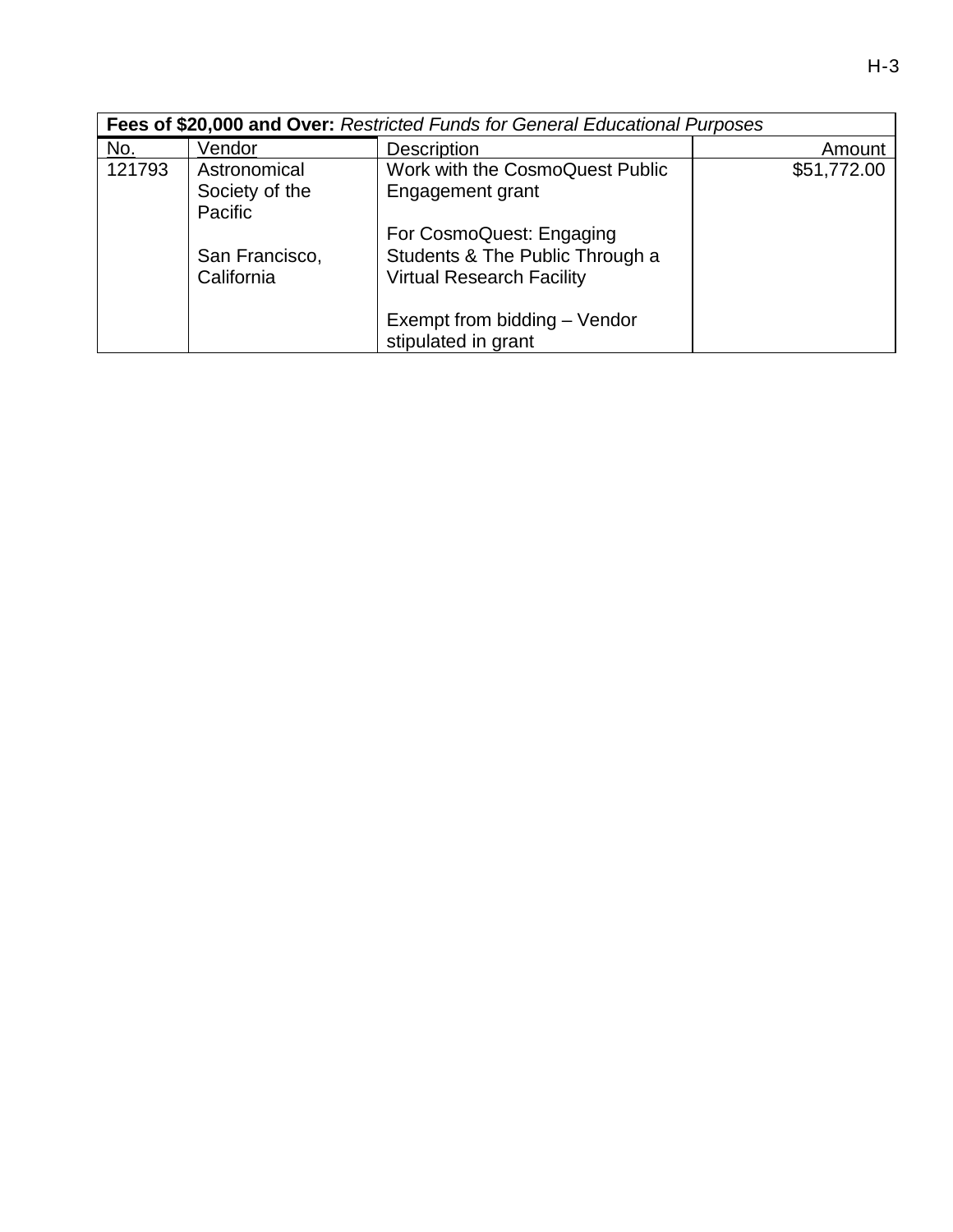# SOUTHERN ILLINOIS UNIVERSITY EDWARDSVILLE

## DETAILED REPORT OF PURCHASE ORDERS AND CONTRACTS OF STATE REQUIRED BID AMOUNT TO \$100,000 AWARDED DURING THE MONTH OF APRIL 2016

| <b>Purchase Orders and Contracts of Less Than State</b><br><b>Required Bid Amount</b> | Quantity | <b>Amount</b>  |
|---------------------------------------------------------------------------------------|----------|----------------|
|                                                                                       | 3,535    | \$2,206,414.00 |

|                    |                                     | <b>Purchase Orders and Contracts of State Required Bid Amount to \$100,000: Service</b> |             |
|--------------------|-------------------------------------|-----------------------------------------------------------------------------------------|-------------|
| Cash               |                                     |                                                                                         |             |
| <u>No.</u>         | Vendor                              | <b>Description</b>                                                                      | Amount      |
| $\frac{1}{121524}$ | <b>CDW Government</b><br><b>LLC</b> | One hundred and ninety (190)<br>Aruba access points for wireless<br>network             | \$66,025.00 |
|                    | Vernon Hills, Illinois              | For ITS Infrastructure<br>Pricing per IPHEC contract                                    |             |

|        |                                         | <b>Purchase Orders and Contracts of State Required Bid Amount to \$100,000:</b> Non- |             |
|--------|-----------------------------------------|--------------------------------------------------------------------------------------|-------------|
|        |                                         | <b>Appropriated Funds for General Educational Operations</b>                         |             |
| No.    | Vendor                                  | <b>Description</b>                                                                   | Amount      |
| 121569 | Charter<br>Communications<br><b>LLC</b> | Internet services for the<br><b>Edwardsville Campus</b><br>$6/1/16 - 5/31/17$        | \$94,800.00 |
|        | Saint Louis,<br><b>Missouri</b>         | For ITS student fee                                                                  |             |
|        |                                         | Requisition 5519 approved by the<br>President                                        |             |
|        |                                         | Formal bid was received from one<br>(1) other vendor                                 |             |
| 121611 | The Argen<br>Corporation                | Gold for resale for student kits                                                     | \$67,809.36 |
|        | dba Jelenko                             | For School of Dental Medicine -<br><b>Instrument Rental and Sales</b>                |             |
|        | San Diego,                              |                                                                                      |             |
|        | California                              | Sole Source                                                                          |             |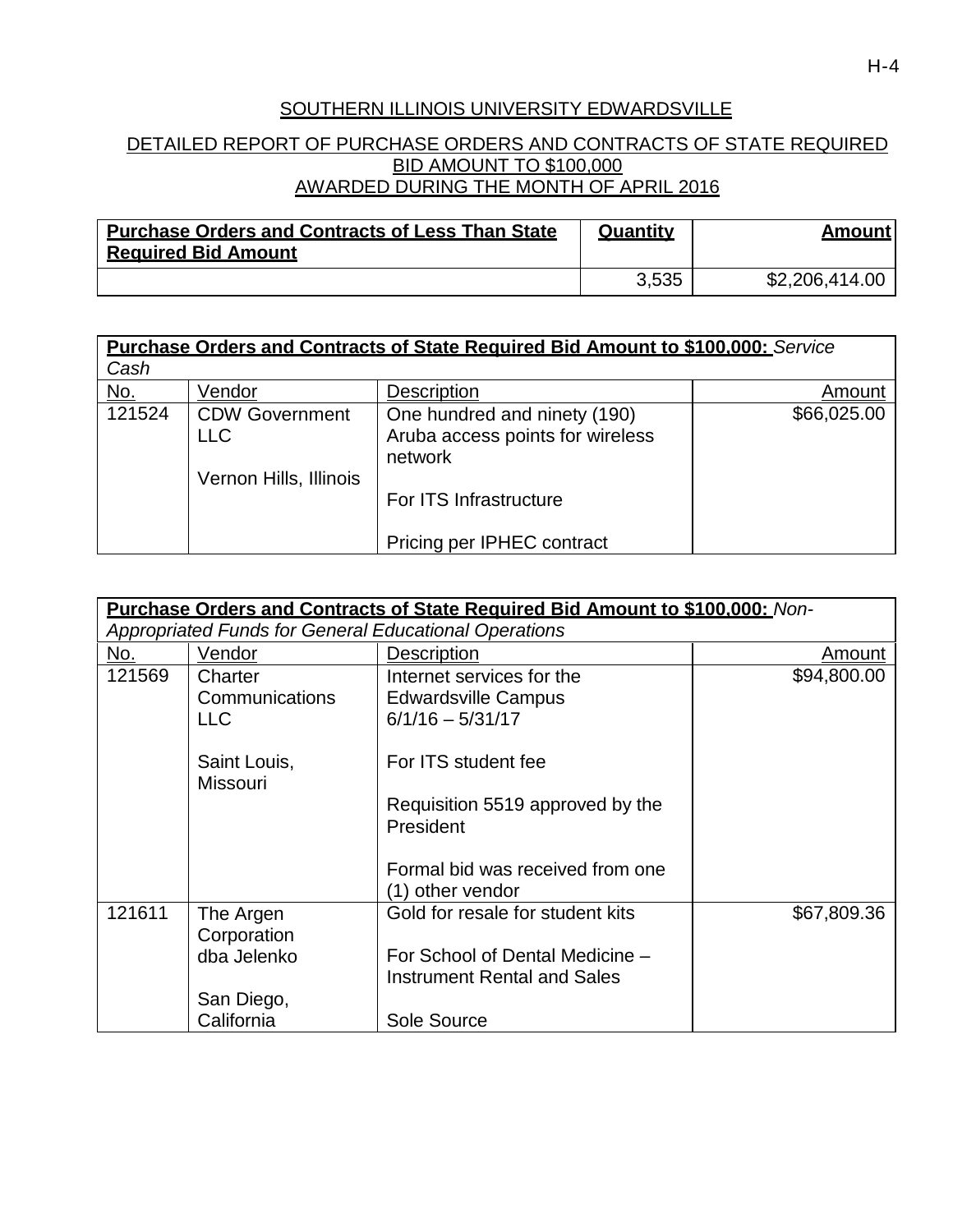# SOUTHERN ILLINOIS UNIVERSITY EDWARDSVILLE DETAILED REPORT OF PURCHASE ORDERS AND CONTRACTS OF \$100,000 AND OVER AWARDED DURING THE MONTH OF APRIL 2016

|            |                                       | Purchase Orders and Contracts of \$100,000 and Over: Non-Appropriated Funds for                                 |              |
|------------|---------------------------------------|-----------------------------------------------------------------------------------------------------------------|--------------|
|            | <b>General Educational Operations</b> |                                                                                                                 |              |
| <u>No.</u> | Vendor                                | <b>Description</b>                                                                                              | Amount       |
| 121908     | Den-Tal-Ez Group                      | Dental hand pieces                                                                                              | \$109,312.00 |
|            | Lancaster,<br>Pennsylvania            | For School of Dental Medicine -<br>Instrument Rental and Sales<br>Requisition 7346 approved by the<br>President |              |
|            |                                       | Formal bids were received from no<br>other vendors                                                              |              |

|        | Purchase Orders and Contracts of \$100,000 and Over: Auxiliary Funds |                                                                                             |              |  |
|--------|----------------------------------------------------------------------|---------------------------------------------------------------------------------------------|--------------|--|
| No.    | Vendor                                                               | <b>Description</b>                                                                          | Amount       |  |
| 121477 | <b>Harris Teresa</b><br>dba Budget<br><b>Janitorial Services</b>     | Cleaning/maid service for Cougar<br><b>Village Apartment Complex</b><br>$4/7/16 - 12/31/16$ | \$116,160.00 |  |
|        | East Saint Louis,<br><b>Illinois</b>                                 | For University Housing Facilities<br>Management                                             |              |  |
|        |                                                                      | Requisition 5522 approved by the<br>President                                               |              |  |
|        |                                                                      | Formal bids were received from no<br>other vendors                                          |              |  |

|                     |                             | <b>Purchase Orders and Contracts of \$100,000 and Over:</b> Restricted Funds for General |              |
|---------------------|-----------------------------|------------------------------------------------------------------------------------------|--------------|
|                     | <b>Educational Purposes</b> |                                                                                          |              |
| <u>No.</u>          | Vendor                      | Description                                                                              | Amount       |
| $\overline{121532}$ | <b>Route 3 Land Trust</b>   | Rent associated with the Cahokia<br><b>Head Start location</b>                           | \$105,117.21 |
|                     | Belleville, Illinois        | $4/1/16 - 3/31/17$                                                                       |              |
|                     |                             | For Head Start FY16/17 - Program<br>Operations                                           |              |
|                     |                             | Renewal of existing contract                                                             |              |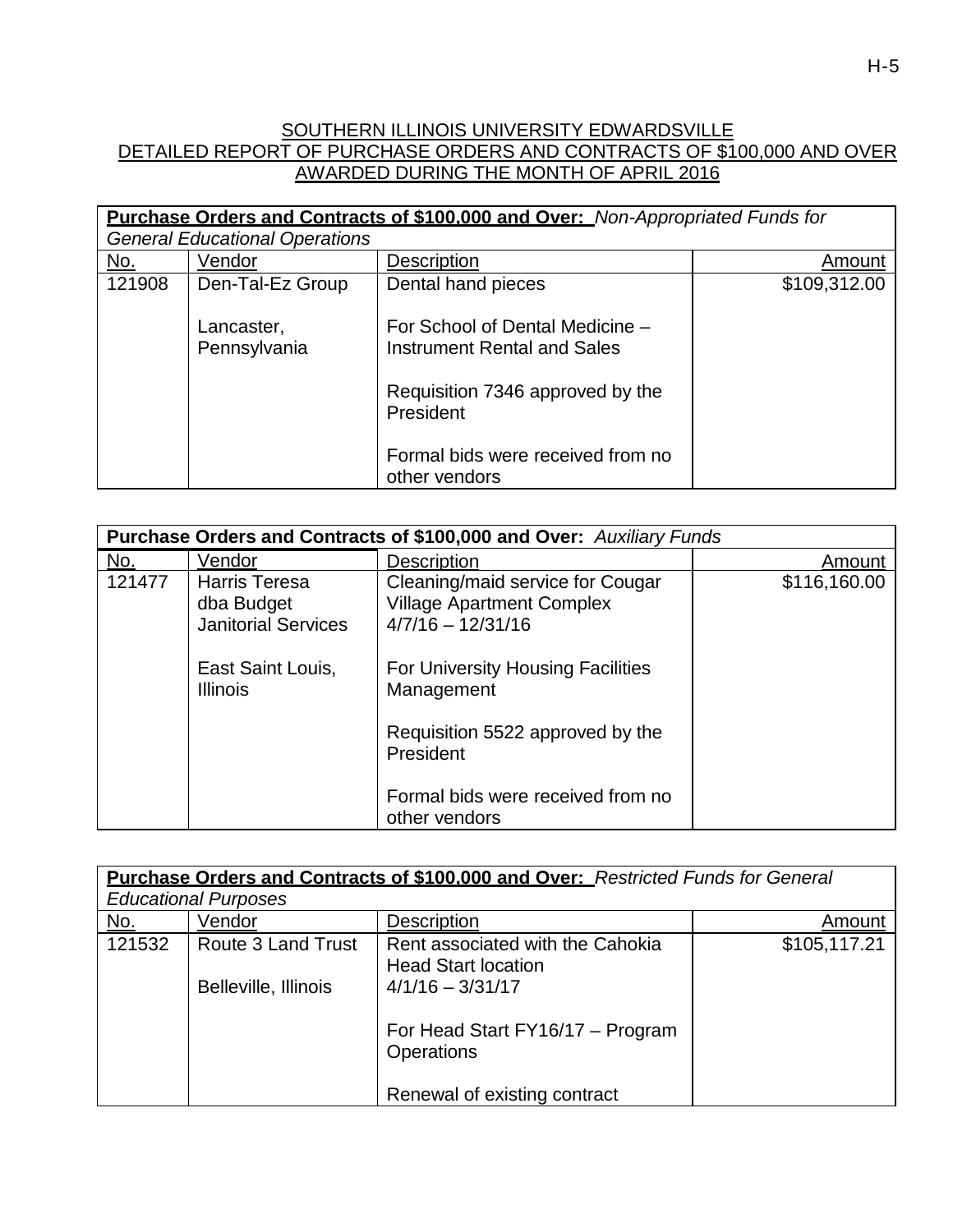# SUMMARY REPORT OF PURCHASE ORDERS AND CONTRACTS AWARDED DURING THE MONTH OF MAY 2016 SOUTHERN ILLINOIS UNIVERSITY EDWARDSVILLE

| Section                                                   | Quantity       | Amount         |
|-----------------------------------------------------------|----------------|----------------|
| Professional & Artistic Services Less Than<br>\$20,000.00 | 2              | \$10,041.25    |
| Professional & Artistic Services \$20,000.00<br>and Over  |                | \$52,050.00    |
| Less than State Required Bid Amount                       | 3,178          | \$2,187,141.68 |
| State Required Bid Amount to \$100,000.00                 | $\overline{2}$ | \$147,200.00   |
| \$100,000.00 and Over                                     | 4              | \$110,750.00   |
| Total                                                     | 3,184          | \$2,507,182.93 |

THIS REPORT IS ORGANIZED ACCORDING TO FUNDS USED. SEE DEFINITION OF FUNDS ATTACHMENT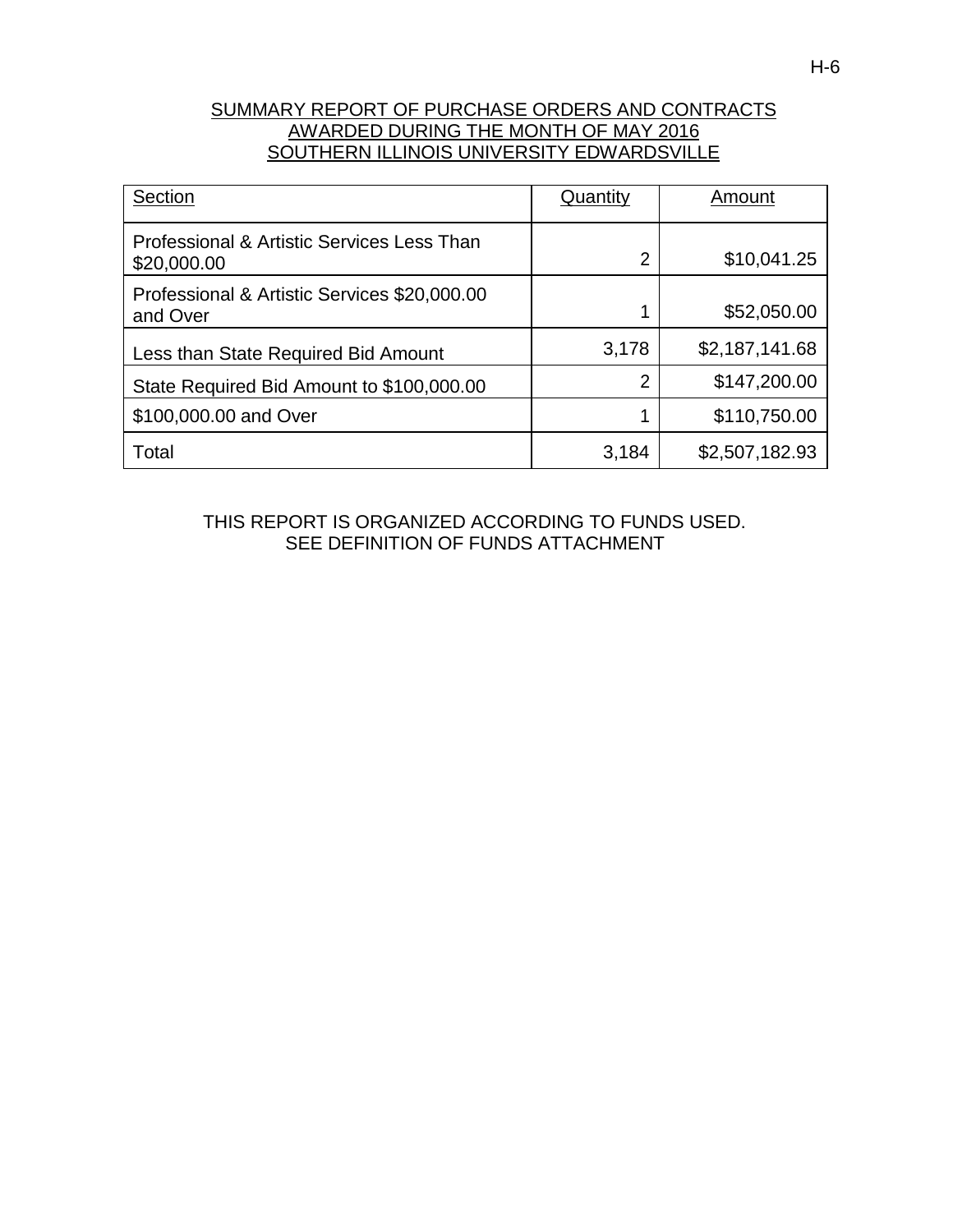### SOUTHERN ILLINOIS UNIVERSITY EDWARDSVILLE DETAILED REPORT OF SPEAKING AND PERFORMING FEES, CONSULTANTS, ARCHITECTS, & ARTISTIC SERVICES AWARDED DURING THE MONTH OF MAY 2016

| Fees of Less Than \$20,000 | Quantity | Amount |
|----------------------------|----------|--------|
|                            | ◠<br>-   | ۰D     |

|        | Fees of \$20,000 and Over: Restricted Funds for General Educational Purposes |                                                                                 |             |  |  |
|--------|------------------------------------------------------------------------------|---------------------------------------------------------------------------------|-------------|--|--|
| No.    | Vendor                                                                       | <b>Description</b>                                                              | Amount      |  |  |
| 122532 | Central<br>Management<br><b>Services</b>                                     | Ethernet circuit installation and<br>accessories                                | \$52,050.00 |  |  |
|        | Chicago, Illinois                                                            | For Dedicated High-Speed<br><b>Research and Education Network</b><br>Connection |             |  |  |
|        |                                                                              | Pricing per CMS contract                                                        |             |  |  |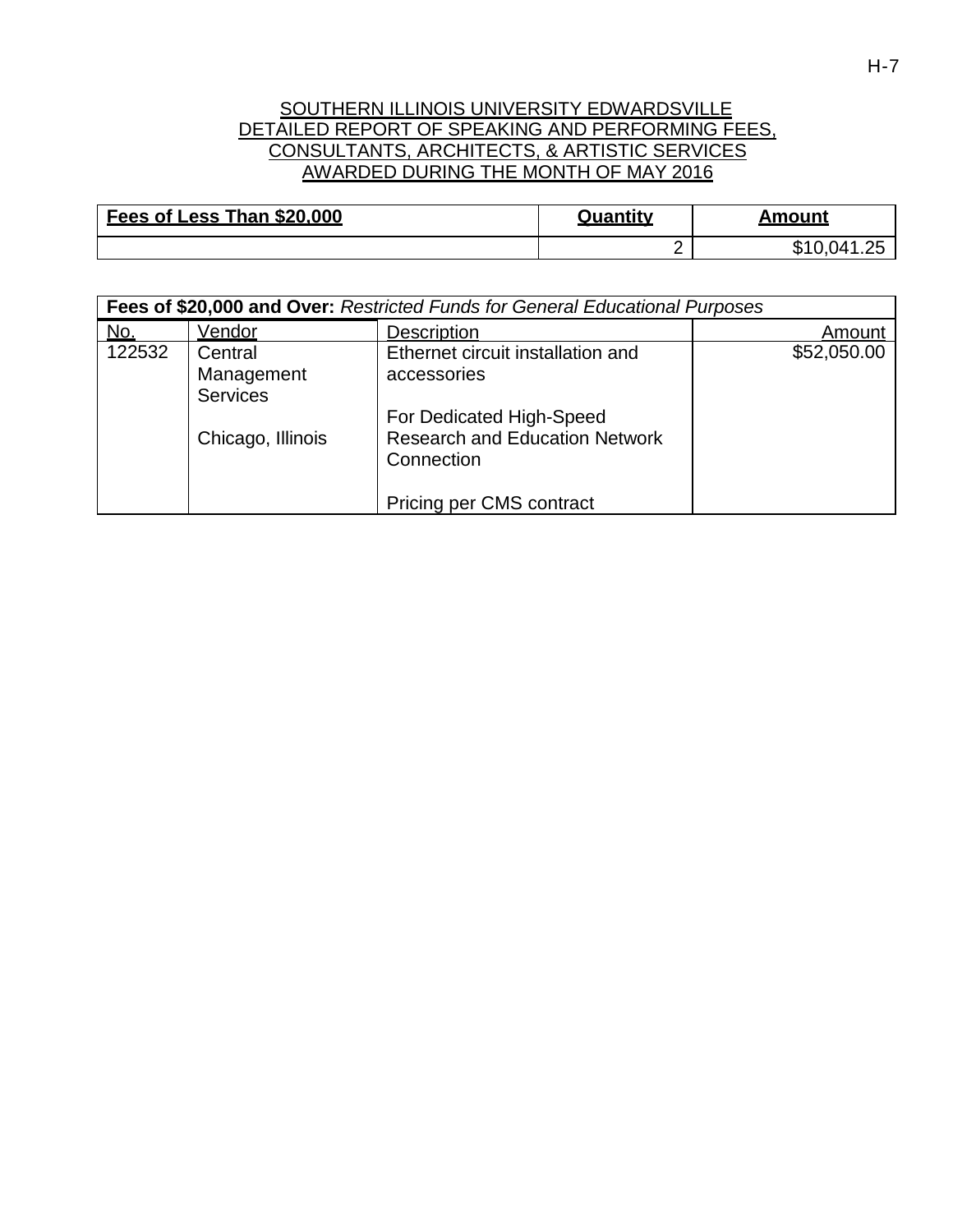### SOUTHERN ILLINOIS UNIVERSITY EDWARDSVILLE DETAILED REPORT OF PURCHASE ORDERS AND CONTRACTS OF STATE REQUIRED BID AMOUNT TO \$100,000 AWARDED DURING THE MONTH OF MAY 2016

| <b>Purchase Orders and Contracts of Less Than State</b><br><b>Required Bid Amount</b> | Quantity | Amount         |
|---------------------------------------------------------------------------------------|----------|----------------|
|                                                                                       | 3.178    | \$2,187,141.68 |

| <b>Purchase Orders and Contracts of State Required Bid Amount to \$100,000:</b> Restricted |                                                                                                                             |                                                                                                                                                                                                                                   |             |  |
|--------------------------------------------------------------------------------------------|-----------------------------------------------------------------------------------------------------------------------------|-----------------------------------------------------------------------------------------------------------------------------------------------------------------------------------------------------------------------------------|-------------|--|
| <b>Funds for General Educational Purposes</b>                                              |                                                                                                                             |                                                                                                                                                                                                                                   |             |  |
| No.                                                                                        | Vendor                                                                                                                      | <b>Description</b>                                                                                                                                                                                                                | Amount      |  |
| 122423                                                                                     | Lighthouse Early<br>Learning Center<br>Incorporated                                                                         | Comprehensive childcare services<br>for eligible Head Start Children<br>$4/1/16 - 3/31/17$                                                                                                                                        | \$88,000.00 |  |
|                                                                                            | Columbia, Illinois                                                                                                          | For Head Start FY16/17 – Program<br><b>Operations</b><br>Exempt from bidding - vendor                                                                                                                                             |             |  |
| 122430                                                                                     | <b>Toddle Town</b><br>Incorporated Child<br><b>Care Center</b><br>dba Learning<br>Journey Childcare<br>Belleville, Illinois | stipulated in grant<br>Comprehensive childcare services<br>for eligible Head Start Children<br>$4/1/16 - 3/31/17$<br>For Head Start FY16/17 – Program<br><b>Operations</b><br>Exempt from bidding – vendor<br>stipulated in grant | \$59,200.00 |  |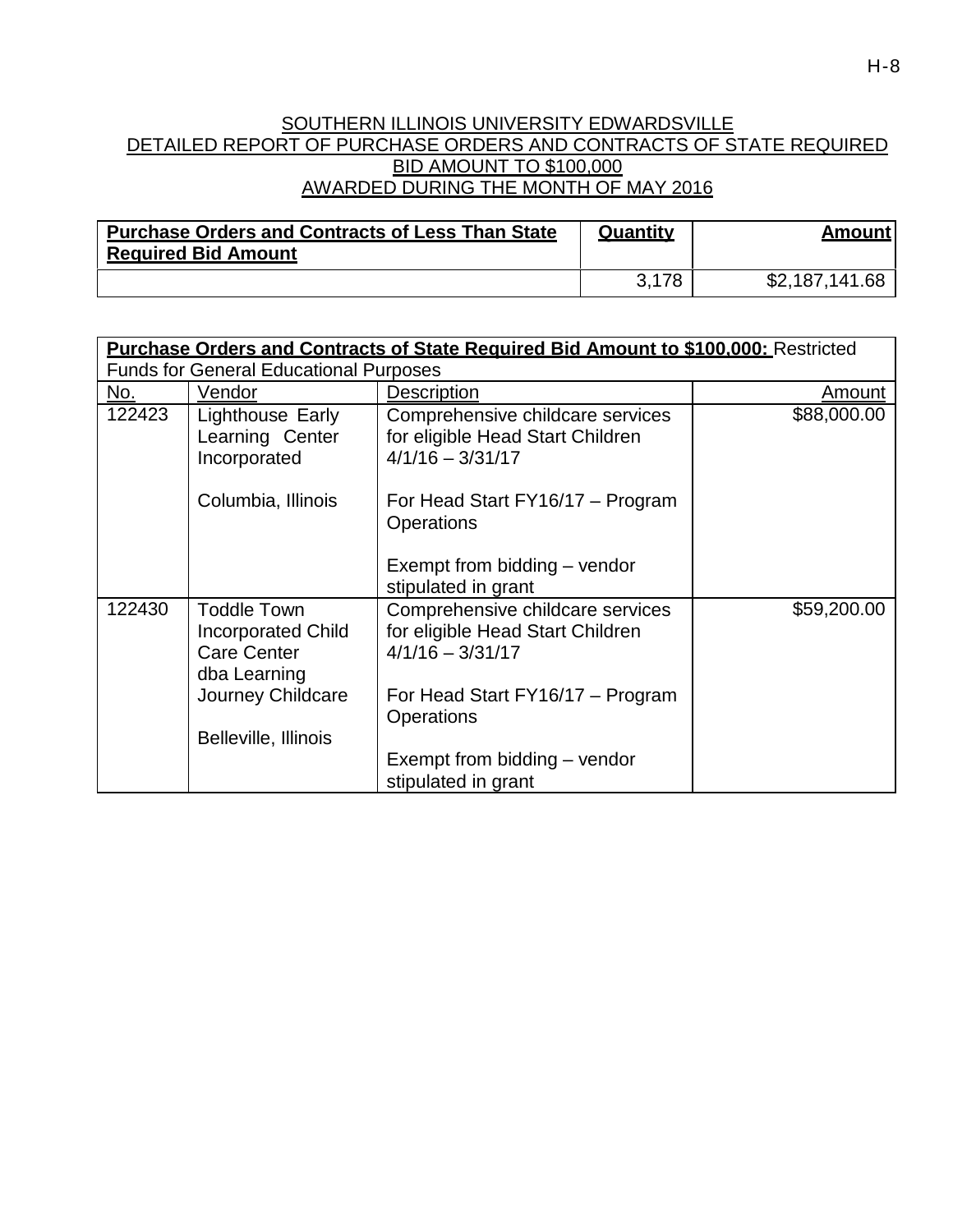# SOUTHERN ILLINOIS UNIVERSITY EDWARDSVILLE DETAILED REPORT OF PURCHASE ORDERS AND CONTRACTS OF \$100,000 AND OVER AWARDED DURING THE MONTH OF MAY 2016

| Purchase Orders and Contracts of \$100,000 and Over: Service Cash |                               |                                                         |              |  |
|-------------------------------------------------------------------|-------------------------------|---------------------------------------------------------|--------------|--|
| No.                                                               | Vendor                        | <b>Description</b>                                      | Amount       |  |
| 122041                                                            | E J Equipment<br>Incorporated | <b>Street Sweeper</b>                                   | \$110,750.00 |  |
|                                                                   | Manteno, Illinois             | For Transportation Service Cash                         |              |  |
|                                                                   |                               | Requisition 5524 approved by the<br>President           |              |  |
|                                                                   |                               | Formal bids were received from<br>one (1) other vendor: |              |  |
|                                                                   |                               | WM Nobbe & Co<br>\$125,464.72<br>Waterloo, IL           |              |  |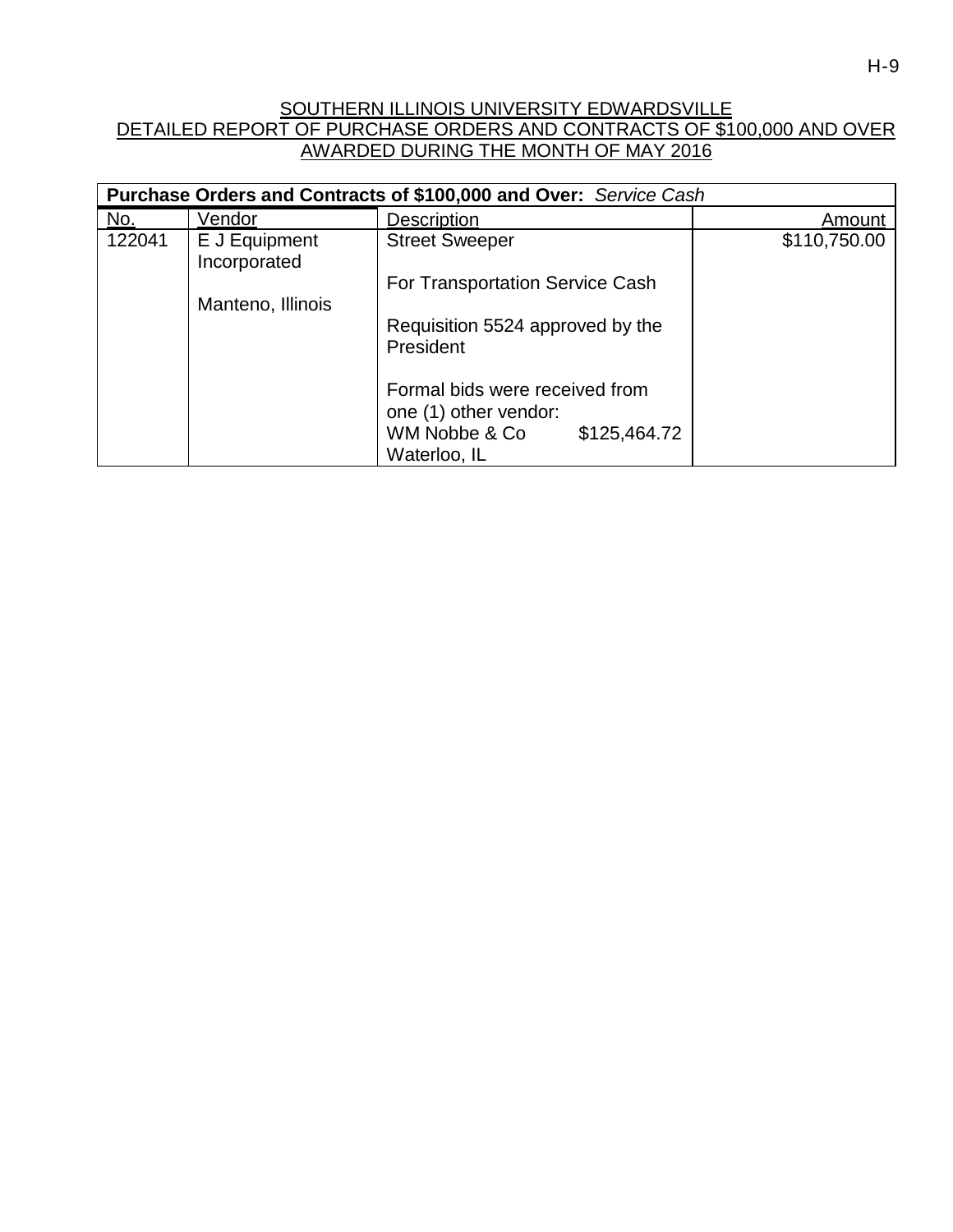Southern Illinois University Board of Trustees July 16, 2016

#### APPROVAL OF NEW PROGRAMS, REASONABLE AND MODERATE EXTENSIONS, APPROVAL OF OFF-CAMPUS PROGRAM LOCATIONS, AND ACADEMIC PROGRAM ELIMINATIONS AND SUSPENSIONS JULY 1, 2015 THROUGH JUNE 30, 2016

# **New Program Additions**

## SIUC

Master of Health Administration, School of Allied Health, College of Applied Sciences and Arts, approved by the Illinois Board of Higher Education, December 1, 2015.

Master of Health Informatics, School of Allied Health, College of Applied Sciences and Arts, approved by the Illinois Board of Higher Education, December 1, 2015.

Master of Arts in Pharmacology, Department of Pharmacology, School of Medicine, approved by the Illinois Board of Higher Education, January 21, 2016.

Bachelor of Science in Fermentation Science, Administration in Provost's Office, approved by the Illinois Board of Higher Education, March 1, 2016.

## SIUE

Professional Development Sequence in Teaching with Technology to the MSEd in Instructional Technology, Department of Instructional Technology, School of Education, Health, and Human Behavior, approved by the President, June 19, 2015.

Professional Development Sequence in Online Pedagogy to the MSEd in Instructional Technology, School of Education, Health, and Human Behavior, approved by the President, June 19, 2015.

Bachelor of Science in Middle Level Education, Department of Curriculum and Instruction, School of Education, Health, and Human Behavior, approved by the Illinois State Board of Education, February 13, 2015 and approved by the Illinois Board of Higher Education, August 7, 2015.

Bachelor of Arts in International Studies, College of Arts and Sciences, approved by the Illinois Board of Higher Education, August 11, 2015.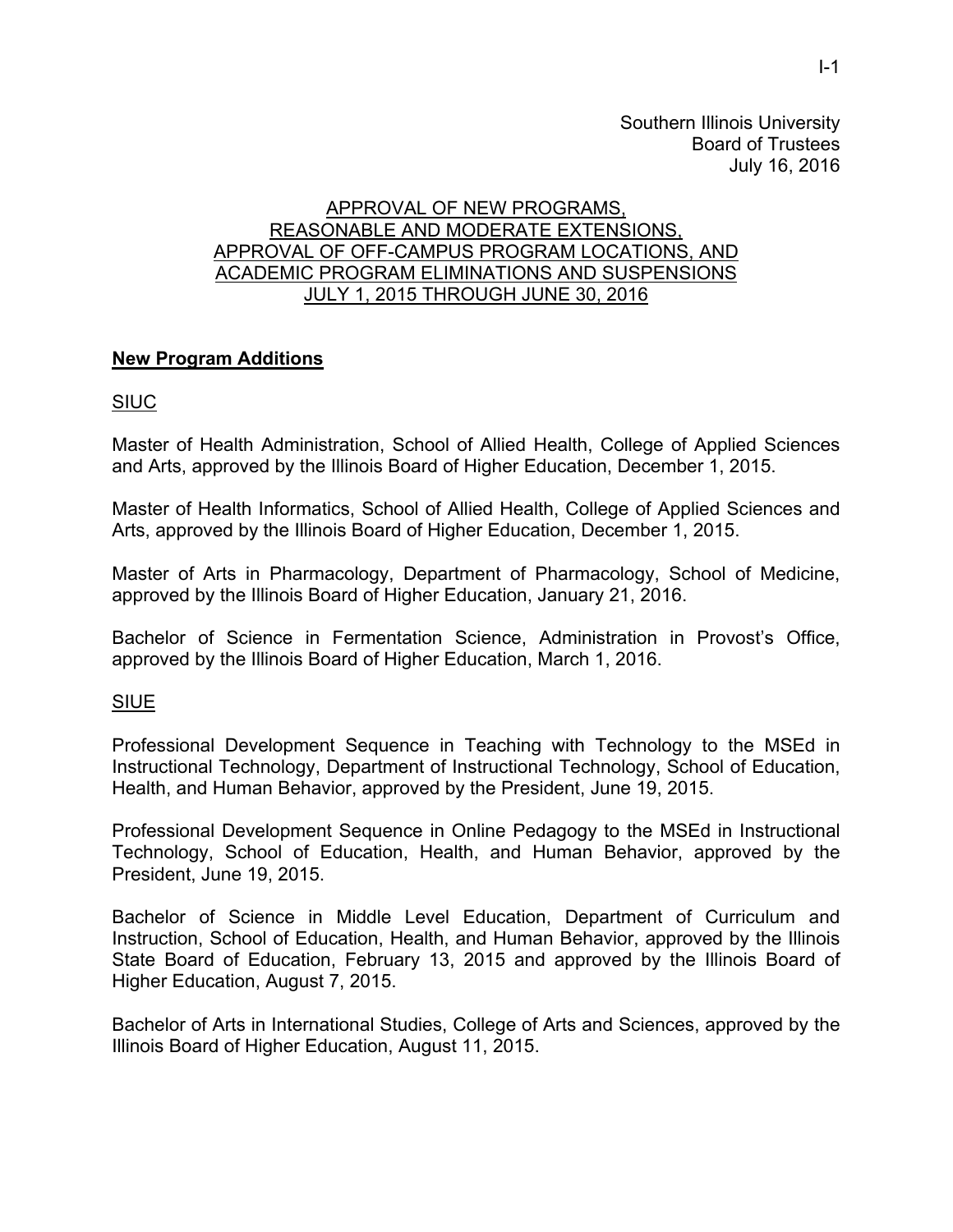Bachelor of Science in Mechatronics and Robotics Engineering, Department of Mechanical and Industrial Engineering, School of Engineering, approved by the Illinois Board of Higher Education, August 11, 2015.

Bachelor of Arts/Bachelor of Science in Environmental Sciences, College of Arts and Sciences, approved by the Illinois Board of Higher Education, December 1, 2015.

Master of Science in Pharmaceutical Sciences, School of Pharmacy, approved by the Illinois Board of Higher Education, December 1, 2015.

Professional Development Sequence in Emerging Technologies to the MSEd in Instructional Technology, School of Education, Health, and Human Behavior, approved by the President, April 4, 2016.

Professional Development Sequence in Instructional Design to the MSEd in Instructional Technology, School of Education, Health, and Human Behavior, approved by the President, April 4, 2016.

# **Program Modifications**

# **SIUC**

Relocated curriculum from the Master of Arts/Master of Business Administration in Media Theory and Research to the Master of Science in Professional Media/Media Management to allow for concurrent degree with the Master of Business Administration, College of Mass Communication and Media Arts and the College of Business, approved by the Illinois Board of Higher Education, July 15, 2015.

Renamed the Bachelor of Science in Fire Service Management to Bachelor of Science in Public Safety Management, College of Applied Sciences and Arts, approved by the President, March 15, 2016.

Renamed the Master of Science in Fire Service and Homeland Security Management to Master of Science in Public Safety and Homeland Security Management, College of Applied Sciences and Arts, approved by the President, March 15, 2016.

Renamed the Master of Arts in Applied Linguistics to the Master of Arts in Linguistics, College of Liberal Arts, approved by the President, April 22, 2016.

Renamed the Bachelor of Science in Engineering Technology to Electrical Engineering Technology, College of Engineering, approved by the President, June 2, 2016.

Reassigned the CIP code for the Bachelor of Science in Electrical Engineering Technology from 15.0000 to 15.0303, College of Engineering, approved by IBHE, June 14, 2016.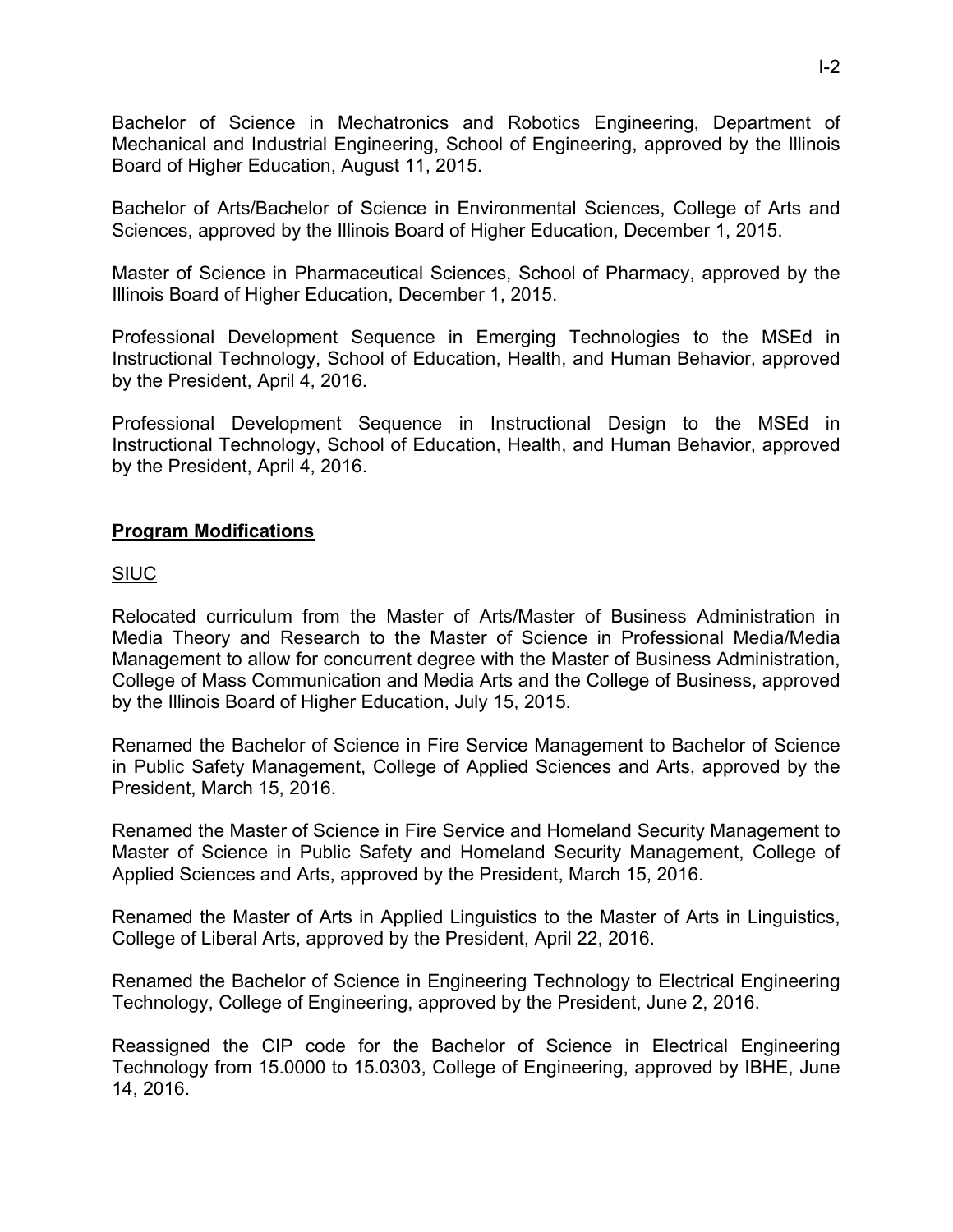# SIUE

Changed the requirements for Concurrent PharmD and Master of Business and Administration degrees, School of Pharmacy and School of Business, approved by SIUE Chancellor, July 11, 2012. *Note: The concurrent PharmD and Master of Business Administration Degrees were not submitted to IBHE in 2012 since the two programs remained autonomous and intact. The IBHE requested that the concurrent opportunity be reported in this year's additions and deletions report.*

Reassigned the CIP code for the Bachelor of Science/Master of Science in Computer Management and Information Systems degree from 52.1201 (Management Information Systems, General) to 11.0101 (Computer and information Sciences, General), approved by the Illinois Board of Higher Education, July 15, 2015.

Merged the Department of Curriculum and Instruction with the Department of Teaching and Learning, School of Education, Health, and Human Behavior, approved by the President, January 11, 2016.

Merged the Department of Kinesiology and Health Education with the Department of Applied Health, School of Education, Health, and Human Behavior, approved by the President, January 11, 2016.

Changed the requirements for Master's Degree in Business Administration (MBA), to allow for a concurrent Doctor of Nursing Practice (DNP), School of Business, approved by President, February 22, 2016.

Changed the requirements for post-master's Doctor of Nursing Practice (DNP) to allow for concurrent MBA with School of Business, approved by the President, February 24, 2016.

Renamed the Bachelor of Science in Health Education to Bachelor of Science in Public Health, approved by the President, March 25, 2016.

Reassigned the CIP code for the Bachelor of Science in Public Health from 13.1307 (Health Teacher Education) to 51.2207 (Public Health and Promotion), approved by the Illinois Board of Higher Education, March 28, 2016.

## **Specializations/Concentrations/Options/Minors Added**

## SIUC

Added an Agribusiness Economics Concentration to the online Master of Business Administration, College of Business, approved by the President, June 19, 2015.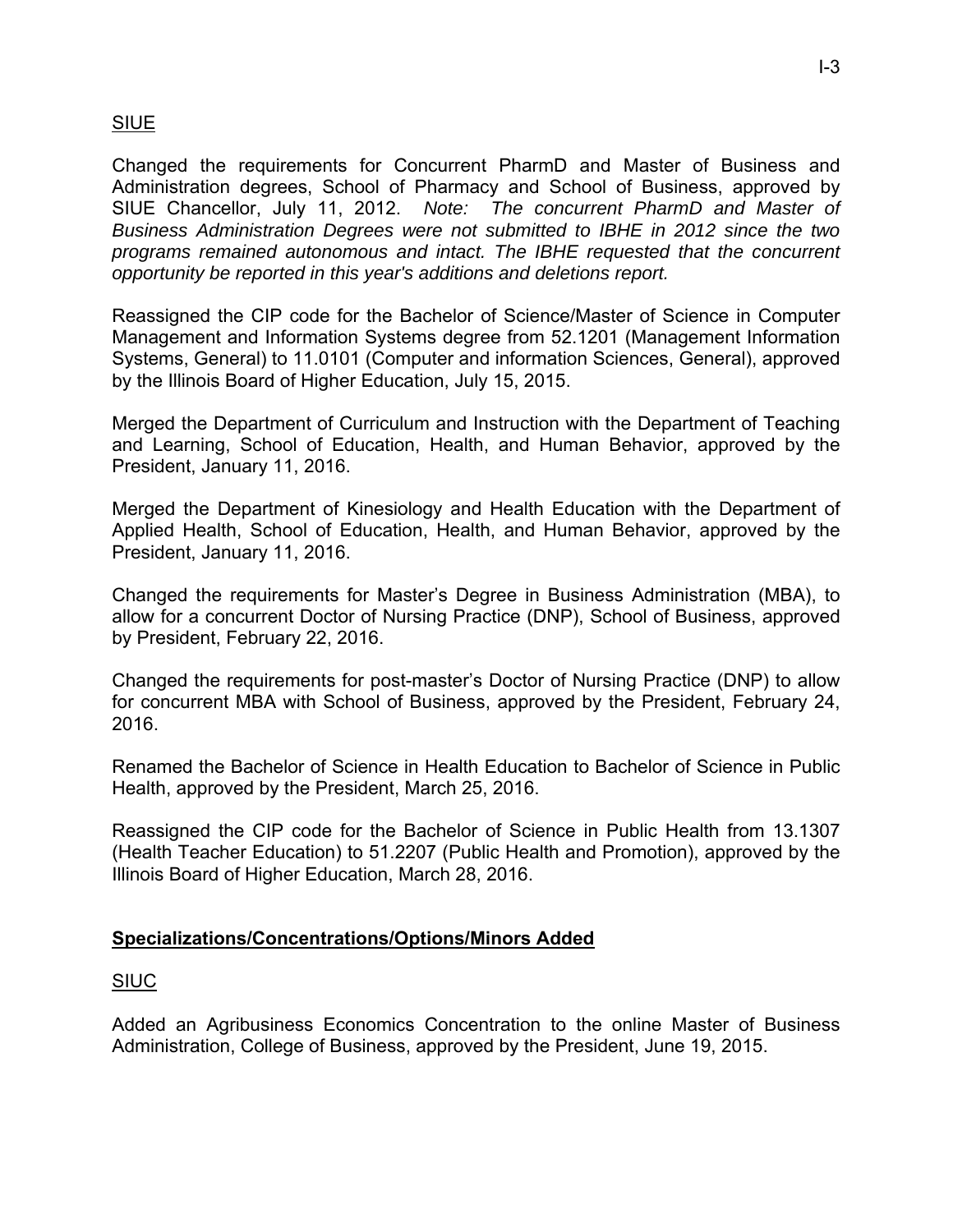Added an Industrial and Quality Engineering Concentration to the PhD in Engineering Services, College of Engineering, approved by the President, June 19, 2015.

Added a Professional Pilot Specialization to the Bachelor of Science degree in Aviation Management, College of Applied Sciences and Arts, approved by the President, July 1, 2015.

Added an Agricultural Education Minor to Agricultural Systems and Education, College of Agricultural Sciences, approved by the President, November 18, 2015.

Added an online Education and Management Specialization in Dental Hygiene, College of Applied Sciences and Arts, approved by the President, November 30, 2015.

Added a Pharmacology and Neuroscience Concentration in the Master of Arts in Pharmacology, School of Medicine, approved by the Illinois Board of Higher Education, January 21, 2016.

Added a Fire Service Management; Emergency Medical Services; and Emergency Management Administration Specializations in Public Safety Management, College of Applied Sciences and Arts, approved by the President, March 15, 2016.

Renamed the Army Military Science Minor to Leadership Military Science Minor, approved by the President, April 4, 2016.

Added a Neuroscience Minor in the Department of Psychology, College of Liberal Arts, approved by the President, April 4, 2016.

Added Construction Management and Operations Minor to the BS in Construction Management, College of Applied Sciences and Arts, approved by the President, June 2, 2016.

## SIUE

Added an Environmental Health Specialization in the Bachelor of Arts/Bachelor of Science in Environmental Sciences degree, College of Arts and Sciences, approved by the Illinois Board of Higher Education, December 1, 2015.

Added an Environmental Toxicology Specialization in the Bachelor of Arts/Bachelor of Science in Environmental Sciences degree, College of Arts and Sciences, approved by the Illinois Board of Higher Education, December 1, 2015.

Added an Environmental Management Specialization in the Bachelor of Arts/Bachelor of Science in Environmental Sciences degree, College of Arts and Sciences, approved by the Illinois Board of Higher Education, December 1, 2015.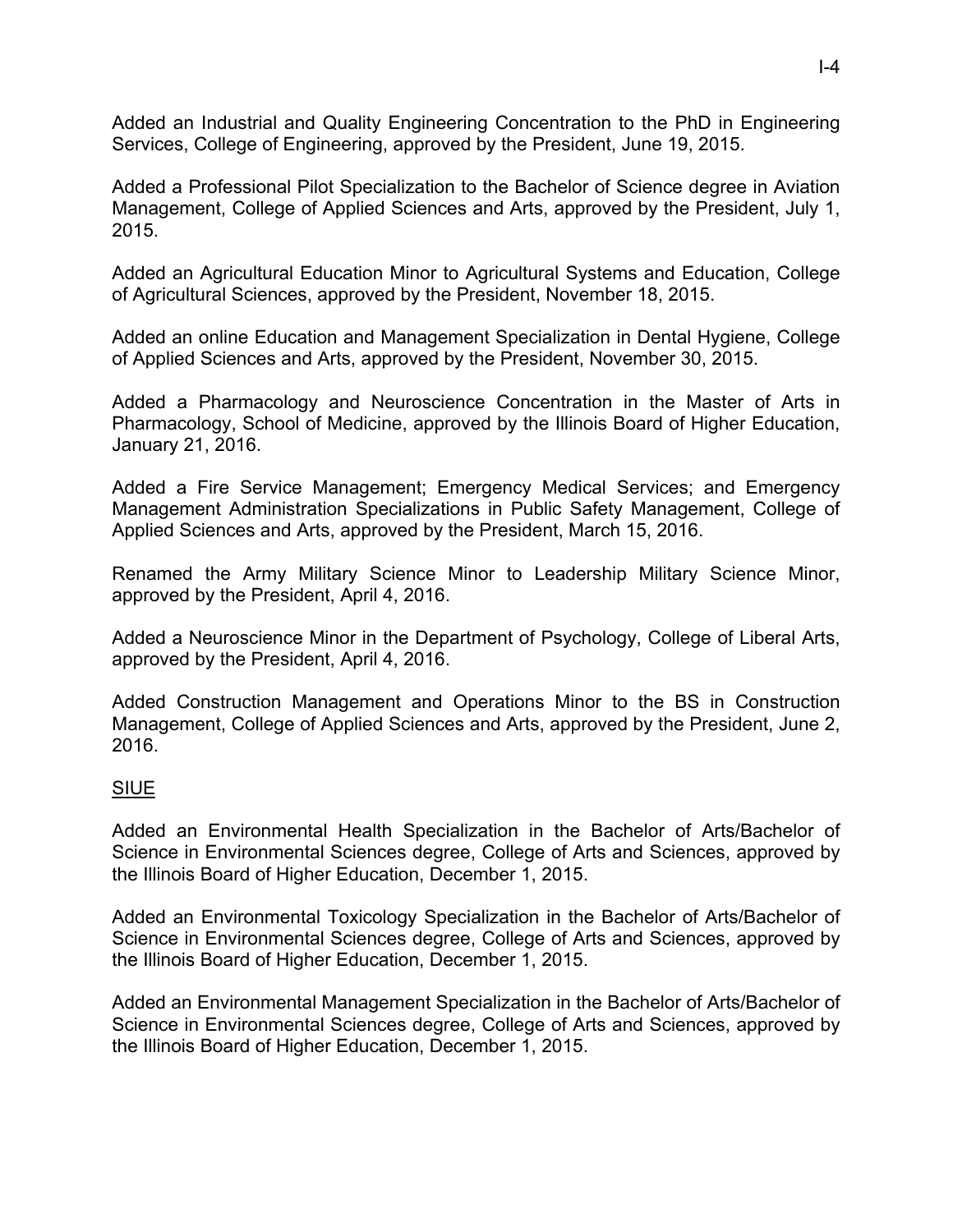Added a Distance Education Option in MSEd in Instructional Technology, School of Education, Health, and Human Behavior, approved by the President, April 4, 2016.

Added a Minor in Mechatronics and Robotics Engineering in the Department of Mechanical and Industrial engineering, School of Engineering, approved by the President, February 15, 2016.

Added an Interdisciplinary Minor in Education Studies and Analysis, School of Education, Health, and Human Behavior, approved by the President, February 15, 2016.

Changed the Concentration in Project Management in the MS Computer Management and Information Systems to a specialization, approved by the President, July 9, 2015.

Changed the Concentration in Project Management in the Master in Business Administration to a specialization, approved by the President, July 9, 2015.

Added a Minor in Exercise and Sport Psychology in the Department of Applied Health, School of Education, approved by the President, February 22, 2016.

Created an interdisciplinary Minor in Digital Humanities and Social Sciences, approved by President, March 15, 2016.

Added a Combined Bachelor of Science and Master of Science (3+2) Option in Industrial Engineering, School of Engineering graduate program, approved by the President, April 29, 2016.

Added a Diversity and Social Justice Specialization to the Bachelor of Arts/Bachelor of Science in Sociology, College of Arts and Sciences, approved by the President, May 12, 2016.

Added an Applied Historical Methods Specialization to the Bachelor of Arts/Bachelor of Science in History, College of Arts and Sciences, approved by the President, May 12, 2016.

## **Academic Unit Changes/Additions**

None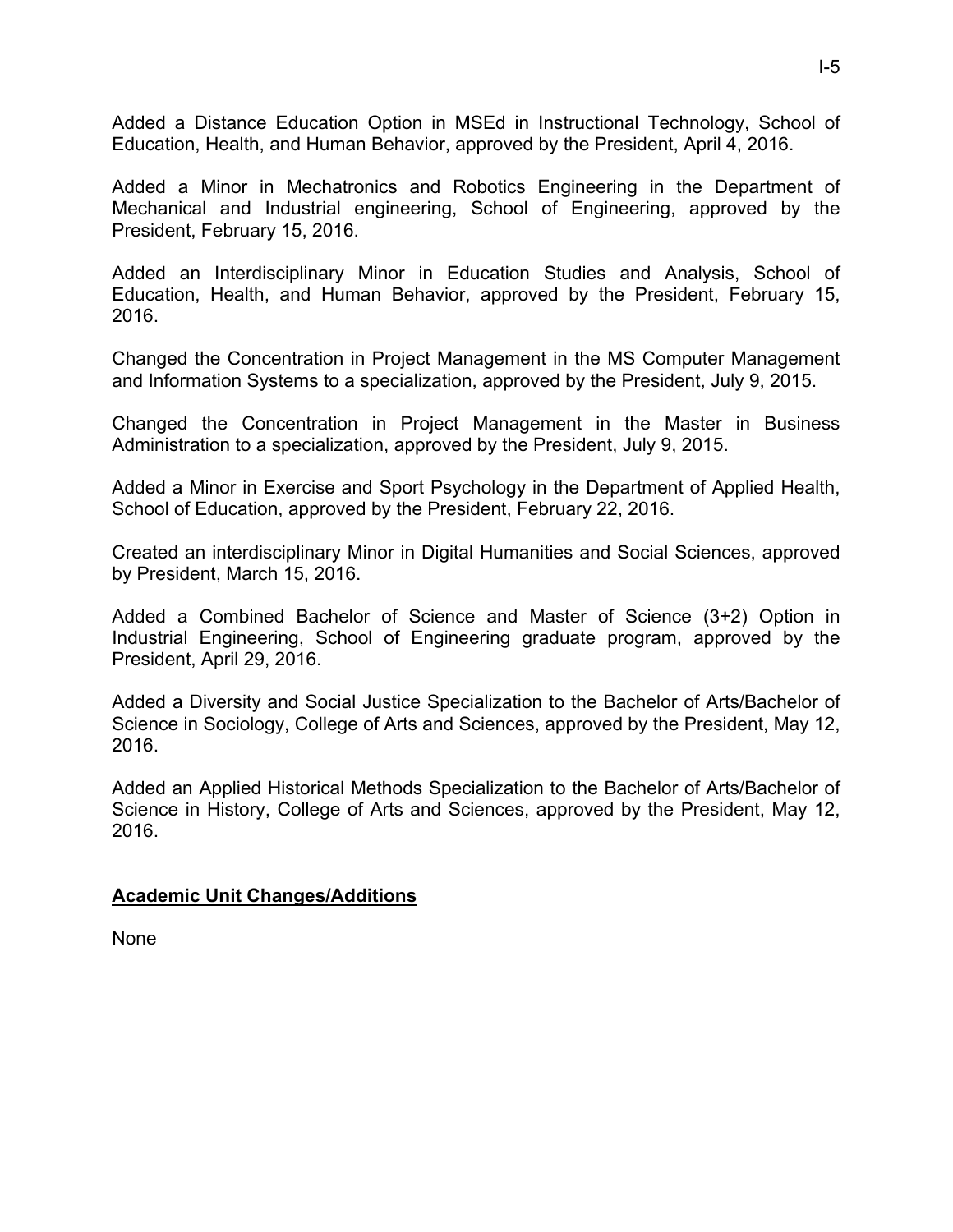# **Organized Research and Service Centers**

# SIUC

Eliminated the Pontikes Center, College of Business, approved by the President, July 1, 2015.

Eliminated the Center for Health Law and Policy, School of Law, approved by the President, April 27, 2016.

# SIUE

None

# **Administrative Units**

None

# **Certificates**

## SIUC

Renamed the Addiction Studies Post-Baccalaureate Certificate to Substance Use Disorders and Behavioral Addictions, Rehabilitation Institute, College of Education and Human Services, approved by President, January 14, 2016.

Added a College Teaching Post-Baccalaureate Certificate, College of Education and Human Services, approved by President, January 14, 2016.

## SIUE

Eliminated the Post-Master's Certificate in Medical Surgical Nursing, School of Nursing, approved by President, November 2, 2015.

Eliminated the Post-Master's Certificate in Psychiatric Mental Health Nursing, School of Nursing, approved by President, November 2, 2015.

Eliminated the Post-Master's Certificate in Public Health Nursing, School of Nursing, approved by President, November 2, 2015.

Renamed the Post-Baccalaureate Certificate in American and English Literature to Literature, approved by President, March 15, 2016.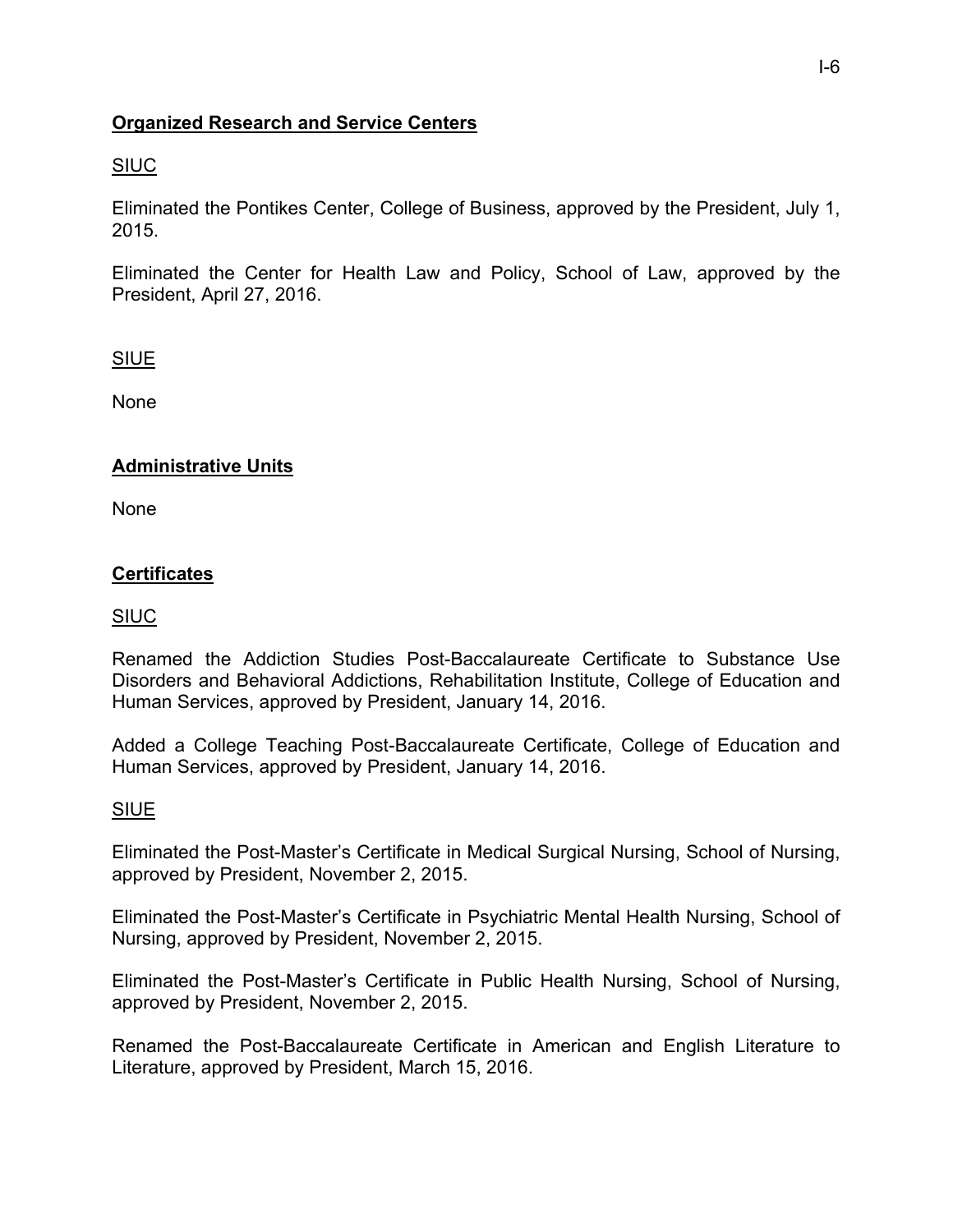Added a Post-Baccalaureate Certificate in Classroom Technologies, School of Education, Health, and Human Behavior, approved by the President, April 4, 2016.

# **Off-Campus Program Approvals**

# SIUC

Bachelor of Science in Fire Service Management, School of Architecture for out-ofregion locations in Chicago and South Metro regions, approved by Illinois Board of Higher Education, March 7, 2016.

SIUE

None

# **Off-Campus Program Eliminations**

None

# **Academic Program Suspensions/Eliminations**

## SIUC

Eliminated the Master of Art/Master of Business Administration in Media Theory and Research (concurrent degrees), College of Mass Communication and Media Arts and College of Business, approved by the Illinois Board of Higher Education, July 15, 2015.

Eliminated the Bachelor of Science in Art, College of Education and Human Services, approved by the President, April 4, 2016.

Eliminated the Art Education Specialization in the Bachelor of Science in Art, College of Education and Human Services, approved by the President, April 4, 2016.

Eliminated the Piano Pedagogy Specialization in the Department of Music, College of Liberal Arts, approved by the President, April 4, 2016.

Eliminated the Health Law and Policy Concentration in the Master of Laws (LLM), School of Law, approved by the President, April 22, 2016.

Eliminated the Health Law and Policy Concentration in the Master of Legal Studies (MLS), School of Law, approved by the President, April 22, 2016.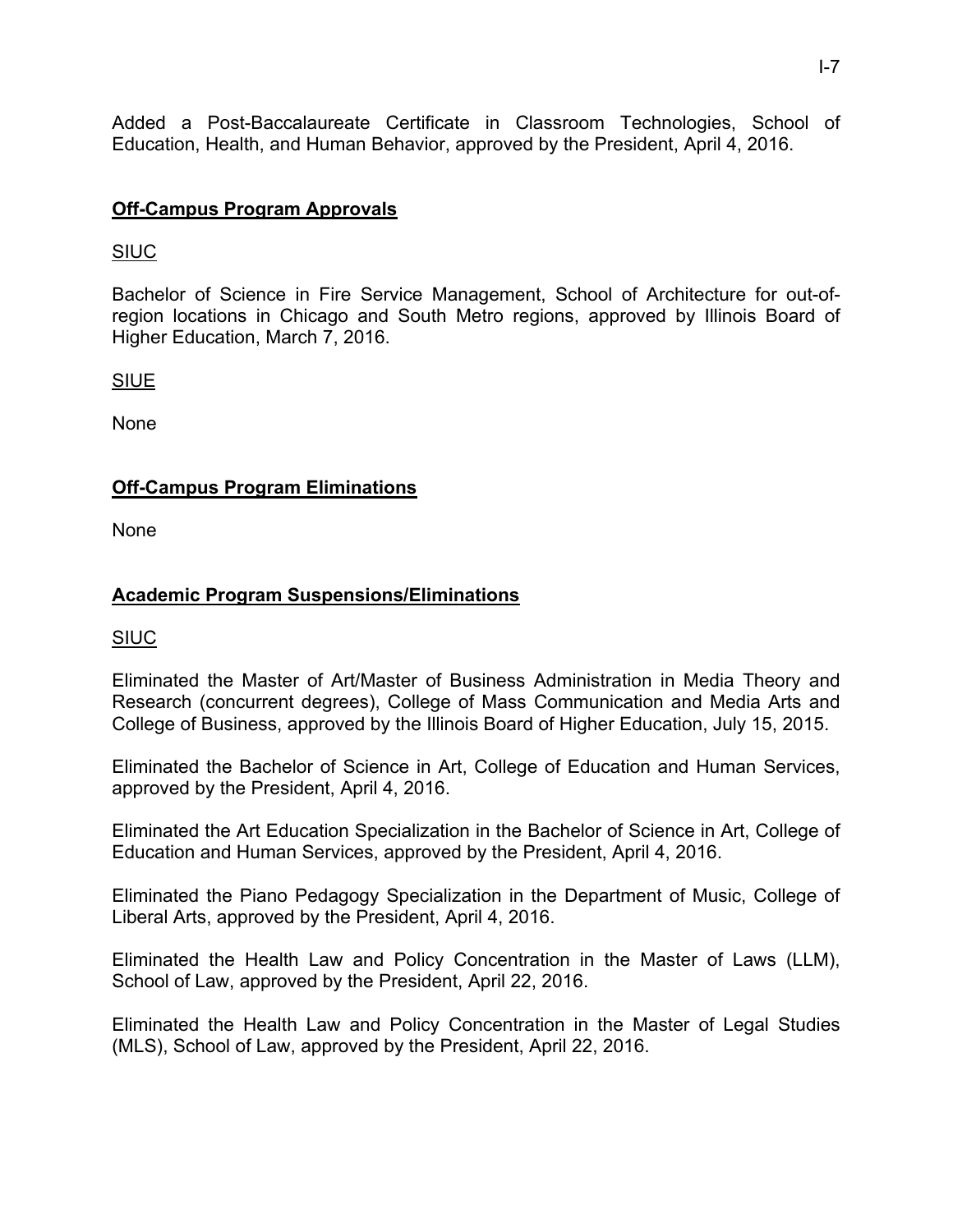Eliminated the Master of Legal Studies Degree (MLS), School of Law, approved by the President, April 22, 2016.

Eliminated the Master of Laws Degree, School of Law (LLM), approved by the President, April 22, 2016.

SIUE

Eliminated the Master of Science in Medical Surgical Nursing, School of Nursing, approved by President, November 2, 2015.

Eliminated the Master of Science in Psychiatric Mental Health Nursing, School of Nursing, approved by President, November 2, 2015.

Eliminated the Master of Science in Public Health Nursing, School of Nursing, approved by President, November 2, 2015.

Eliminated the Mathematics Education Minor, Department of Mathematics and Statistics, College of Arts and Sciences, approved by the President, January 4, 2016.

Eliminated the Learning Behavior Specialist II Option from the Masters in Special Education, School of Education, Health, and Human Behavior, approved by President, February 22, 2016.

Eliminated the Library Information Specialist Option in MSEd in Instructional Technology, School of Education, Health, and Human Behavior, approved by the President, April 4, 2016.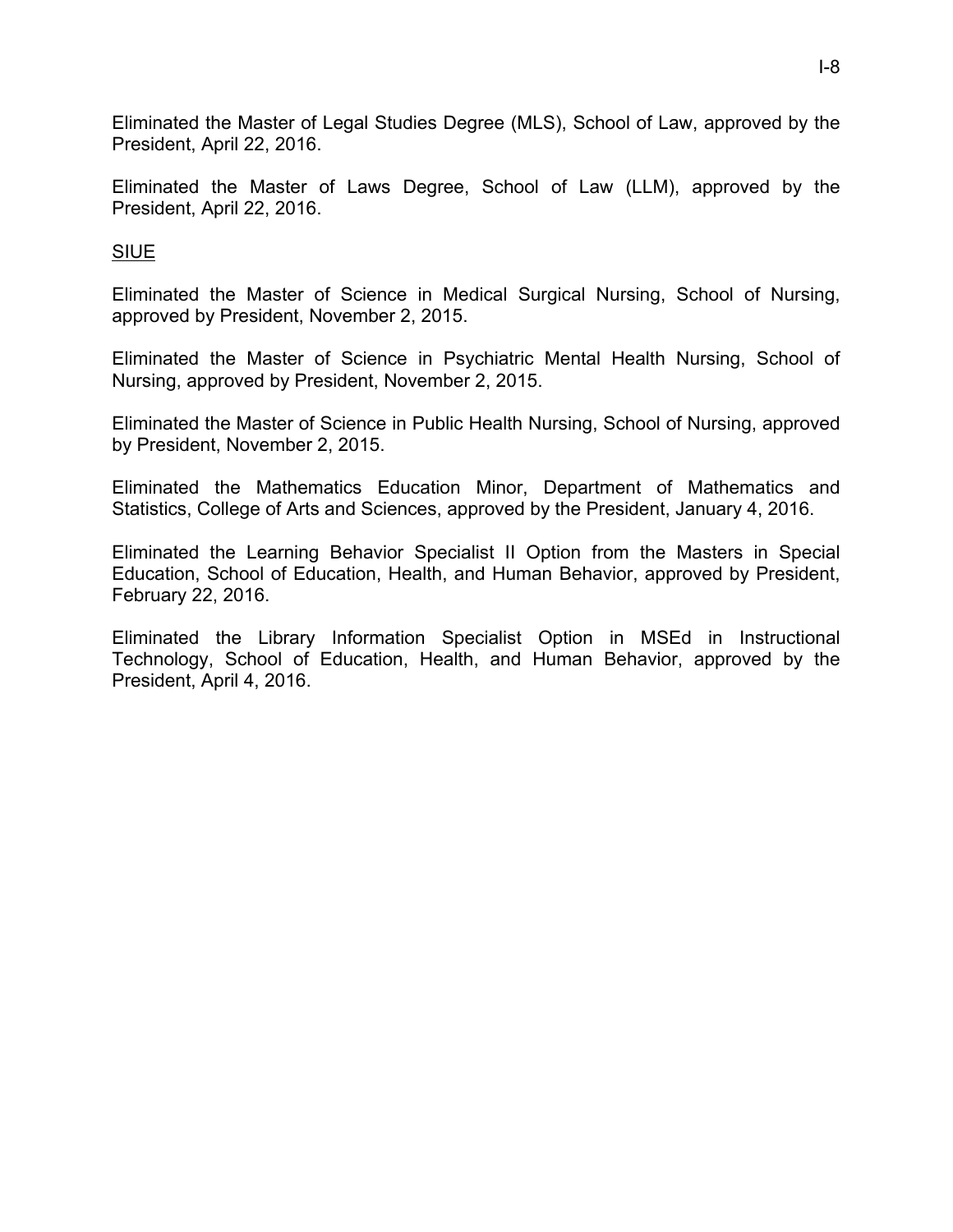# CHANGES IN FACULTY-ADMINISTRATIVE PAYROLL – SIUC

 The following changes in faculty-administrative payroll are submitted to the Board of Trustees for ratification in accordance with the Board Policy on Personnel Approval (2 Policies of the Board B). Additional detailed information is on file in the Office of the Chancellor. Where appropriate, salary is reported on a monthly basis and on either an academic year (AY) or fiscal year (FY) basis.

A. Continuing Appointment (If the person previously had a University appointment, it is so noted. Otherwise, the person is a new University employee.)

|    | Name                      | Rank/Title                                                                                            | Department                                                                 | Effective<br>Date | Percent<br>Change | Salary                                                                                                    |
|----|---------------------------|-------------------------------------------------------------------------------------------------------|----------------------------------------------------------------------------|-------------------|-------------------|-----------------------------------------------------------------------------------------------------------|
| 1. | Bancroft,<br>Senetta F.   | Assistant<br>Professor (51%)/<br>Assistant<br>Professor (49%)                                         | Curriculum and<br>Instruction/<br>Chemistry and<br>Biochemistry            | 08/16/2016        |                   | 7,900.00/mo<br>\$<br>71,100.00/AY<br>\$.                                                                  |
| 2. | Barnett,<br>Deborah       | Assistant Dean of<br>Students*<br>(previously<br>Coordinator, Non-<br>Traditional<br>Students)        | Dean of<br><b>Students</b><br>(previously Non-<br>Traditional<br>Students) | 05/13/2016        | 49.27%            | 4,833.33/mo<br>\$<br>57,999.96/FY<br>S<br>(Previous Salary -<br>3,238.00/mo<br>\$<br>\$38,856.00/FY)      |
| 3. | Bilderback,<br>Abigail R. | <b>Assistant Director</b><br>for Practicum<br>Training*<br>(previously<br>Counseling<br>Psychologist) | <b>Student Health</b><br><b>Services</b>                                   | 04/20/2016        | 32.55%            | \$<br>6,855.58/mo<br>82,266.96/FY<br>\$.<br>(Previous Salary -<br>5,172.00/mo<br>\$<br>62,064.00/FY)      |
| 4. | Black, Mary<br>C.         | Senior Lecturer**<br>(previously<br>Lecturer)                                                         | Center for<br>English as a<br>Second<br>Language                           | 08/16/2016        | 7.28%             | \$<br>4,421.00/mo<br>39,789.00/AY<br>\$<br>(Previous Salary -<br>4,121.00/mo<br>\$<br>37,089.00/AY)<br>\$ |
| 5. | Brock, Leslie<br>А.       | Conference<br>Coordinator                                                                             | <b>Student Center</b>                                                      | 05/15/2016        |                   | 3,583.33/mo<br>\$<br>42,999.96/FY<br>S                                                                    |
| 6. | Chang, Sarah<br>Е.        | Senior Lecturer**<br>(previously<br>Lecturer)                                                         | Center for<br>English as a<br>Second<br>Language                           | 08/16/2016        | 8.32%             | \$<br>3,906.00/mo<br>35,154.00/AY<br>(Previous Salary -<br>3,606.00/mo<br>32,454.00/AY)<br>S              |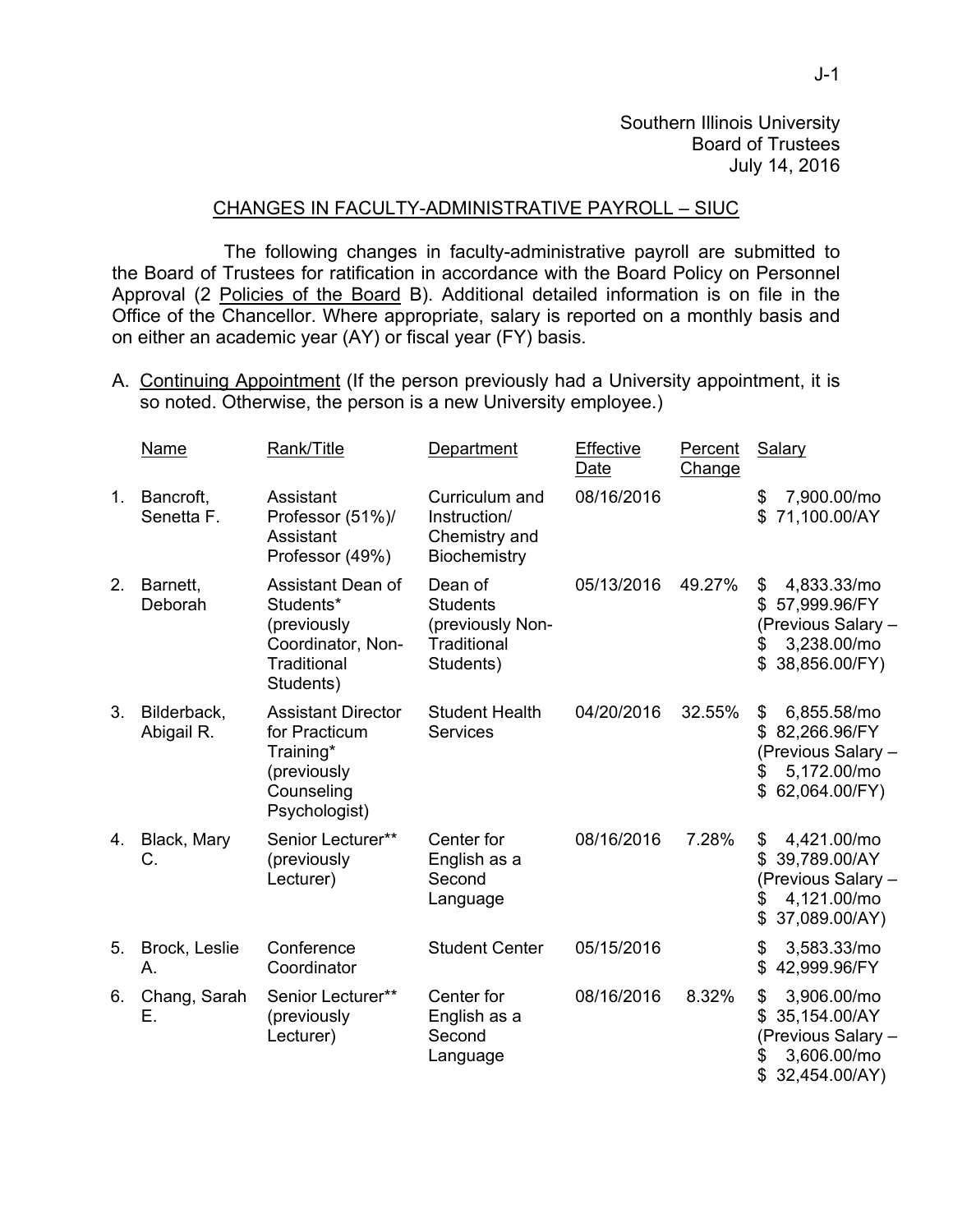| 7.  | Dean, Robin             | Senior Lecturer**<br>(previously<br>Lecturer)                        | Mathematics                                                      | 01/01/2017 | 6.47%  | 4,936.00/mo<br>\$<br>44,424.00/AY<br>\$.<br>(Previous Salary -<br>4,636.00/mo<br>\$<br>\$<br>41,724.00/AY) |
|-----|-------------------------|----------------------------------------------------------------------|------------------------------------------------------------------|------------|--------|------------------------------------------------------------------------------------------------------------|
| 8.  | Dyer, Richard           | Specialist, Rights<br>and<br>Responsibilities***                     | Associate<br>Chancellor for<br>Institutional<br><b>Diversity</b> | 04/20/2016 |        | 4,041.67/mo<br>\$<br>48,500.04/FY<br>\$.                                                                   |
| 9.  | Mousas,<br>Christos     | Assistant<br>Professor                                               | Computer<br>Science                                              | 08/16/2016 |        | 9,445.00/mo<br>\$.<br>85,005.00/AY<br>\$                                                                   |
| 10. | Nagrodski,<br>Ronald K. | Senior Lecturer**<br>(previously<br>Lecturer)                        | <b>Mathematics</b>                                               | 08/16/2016 | 6.07%  | \$<br>5,245.00/mo<br>\$47,205.00/AY<br>(Previous Salary -<br>4,945.00/mo<br>\$<br>\$44,505.00/AY)          |
| 11. | Smith, Alison<br>А.     | Senior Lecturer**<br>(previously Visiting<br>Assistant<br>Professor) | Cinema and<br>Photography                                        | 08/16/2016 | 5.82%  | 5,451.00/mo<br>\$<br>\$49,059.00/AY<br>(Previous Salary -<br>5,151.00/mo<br>\$<br>46,359.00/AY)            |
| 12. | Stout, Kyle A.          | Senior Lecturer**<br>(previously<br>Lecturer)                        | <b>ASA Aviation</b><br>Management<br>and Flight                  | 08/16/2016 | 11.65% | 2,876.00/mo<br>\$<br>\$25,884.00/AY<br>(Previous Salary -<br>2,576.00/mo<br>\$<br>23,184.00/AY)<br>\$      |
| 13. | Wells, Joanna           | <b>Clinical Assistant</b><br>Professor**<br>(Juvenile Justice)       | School of Law<br><b>Legal Clinic</b>                             | 07/01/2016 | 5.29%  | \$<br>5,967.00/mo<br>71,604.00/FY<br>(Previous Salary -<br>5,667.00/mo<br>S<br>68,004.00/FY)<br>\$         |
|     |                         | * Promotion of Administrative Professional                           |                                                                  |            |        |                                                                                                            |

\*\* Change from term to continuing per IEA/NEA NTT Faculty Contract

\*\*\*Change from term to continuing

# B. Leaves of Absence with Pay–

| Name          | <u>Type of</u><br>Leave | Department           | $%$ of<br>Leave | Date                                                                                                                 |
|---------------|-------------------------|----------------------|-----------------|----------------------------------------------------------------------------------------------------------------------|
| Karan, Kavita | Sabbatical              | School of Journalism | 100%            | 01/01/2017-05/15/2017<br>(This leave supersedes)<br>previous leave reported<br>on 08/16/2016-<br>12/31/2016 at 100%) |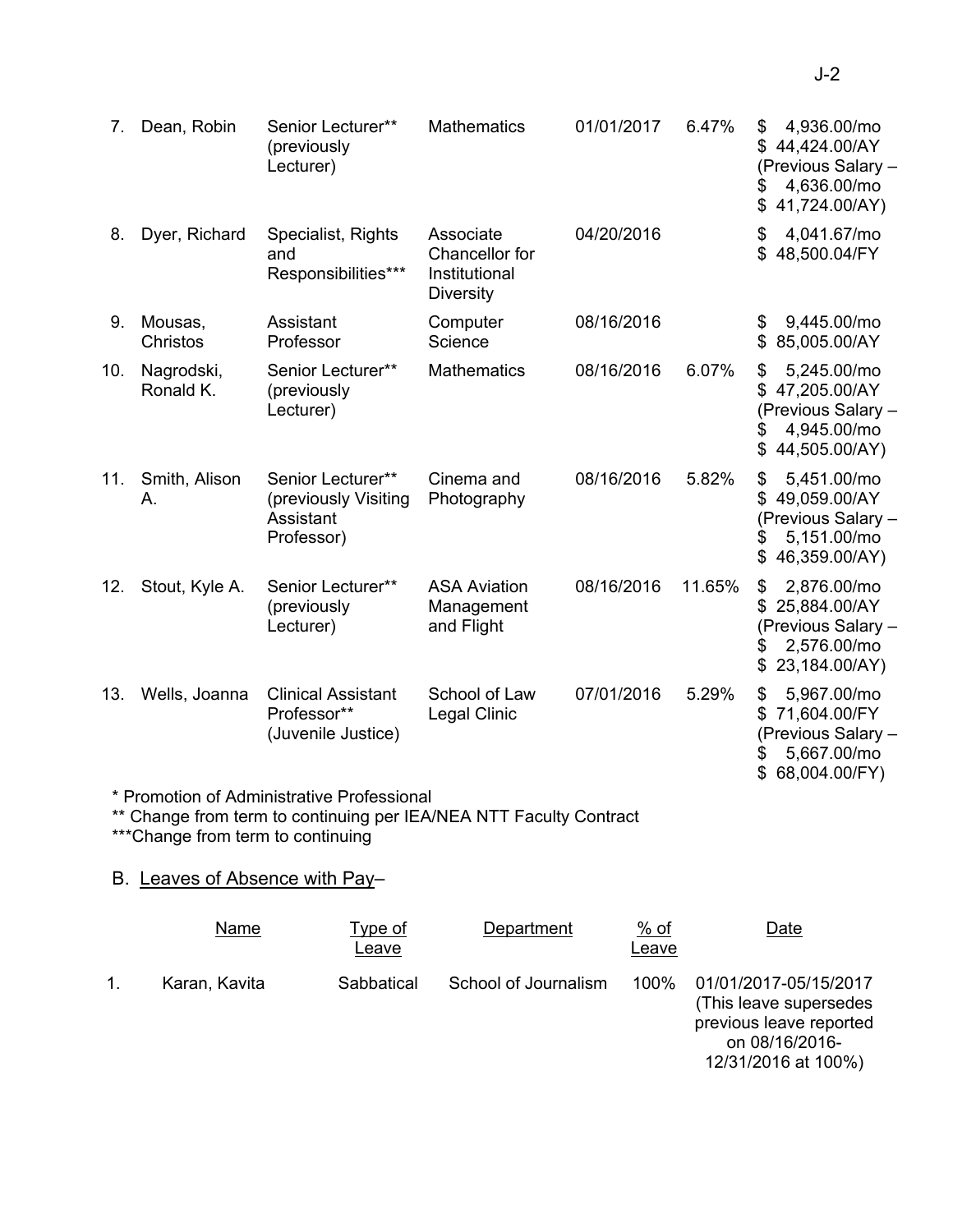- C. Awards of Tenure– None to be reported.
- D. Promotions –

| <b>Name</b>        | <u>Title</u>                           | Department    | <b>Effective Date</b> |
|--------------------|----------------------------------------|---------------|-----------------------|
| Munson, Valerie J. | <b>Clinical Associate</b><br>Professor | School of Law | 07/01/2016            |

The following changes in faculty-administrative payroll at the School of Medicine/Springfield campus are submitted to the Board of Trustees for ratification in accordance with the Board Policy on Personnel Approval (2 Policies of the Board B). Additional detailed information is on file in the Office of the Dean and Provost. Where appropriate, salary is reported on a monthly basis and on either an academic year (AY) or fiscal year (FY) basis.

A. Continuing Appointment (If the person previously had a University appointment, it is so noted. Otherwise, the person is a new University employee.)

|    | <b>Name</b>           | Rank/Title                                                        | Department                                     | Effective<br>Date | Percent Salary<br><b>Change</b> |                                     |
|----|-----------------------|-------------------------------------------------------------------|------------------------------------------------|-------------------|---------------------------------|-------------------------------------|
| 1. | Caswell,<br>Kaylie    | Certified<br><b>Nurse</b><br>Practitioner*                        | General<br>OB/GYN                              | 05/04/2016        |                                 | 7,083.33/mo<br>\$<br>\$84,999.96/FY |
| 2. | Chami,<br>Youssef     | Associate<br>Professor of<br>Clinical<br>Internal<br>Medicine     | Internal<br>Medicine/<br>Cardiology            | 08/01/2016        |                                 | \$25,000.00/mo<br>\$300,000.00/FY   |
| 3. | Crabtree,<br>Traves   | Professor of<br>Clinical<br>Surgery                               | Surgery/<br>Cardiothoracic<br>Surgery          | 06/06/2016        |                                 | \$31,250.00/m0<br>\$375,000.00/FY   |
| 4. | Dial,<br>Samantha     | Assistant<br>Professor of<br>Clinical<br>Neurology                | Neurology/<br>Adult<br>Neurology               | 08/01/2016        |                                 | \$12,500.00/mo<br>\$150,000.00/FY   |
| 5. | Findlater,<br>Malcolm | Assistant<br>Professor of<br>Family and<br>Community<br>Medicine* | Family and<br>Community<br>Medicine/<br>Quincy | 07/01/2016        |                                 | \$15,687.50/mo<br>\$188,250.00/FY   |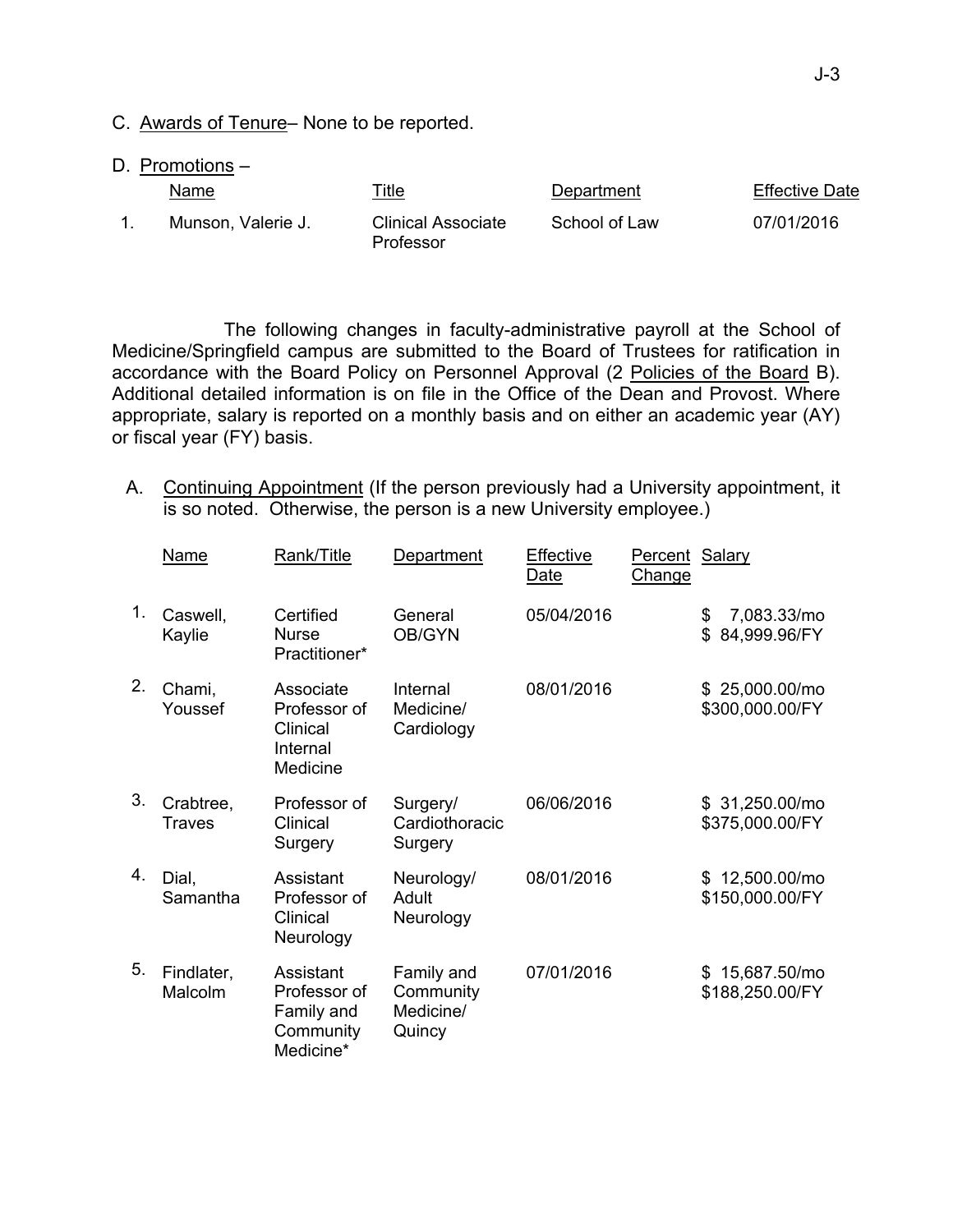| 6.  | Hasanadka,<br>Ravishankar      | Assistant<br>Professor of<br>Clinical<br>Surgery                         | Surgery/<br>Vascular<br>Surgery                | 08/29/2016 | \$16,666.67/mo<br>\$200,000.04/mo       |
|-----|--------------------------------|--------------------------------------------------------------------------|------------------------------------------------|------------|-----------------------------------------|
| 7.  | Hitt, Collin                   | Assistant<br>Professor                                                   | Medical<br>Education                           | 06/06/2016 | 7,500.00/mo<br>\$<br>90,000.00/FY<br>\$ |
| 8.  | Kulkarni,<br>Abhishek          | Assistant<br>Professor of<br>Clinical<br>Internal<br>Medicine            | Internal<br>Medicine/<br>Cardiology            | 07/05/2016 | \$16,666.67/mo<br>\$200,000.04/FY       |
| 9.  | Patel,<br>Chinmay              | Assistant<br>Professor                                                   | Surgery                                        | 08/01/2016 | \$15,090.17/mo<br>\$181,082.04/FY       |
| 10. | Powell,<br>Kimberly N.         | Assistant<br>Professor of<br>Clinical<br>Pediatrics                      | Pediatrics/<br><b>Critical Care</b>            | 07/01/2016 | \$20,833.33/mol<br>\$249,999.96/FY      |
| 11. | Schlegl,<br>Mary               | Certified<br><b>Nurse</b><br>Practitioner*                               | Family and<br>Community<br>Medicine/<br>Quincy | 07/01/2016 | 7,000.00/mo<br>\$<br>84,000.00/FY<br>\$ |
| 12. | Thomas,<br>Michael             | Assistant<br>Professor                                                   | Surgery/<br>Cardiothoracic<br>Surgery          | 08/01/2016 | \$<br>6,250.00/mo<br>75,000.00/FY<br>\$ |
| 13. | Thomson,<br>Jonglin            | Assistant<br>Professor of<br>Clinical<br>Obstetrics<br>and<br>Gynecology | General<br>OB/GYN                              | 08/29/2016 | 4,166.67/mo<br>\$<br>50,000.04/FY<br>\$ |
| 14. | Whitehurst,<br><b>Brandt</b>   | Assistant<br>Professor of<br>Clinical<br>Surgery                         | Surgery/<br><b>Critical Care</b>               | 08/29/2016 | \$18,750.00/mo<br>\$225,000.00/FY       |
| 15. | Wolf, Kari                     | Associate<br>Professor of<br>Clinical<br>Psychiatry<br>and Chair         | Psychiatry                                     | 08/01/2016 | \$37,916.67/mo<br>\$455,000.04/FY       |
|     | Chango from torm to continuing |                                                                          |                                                |            |                                         |

\*Change from term to continuing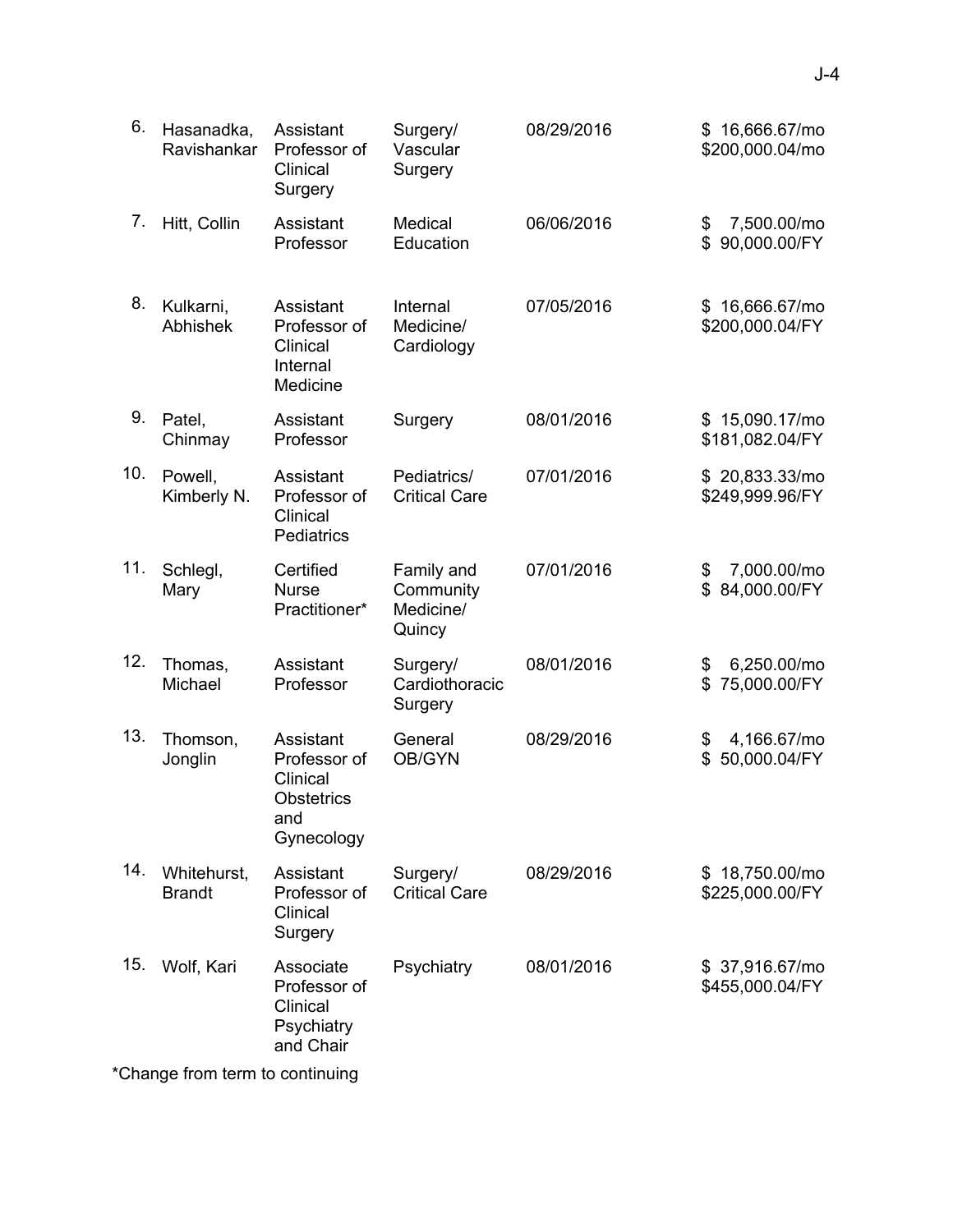- B. Leaves of Absence with Pay None to be reported.
- C. Awards of Tenure None to be reported.
- D. Promotions –None to be reported.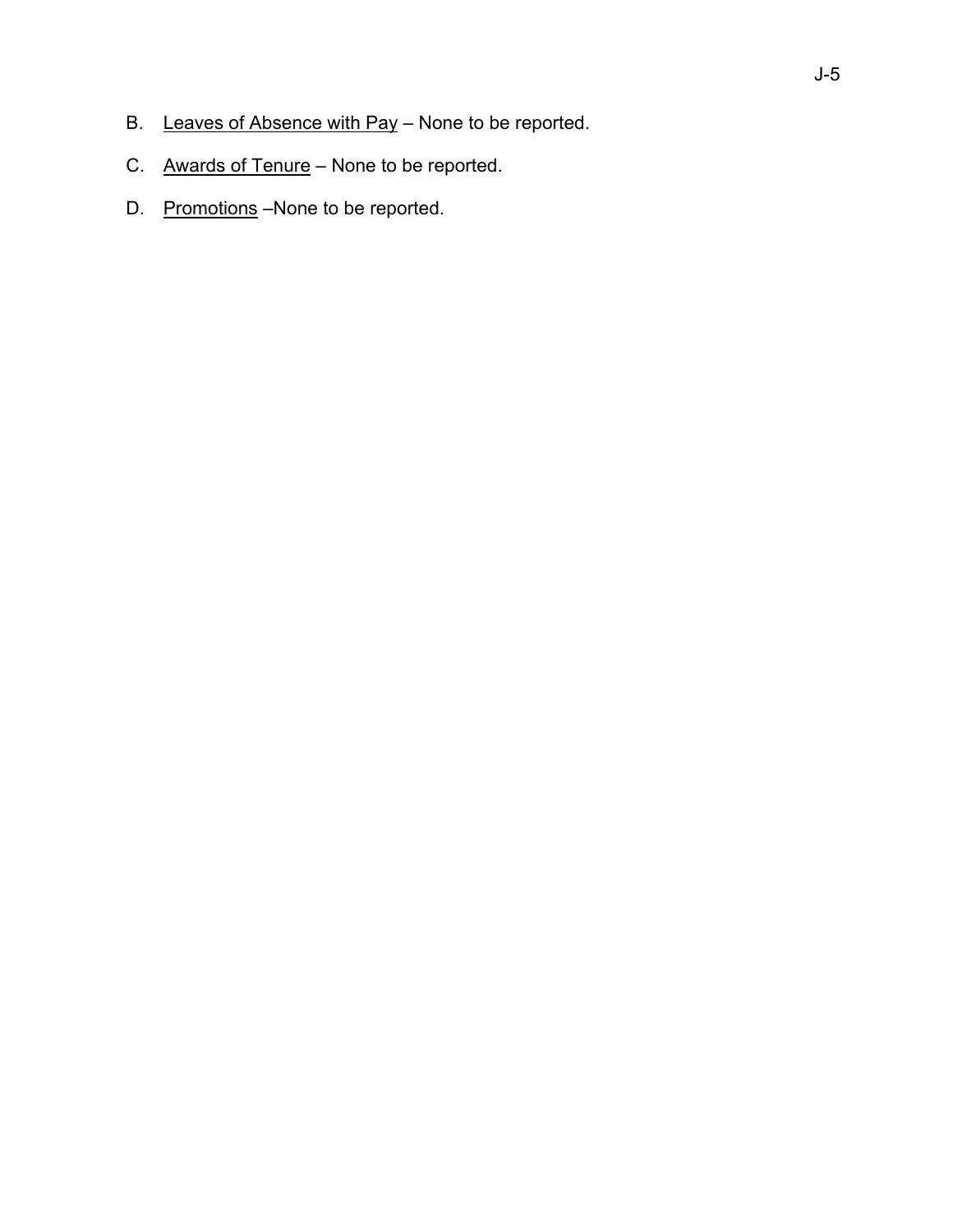#### CHANGES IN FACULTY-ADMINISTRATIVE PAYROLL – SIUE

 The following changes in faculty-administrative payroll are submitted to the Board of Trustees for ratification in accordance with the Board Policy on Personnel Approval (2 Policies of the Board B). Additional detailed information is on file in the Office of the Chancellor. Where appropriate, salary is reported on a monthly basis and on either an academic year (AY) or fiscal year (FY) basis.

A. Continuing Appointment (If the person previously had a University appointment, it is so noted. Otherwise, the person is a new University employee.)

|                | <b>Name</b>            | Rank/Title                                                                                               | Department                                         | Effective<br>Date | Percent<br>Change | Salary                                                                              |
|----------------|------------------------|----------------------------------------------------------------------------------------------------------|----------------------------------------------------|-------------------|-------------------|-------------------------------------------------------------------------------------|
| 1.             | Dial, Kevin            | <b>Director</b>                                                                                          | Graduate<br>School                                 | 5/23/2016         |                   | \$6,919.00/mo<br>\$83,028.00/FY                                                     |
| 2 <sub>1</sub> | Langendorf,<br>Anthony | <b>Director</b><br>(previously:<br>Assistant to the<br>Director)                                         | Parking<br><b>Services</b>                         | 5/16/2016         | 15%               | \$7,761.33/mo<br>\$93,136.00/FY<br>(previously:<br>\$6,749.00/mo<br>\$80,988.00/FY) |
| 3.             | Morgan,<br>Angela      | Specialist                                                                                               | <b>MUC Food</b><br>Service                         | 5/16/2016         |                   | \$4,166.66/mo<br>\$49,999.92/FY                                                     |
| 4.             | Ragib,<br>Muhammad     | Counselor                                                                                                | <b>University</b><br>Services to<br>East St. Louis | 3/14/2016         |                   | \$3,250.00/mo<br>\$39,000.00/FY                                                     |
| 5.             | Taylor,<br>Cathy       | Director for<br>Constituent<br><b>Relations</b><br>(previously:<br>Director for<br>Prospect<br>Research) | Foundation                                         | 4/14/2016         | 13.5%             | \$6,866.66/mo<br>\$82,400.00/FY<br>(previously:<br>\$6049.33/mo<br>\$72,592.00/FY)  |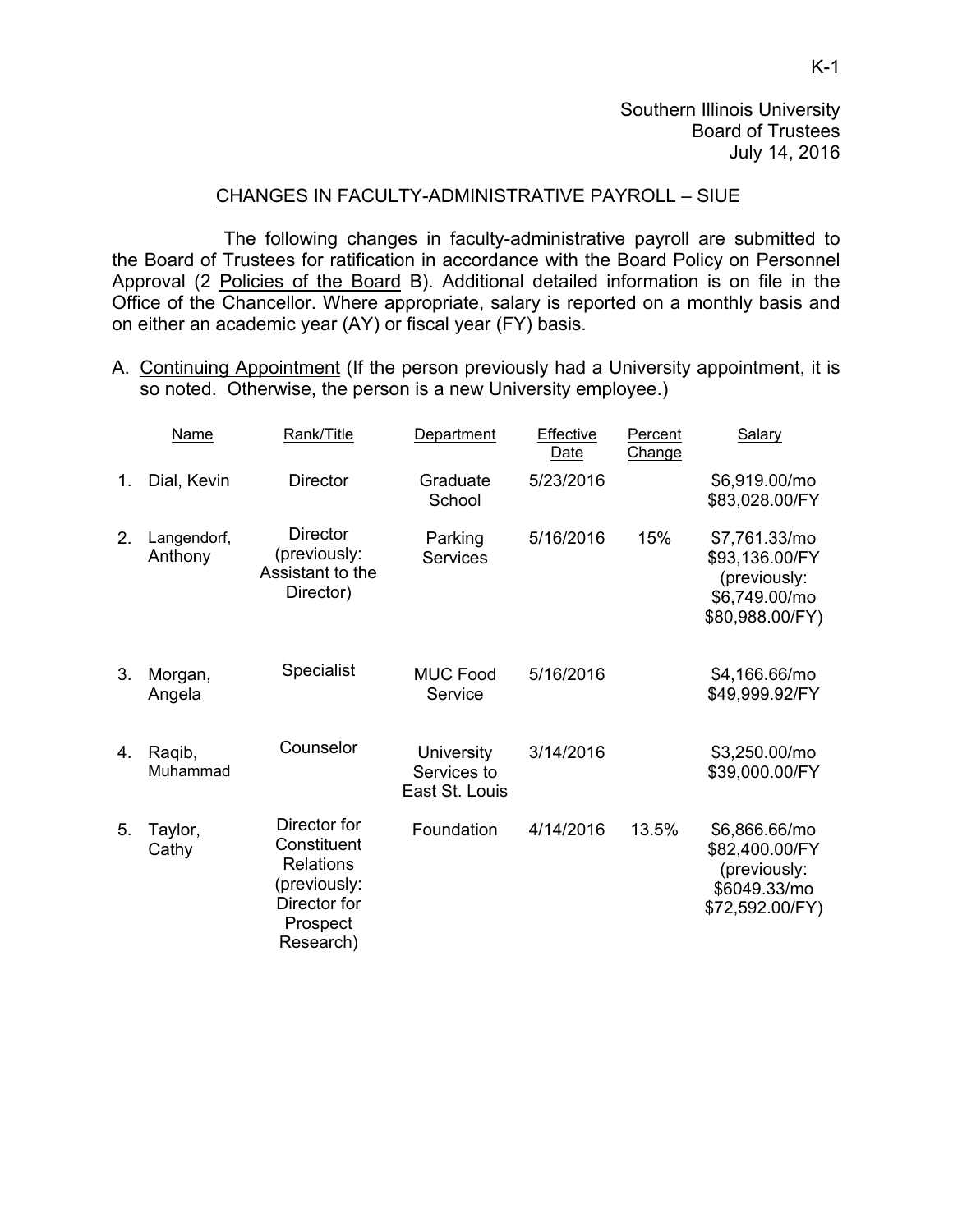# CHANGE IN FACULTY-ADMINISTRATIVE PAYROLL-OFFICE OF THE PRESIDENT AND UNIVERSITY-WIDE SERVICES

 The following change in faculty-administrative payroll is submitted to the Board of Trustees for ratification in accordance with the Board Policy on Personnel Approval (2 Policies of the Board B). Additional detailed information is on file in the Office of the President. Where appropriate, salary is reported on a monthly basis and on either an academic year (AY) or fiscal year (FY) basis.

A. Continuing Appointment (If the person previously had a University appointment, it is so noted. Otherwise, the person is a new University employee.)

| Name             | Rank/Title                                                                                                  | Department                      | Effective<br>Date | Percent<br>Change | Salary                                                                                         |
|------------------|-------------------------------------------------------------------------------------------------------------|---------------------------------|-------------------|-------------------|------------------------------------------------------------------------------------------------|
| Hall, E.<br>Ryan | Associate<br>General<br>Counsel<br>(previously<br>Director,<br>Labor and<br>Employee<br>Relations,<br>SIUC) | Office of<br>General<br>Counsel | 07/18/16          | 8.5%              | \$8,500.00/mo.;<br>\$102,000.00/FY<br>(Previous Salary<br>$- $7,833.33/mol$<br>\$93,999.96/FY) |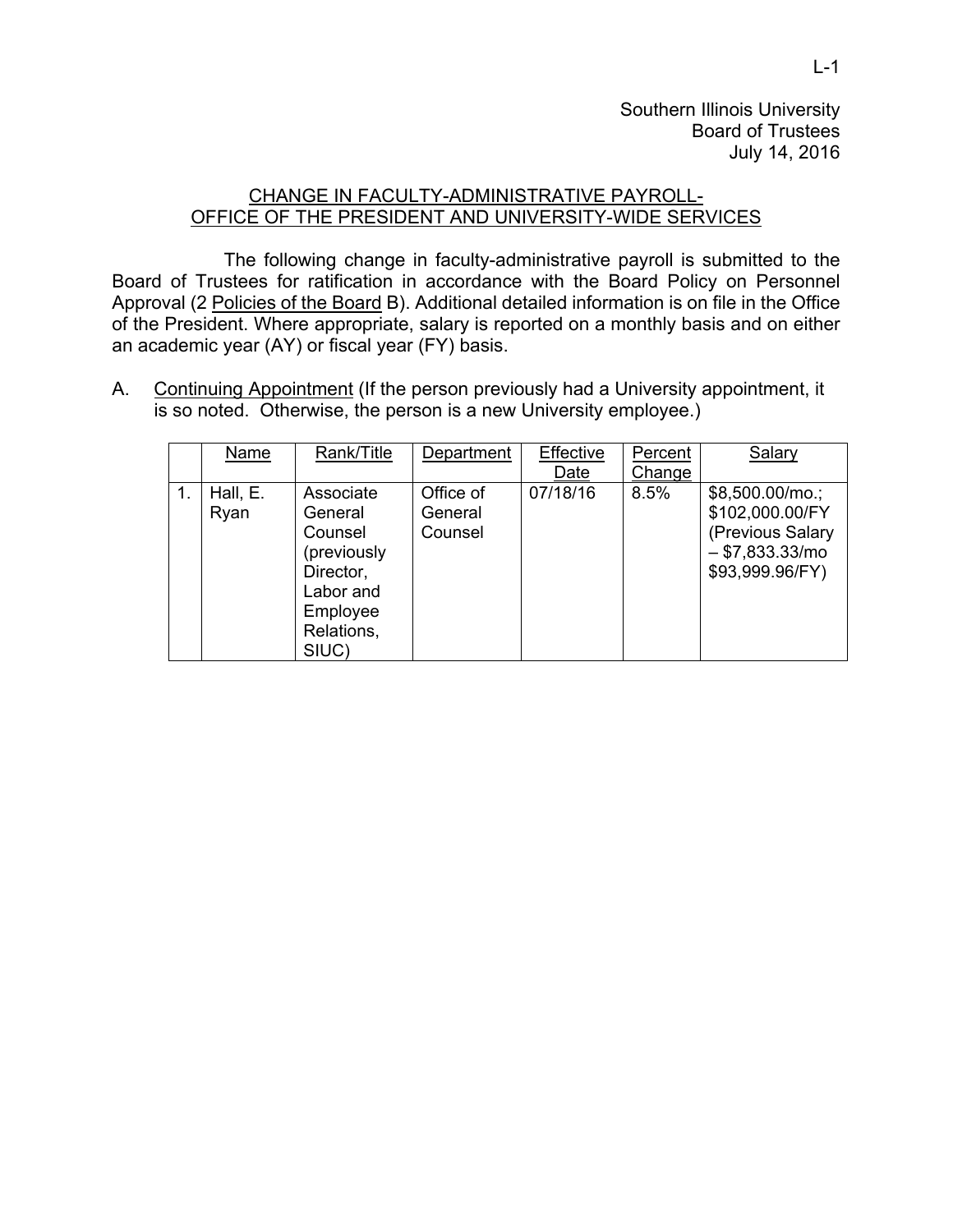# APPROVAL OF SALARY AND APPOINTMENT: DEAN OF THE COLLEGE OF BUSINESS, SIUC

# **Summary**

This matter presents for approval the salary and appointment of Dr. Terry Clark for Dean of the College of Business, SIUC.

# Rationale for Adoption

Policies of the Board of Trustees require the Board of Trustees approval of salary and appointment of professional staff who have a proposed salary of \$150,000 or more. This request follows a national search in which four candidates were interviewed in accordance with the college's Operating Paper. The Dean of the College of Business serves as the college's chief academic and administrative officer and is responsible for the academic programs, recruitment and retention of students, fundraising, fiscal management, personnel, external relations, and other duties.

#### Constituency Involvement

 A campus committee comprised of faculty, staff and students reviewed nominations and applications. Final candidates participated in on-campus meetings, interviews and open forums allowing ample access to and input from all stakeholders throughout the interview process.

#### **Resolution**

 BE IT RESOLVED, By Board of Trustees of Southern Illinois University in regular meeting assembled, That:

(1) Dr. Terry Clark be appointed to the position of Dean of the College of Business, SIUC, with an annual salary of \$270,000, effective July 15, 2016.

(2) The F. Lynn and Susan F. McPheeters College of Business Leadership Chair endowment held at the SIU Foundation may be used by the dean, according to the fund's Administrative Provisions, as a source of salary supplement and for other purposes as allowed by the fund.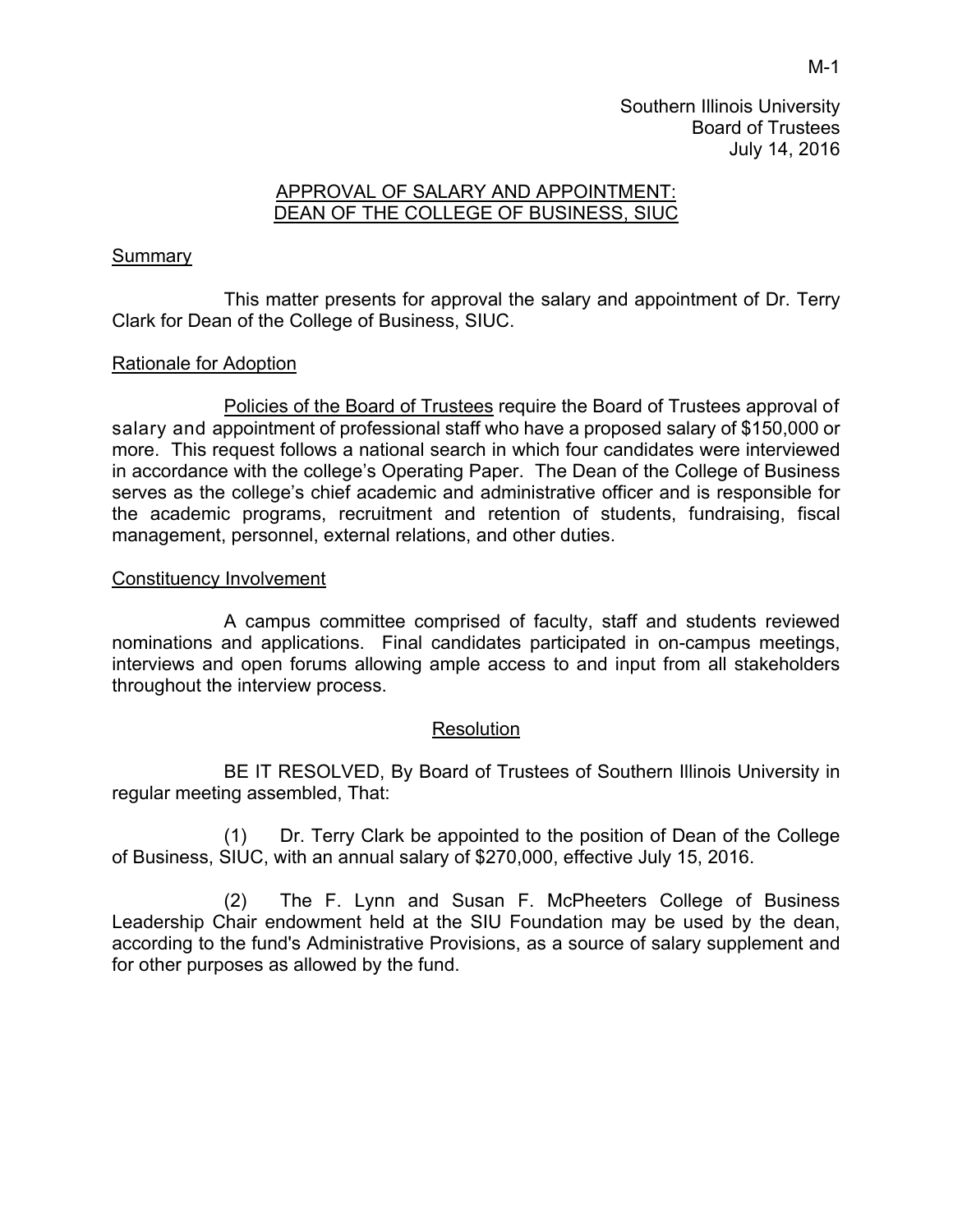# APPROVAL OF PURCHASE: FACTORY OVERHAULED AIRCRAFT ENGINES AND CORES, SIUC

# Summary

This matter seeks approval for the purchase of factory overhauled engines and cores for flight training aircraft.

# Rationale for Adoption

In setting the FY17 aviation flight course fee, the Department of Aviation Flight shared that up to 20 of the program's existing 36 aircraft could need engine replacement. This purchase request provides for such work on 14 of the program's aircraft. This purchase will ensure the program has fully functional, safe and reliable aircraft for its students.

In accordance with the State Procurement Code and SIU Board of Trustees Policies, an Invitation for Bid was issued. Five firms reviewed the request for proposal and two submissions were received. This matter seeks to award the contract to Omaha Airplane Supply Company of Carter Lake, IA. Funding will come from the Flight Services account using student flight course fees.

This matter is recommended for adoption by the Interim Chancellor, SIUC.

# Resolution

BE IT RESOLVED, By the Board of Trustees of Southern Illinois University in regular meeting assembled, That:

(1) The purchase of factory overhauled engines and cores for flight training aircraft be and is hereby awarded to Omaha Airplane Supply Co., Carter Lake IA, in the amount of \$593,278.96.

(2) The Board of Trustees hereby authorizes the purchase of goods and services associated with this award.

(3) The purchase will be funded through the Flight Services account using student flight course fees.

(4) The President of Southern Illinois University be and is hereby authorized to take whatever action may be required in the execution of this resolution in accordance with established policies and procedures.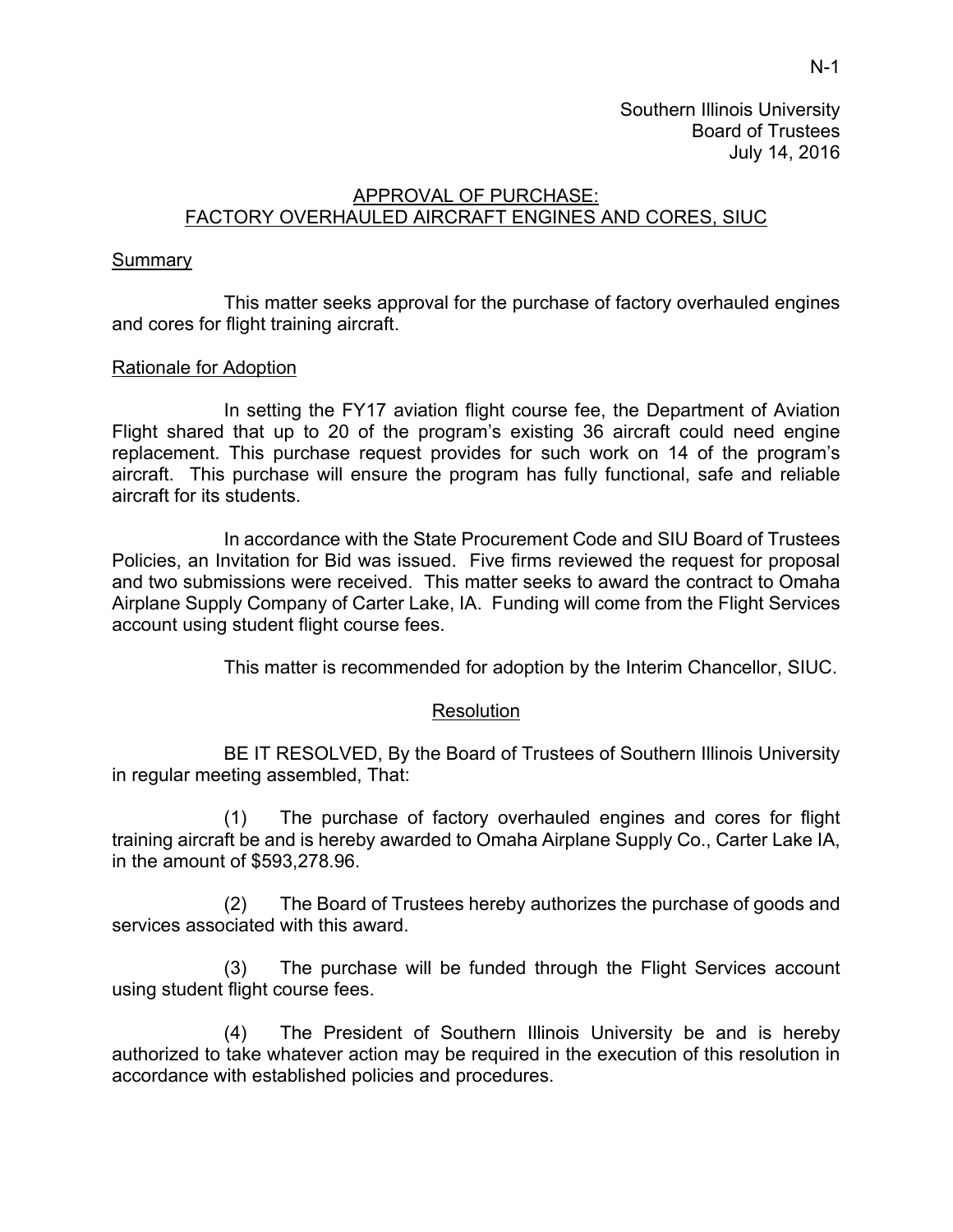

# RFQ #: K033016

#### **Bidder Name**

 $\alpha$ 

 $\sim$ 

Omaha Airplane Supply Co.<br>Aviall Services Inc.

 $\sim$ 

City, State, Zip Code Carter Lake, IA 51510 Dallas, TX 75261

**Bid Amount** \$593,278.96 \$596,973.00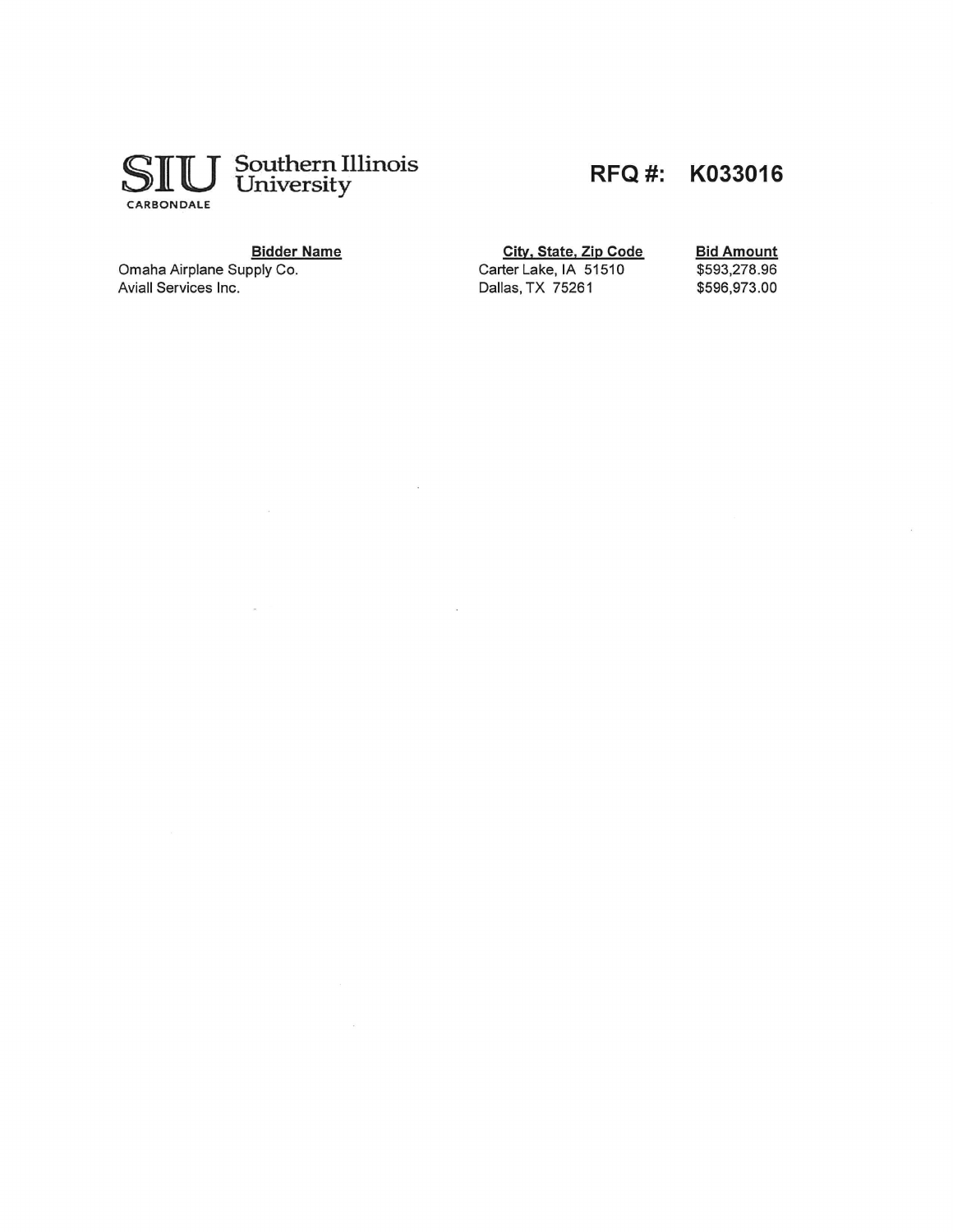# APPROVAL FOR SOUTHERN ILLINOIS RESEARCH PARK BOARD APPOINTMENT, SIUC

# Summary

 This matter seeks to appoint one community director to the Southern Illinois Research Park Board.

# Rationale for Adoption

 The Board of Trustees approved the Articles of Incorporation for the Southern Illinois Research Park at its meeting on December 14, 2000. The Southern Illinois Research Park, Inc. by-laws stipulate there will be eight community directors to be elected every two years.

We seek approval to fill the vacancy of a community director position on the Southern Illinois Research Park (SIRP) Board with Gary Williams, the city manager for Carbondale. A native of Benton, Ill., and an SIU Carbondale alumnus, he previously served as the city's economic development director and had a 15-year career in real estate development and construction. Mr. Williams will serve out the remainder of the term, ending in September 2017.

#### Considerations Against Adoption

University officers are aware of none.

# Constituency Involvement

The Southern Illinois Research Park Board, which has representation from the community and campus, forwarded this recommendation to the Chancellor.

#### **Resolution**

BE IT RESOLVED, By the Board of Trustees of Southern Illinois University in regular meeting assembled, That:

Mr. Gary Williams be appointed to complete the two-year term as a Community Director of the Southern Illinois Research Park.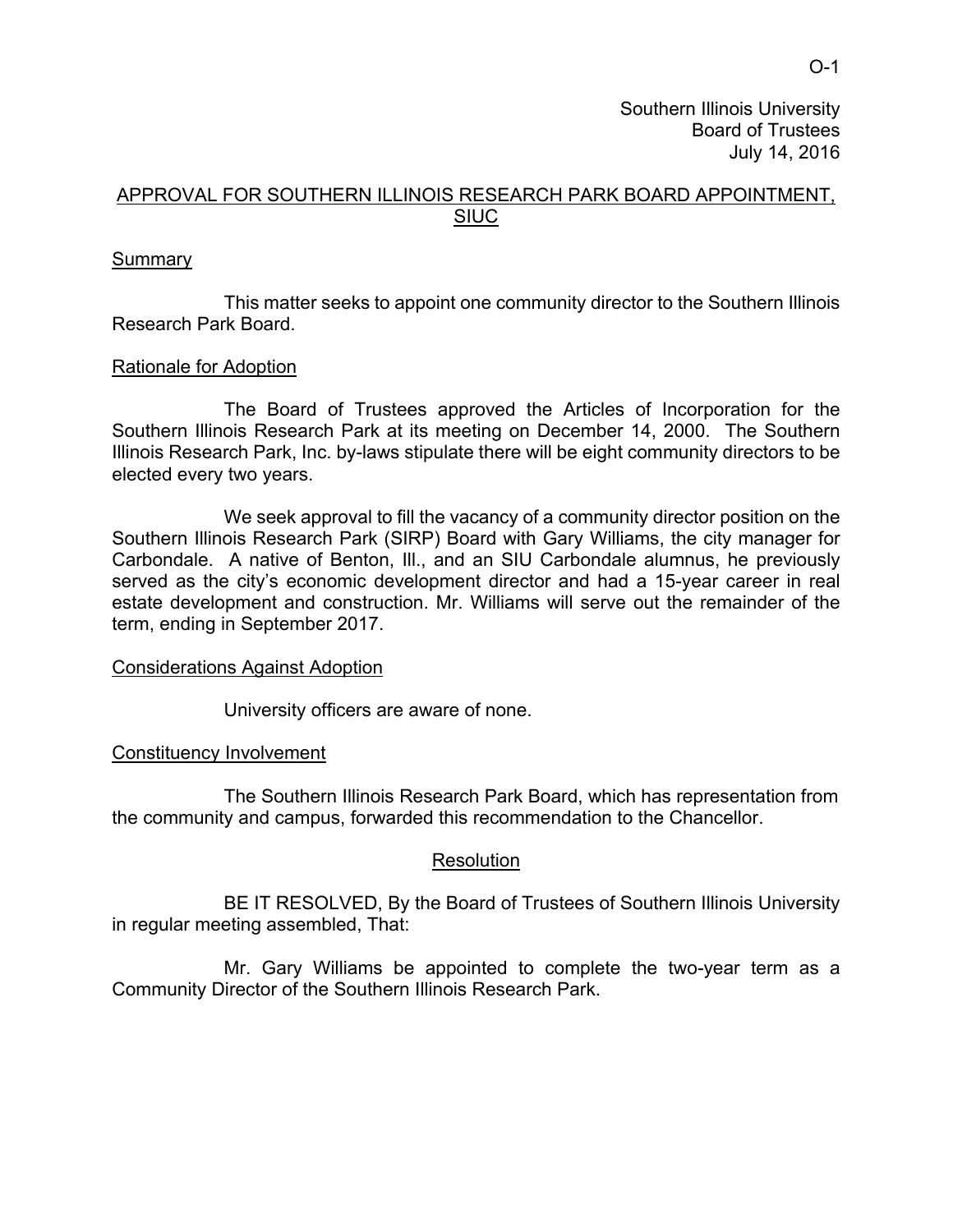# **Proposed Southern Illinois Research Park Community Director**

# **Mr. Gary Williams, City Manager Carbondale, Illinois**

Gary Williams is a Southern Illinois native, growing up in Benton, and graduating from SIU in 1995. Upon graduation, Gary moved to Chicago to begin a career in real estate development and construction. After spending over 15 years in the industry and after completion of over \$600 million in projects, Gary returned to Southern Illinois in 2010 to pursue new opportunities.

In 2011, Gary began working at the City of Carbondale and led the economic development office for the City until October, 2015 when he was appointed Interim City Manager. He became the permanent City Manager in June 2016. While working full-time at the City, Gary completed a Master of Public Administration degree in 2015 and also attended the Delta Leadership Institute.

Gary is actively involved in several community boards including the Carbondale Chamber of Commerce, Jackson Growth Alliance, and is treasurer of the Neighborhood Co-Op Board. Gary frequently volunteers for Jackson County Habitat for Humanity, WDBX community radio, and recently became an elder at the Carbondale First Presbyterian Church. Gary is committed to helping improve the quality of life for Southern Illinois residents.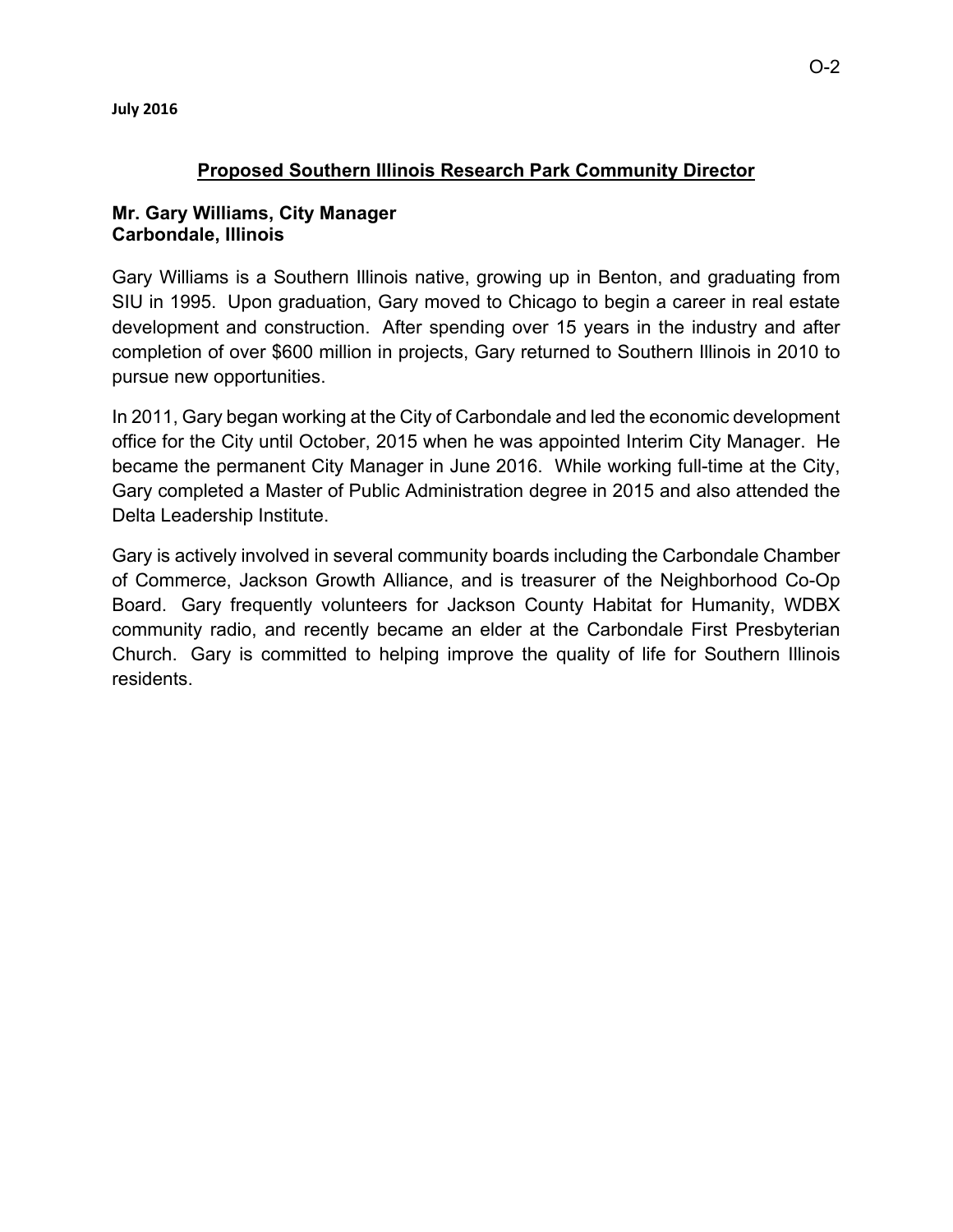# APPROVAL OF PURCHASE: MEDICAL OFFICE BUILDING LEASE SCHOOL OF MEDICINE CAMPUS, SIUC

# **Summary**

This matter seeks approval for the purchasing contract for leased space of approximately 42,000 square feet. The purchase order is based on the annual lease rate plus operating expenses for a maximum value of the first year contract of \$1,100,000.

#### Rationale for Adoption

SIU HealthCare continues to expand upon a longstanding partnership with St. John's Hospital and the HSHS hospital system, most recently through the signing of a 10 year partnership related to women and children's services. The construction of a dedicated women and children's medical office building is a key element of this partnership and will provide the patients of both organizations the access to state of the art facilities and position the partnership for long term success in attracting and caring for patients, and also in financial performance.

Current women and children's services of SIU HealthCare are provided in multiple locations across the St. John's campus. Geographic separation of services and the outdated design of the existing facilities are not conducive to efficient patient care. Currently, duplication of staff is required to provide basic functions at each separate location such as a receptionist, nurse manager, and patient representatives. The new facility will allow consolidation of services across the various clinics as most services would be consolidated to this building.

As the Springfield healthcare market becomes increasingly competitive, the existing outdated facilities of SIU HealthCare are placing the organization at a considerable market disadvantage. Local competitors continue to build new facilities to attract staff and patients while SIU HealthCare has mostly remained in facilities originally developed in the 1970s. As a result, patient satisfaction surveys demonstrate that patients' perceptions of SIU HealthCare facilities are in the lower quartile relative to national peers. Notably, as Medicare payments to SIU HealthCare will be increased or decreased based on patient satisfaction scores, it is essential that the organization begin now to provide patients with market competitive, modern facilities.

Further, such updated facilities will improve the school's ability to recruit and retain high quality staff and have a positive influence on the work environment. These are also critical to achieving high patient satisfaction scores. As the primary tenant of the new building, exterior signage dedicated to SIU HealthCare will represent a significant improvement in marketing and branding.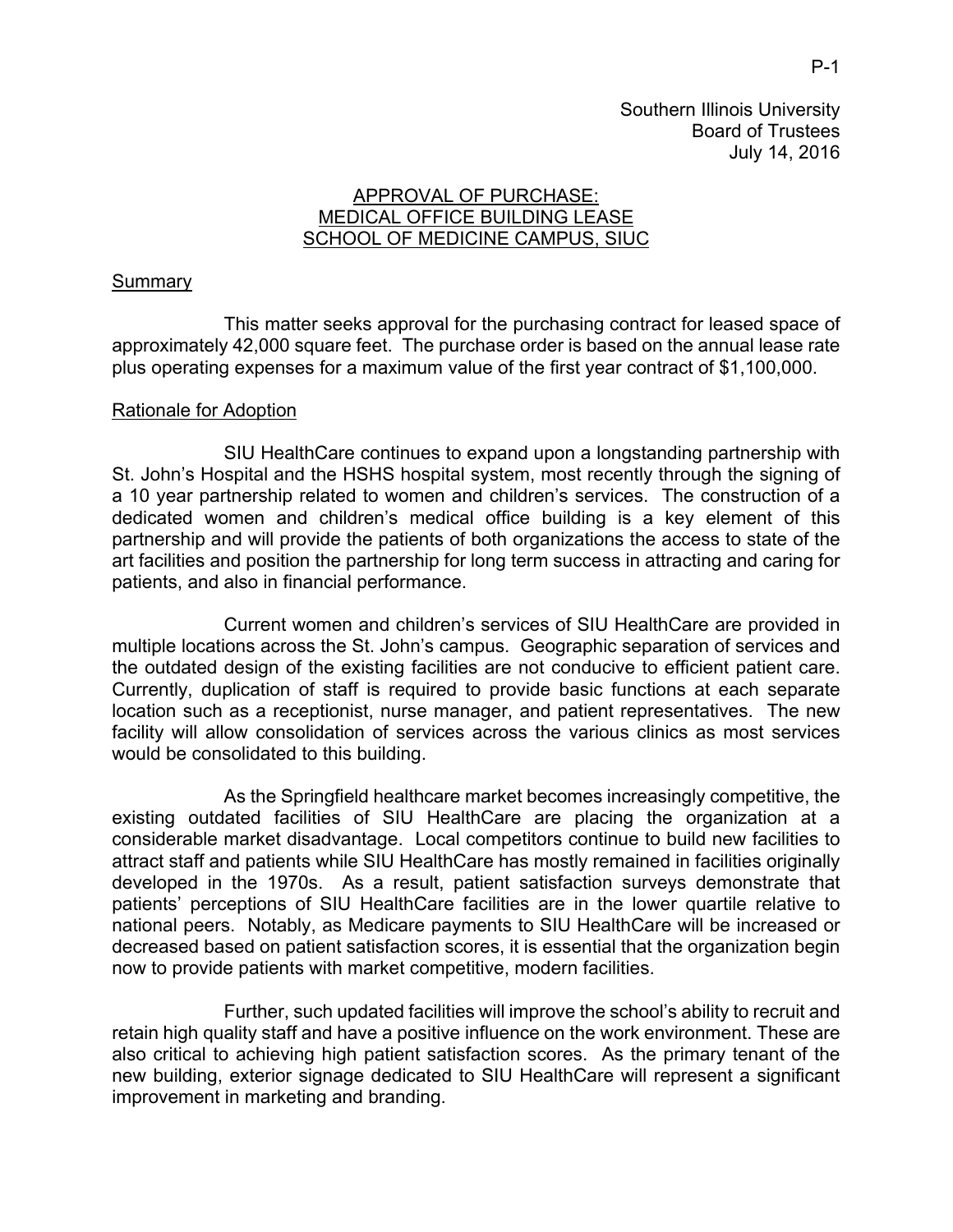The incremental expense of about \$300,000 annually for this facility will be recovered through staff efficiencies, patient retention, and staff retention.

This lease includes a 2.0 % annual escalation of rent costs.

This matter is recommended for adoption by the Dean and Provost of the School of Medicine.

# Considerations Against Adoption

University officers are aware of none.

# Resolution

BE IT RESOLVED, By the Board of Trustees of Southern Illinois University in regular meeting assembled, That:

(1) The purchase order for leased space, School of Medicine Campus, SIUC, be and is hereby awarded to St. John's Hospital, Springfield, IL, for a five-year term with one option to renew for an additional five years.

(2) The Board of Trustees hereby authorizes the purchase of goods and services associated with this award.

(3) The purchase will be funded by School of Medicine funds derived from patient revenue sources.

(4) The President of Southern Illinois University be and is hereby authorized to take whatever action may be required in the execution of this resolution in accordance with established policies and procedures.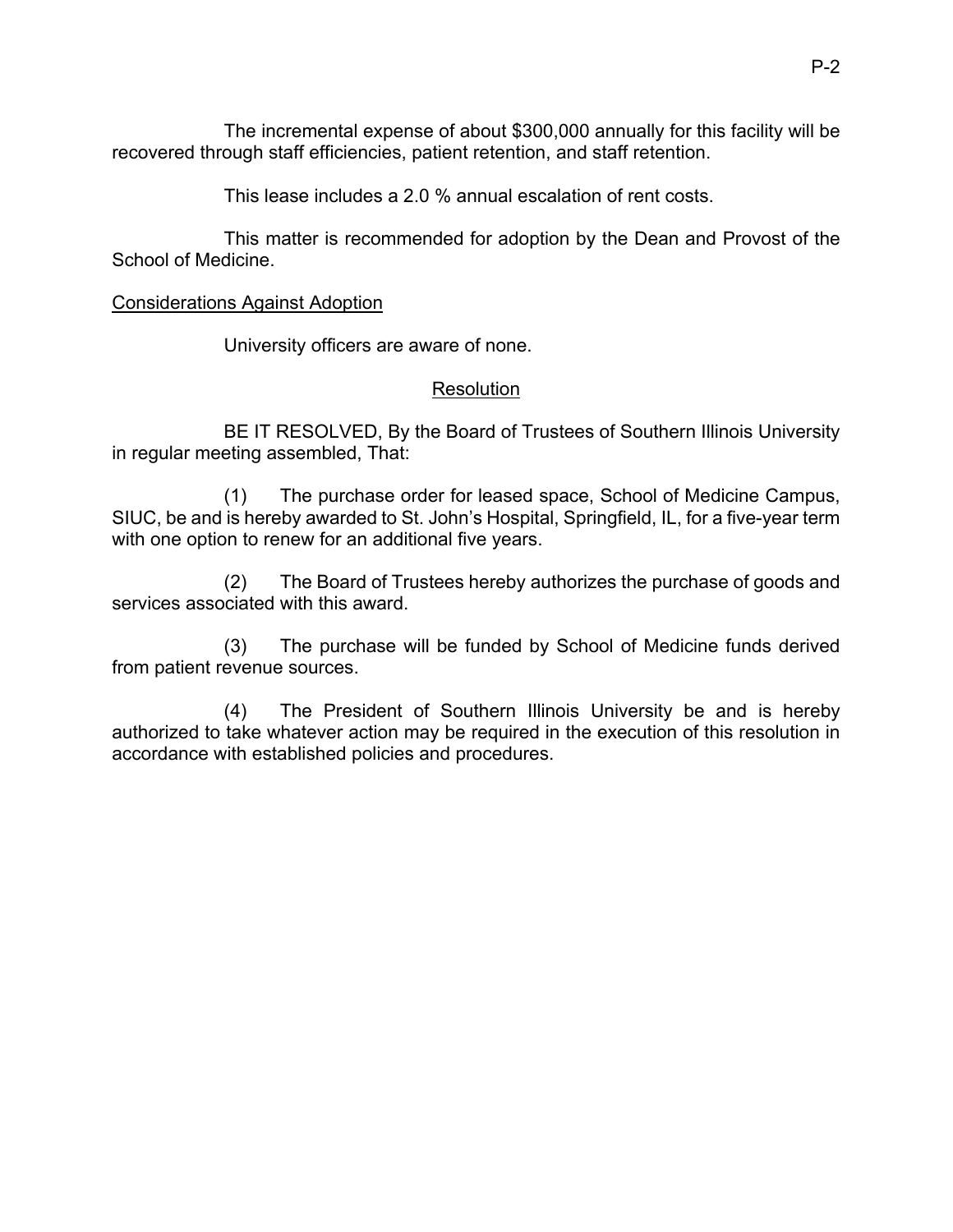# APPROVAL OF SALARY AND APPOINTMENT: INTERIM DEAN OF THE SCHOOL OF BUSINESS, SIUE

# **Summary**

 This matter presents for approval the salary and appointment of the Interim Dean of the School of Business at the Edwardsville campus.

# Rationale for Adoption

 Policies of the Board of Trustees require Board of Trustees approval of salary and appointment of professional staff who have a proposed salary of \$150,000 or more. This request follows an in-depth comparative study of similar positions at peer institutions and is a good faith effort to remain competitive in the market. SIUE is fortunate to have a highly qualified and respected incumbent who has successfully served the University in the past as the Acting Dean of the School of Business, Chair of the UPBC, and Chair of the University Congress - and who is willing to serve in this interim position in order to preserve continuity within the School and to accommodate other leadership changes within Academic Affairs and the University during the next two years. Dr. Timothy Schoenecker possesses the range of experience in education, research, service and administration to guide the School of Business at the Edwardsville campus during the next two years as it continues to excel, making this request a high priority recruitment and retention goal.

#### Constituency Involvement

 All appropriate University and System administrators were involved in this decision. Comments and recommendations were solicited from the School of Business faculty and were considered and weighed in making this recommendation.

#### **Resolution**

 BE IT RESOLVED, By the Board of Trustees of Southern Illinois University in regular meeting assembled, That: Dr. Timothy Schoenecker be appointed to the position of Interim Dean of the School of Business with an annual salary of \$177,814, effective July 16, 2016, through June 30, 2018.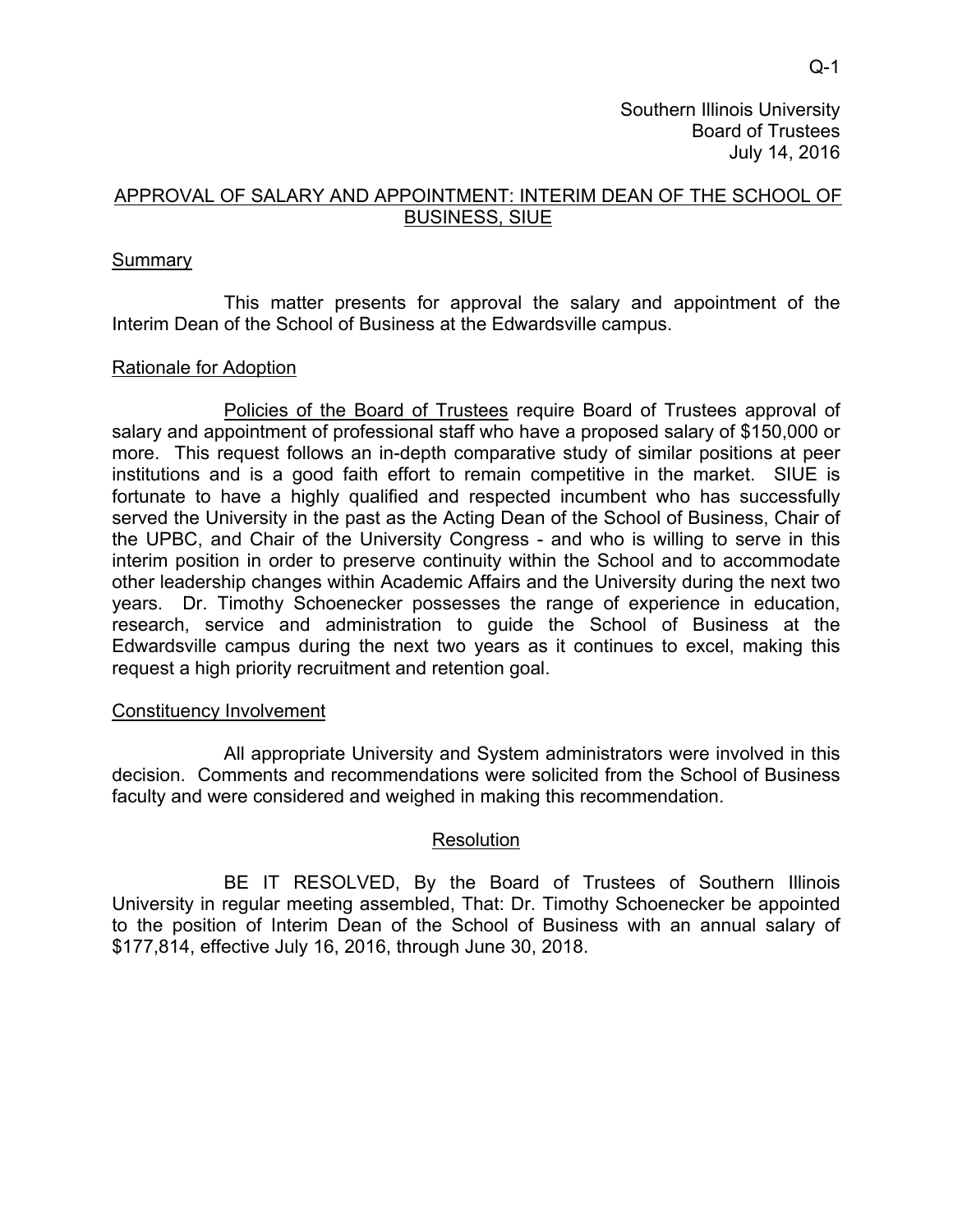#### APPROVAL OF PURCHASE: DIGITAL MEDIA BUYING SERVICES, SIUE

#### **Summary**

This matter seeks approval to award a contract for professional services for management of digital media buys and optimization for online video, display, retargeting, search engine marketing, streaming radio and other forms of digital advertising such as social media, mobile marketing, and emerging digital media.

The estimated two-year cost for these services is \$880,000. The actual amount of the contract will be based on the annual need for the services. The contract will be funded by departmental advertising and marketing funds.

#### Rationale for Adoption

Through a Request for Proposal process, the University recommends ReelEyez Media LLC (St. Peters, MO) to provide professional services for digital media buy management for the Edwardsville, Alton, and East St. Louis campuses. The vendor will be responsible for providing strategic counsel in media planning by analyzing various digital media opportunities for the University that are consistent with the recruitment strategy to improve student enrollment.

The estimated cost of the service for the initial one-year contract (September 1, 2016, through June 30, 2017) is \$440,000, with a one-year renewal option with an estimated cost of \$440,000, and will be funded by departmental advertising and marketing funds. The actual amount of the contract will be based on the annual need for the services. The total value of the two-year contract is approximately \$880,000. The Interim Chancellor, SIUE, has recommended this matter to the President.

#### Considerations Against Adoption

 Funding digital media buys diverts funds away from what has been considered traditional advertising. Without the management of digital media buys, the University would greatly diminish its online presence.

#### Constituency Involvement

A Selection Committee comprised of members of SIUE Marketing & Communications set the RFP criteria and reviewed the submitted proposals.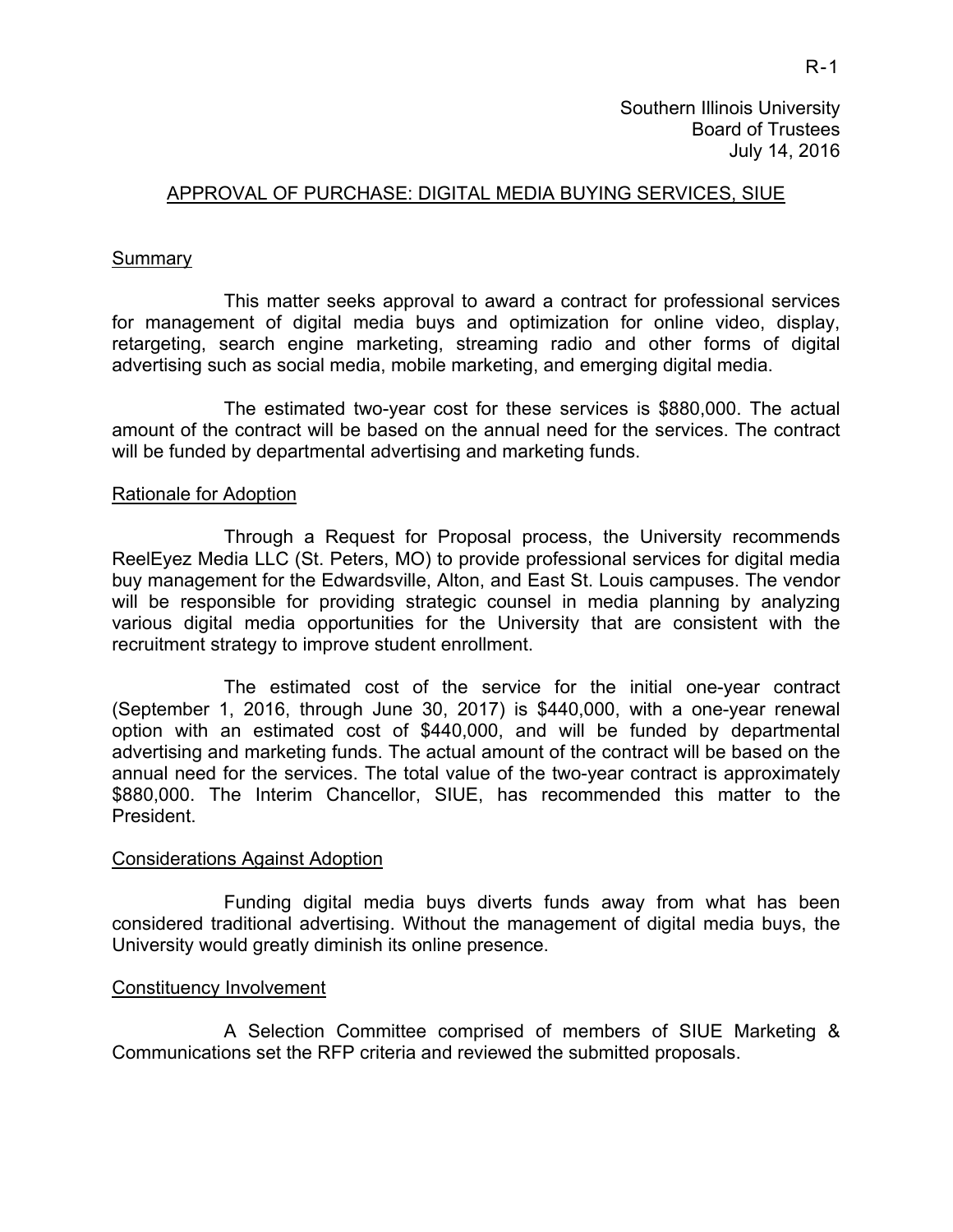#### **Resolution**

 BE IT RESOLVED, By the Board of Trustees of Southern Illinois University in regular meeting assembled, That:

(1) The contract for digital media buy management for the Edwardsville, Alton and East St. Louis campuses be and is hereby awarded to ReelEyez Media LLC, St. Peters, MO.

(2) The contract will be funded by departmental advertising and marketing funds.

(3) The President of Southern Illinois University be and is hereby authorized to take all action required in the execution of this resolution in accordance with established policies and procedures.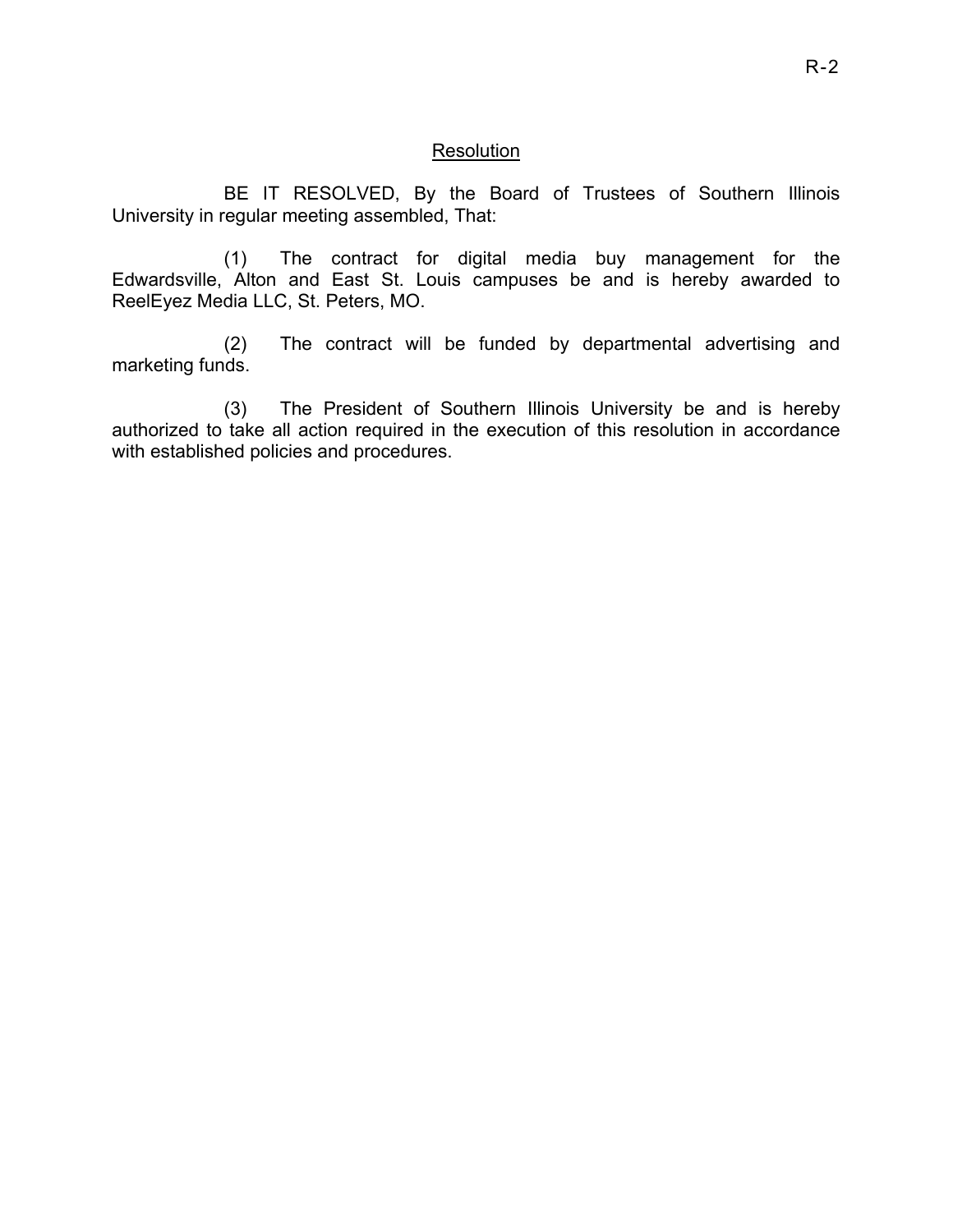# APPROVAL OF PURCHASE: TRADITIONAL MEDIA BUYING SERVICES, SIUE

#### Summary

This matter seeks approval to award a contract for professional services for oversight and management of traditional media planning and placement for TV, radio, print, outdoor and sponsorship opportunities, as well as media consultation for SIUE Athletics and WSIE radio station.

The estimated two-year cost for these services is \$1,140,000. The actual amount of the contract will be based on the annual need for the services. The contract will be funded by departmental advertising and marketing funds.

#### Rationale for Adoption

Through a Request for Proposal process, the University recommends Burns & Associates Management, LLC (Edwardsville, IL) to provide professional services to provide traditional media buy management and consultation for the Edwardsville, Alton, and East St. Louis campuses. The vendor will be responsible for providing strategic counsel in media planning by analyzing ratings and demographic data for various traditional media opportunities for the University.

Specific areas of focus for the media plan include increasing student enrollment, increasing awareness of the University among key market segments, increasing exposure of SIUE NCAA Division I athletics, and increasing ticket sales. The chosen vendor will also provide consultation for WSIE. SIUE requires assistance in programming the station to successfully monetize it and to assess the market value of WSIE's license and facilities.

The estimated cost of the service for the initial one-year contract (September 1, 2016, through June 30, 2017) is \$570,000, with a one-year renewal option with an estimated cost of \$570,000, and will be funded by departmental advertising and marketing funds. The actual amount of the contract will be based on the annual need for the services. The total value of the two-year contract is approximately \$1,140,000. The Interim Chancellor, SIUE, has recommended this matter to the President.

#### Considerations Against Adoption

Funding traditional media buys diverts funds away from digital advertising.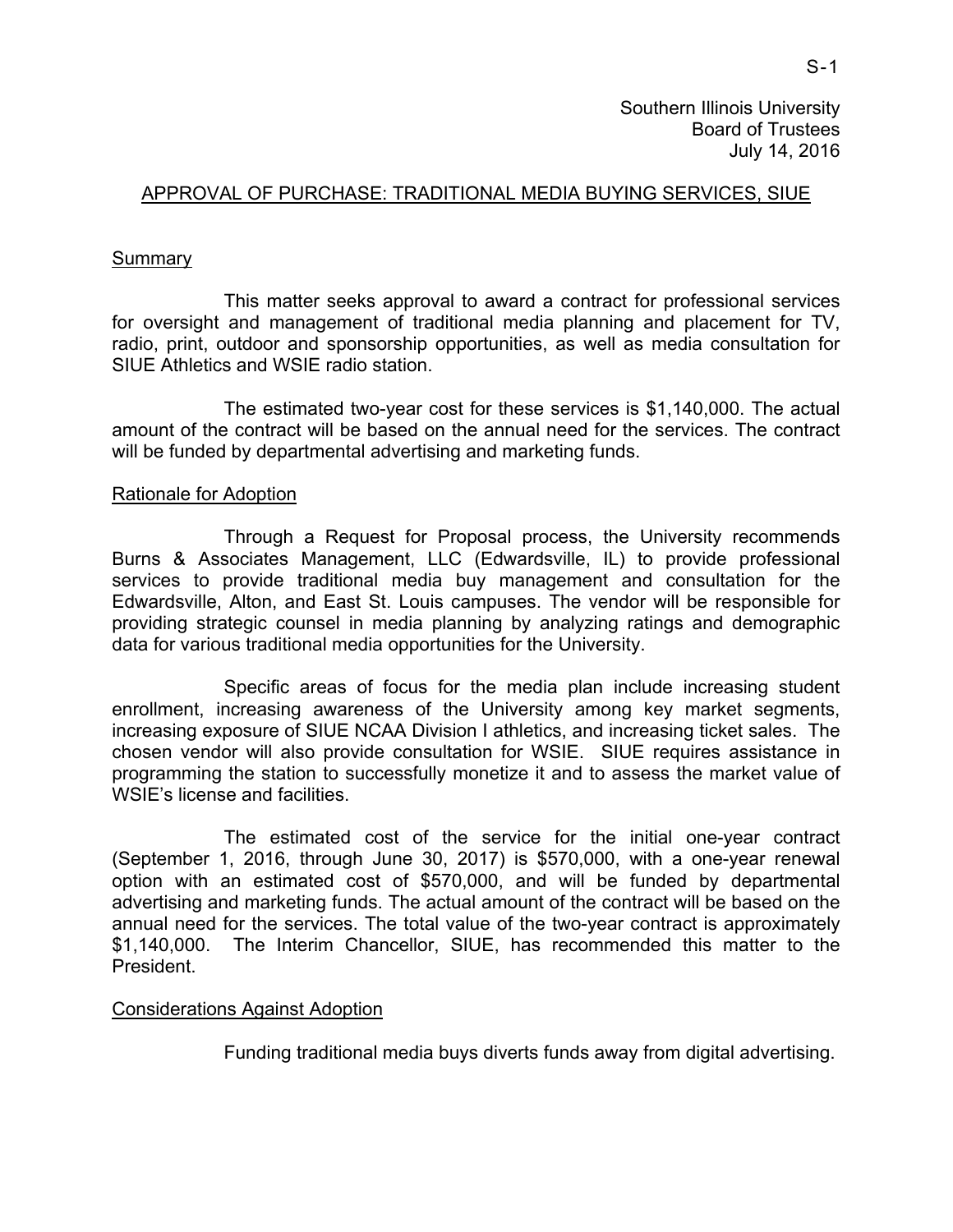#### Constituency Involvement

A Selection Committee comprised of members of SIUE Marketing & Communications, Athletics, and the Chancellor's Office set the RFP criteria and reviewed the submitted proposals.

# Resolution

 BE IT RESOLVED, By the Board of Trustees of Southern Illinois University in regular meeting assembled, That:

(1) The contract for traditional media buy management for SIU Edwardsville, Alton and East St. Louis campuses be and is hereby awarded to Burns & Associates Management, LLC, Edwardsville, IL.

(2) The contract will be funded by departmental advertising and marketing funds.

(3) The President of Southern Illinois University be and is hereby authorized to take all action required in the execution of this resolution in accordance with established policies and procedures.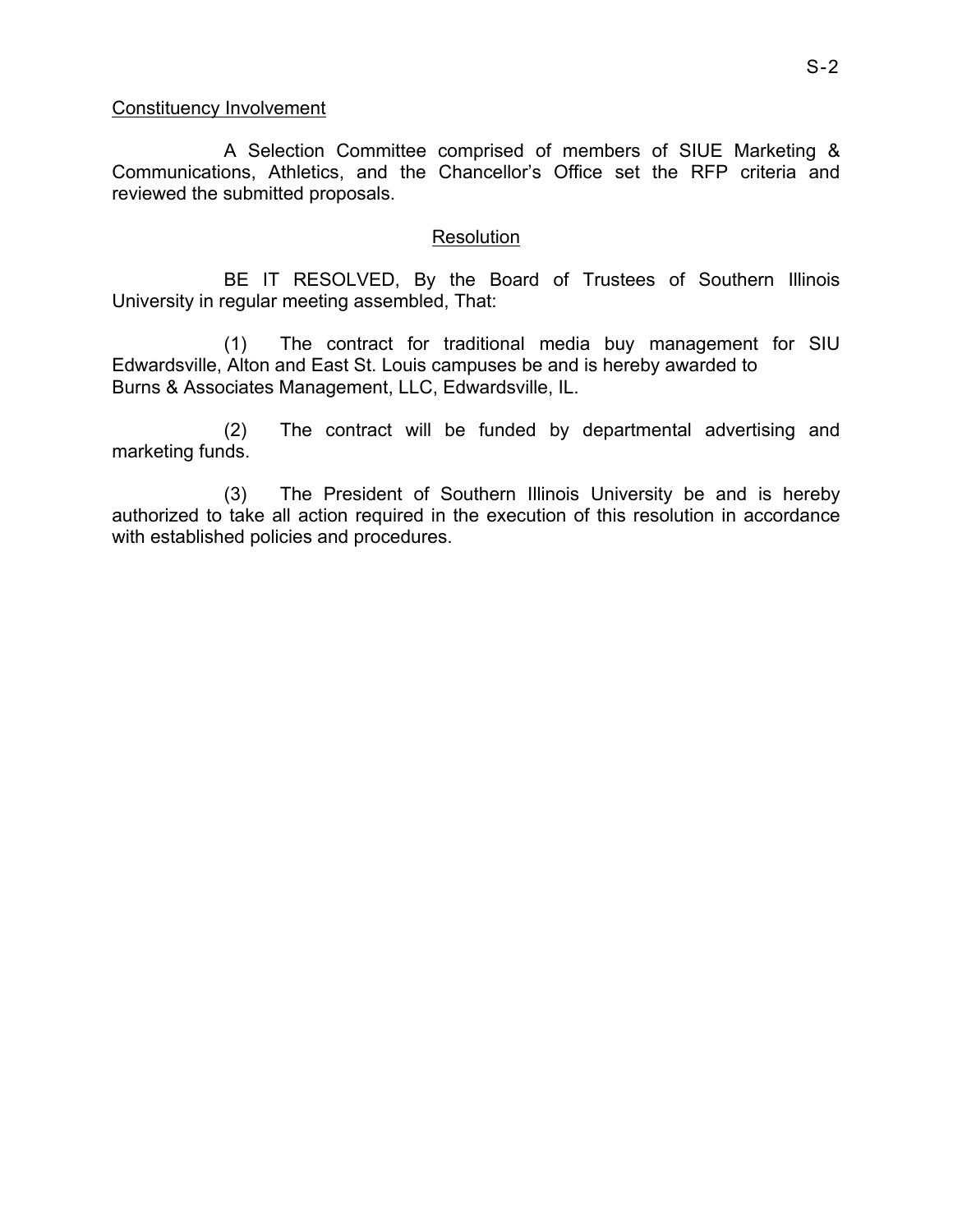# APPROVAL OF PURCHASE: GRANT MANAGEMENT SYSTEM, SIUE

#### **Summary**

This matter seeks approval to purchase grant management software for the Edwardsville campus. The purchase price for the grant management system totals \$577,450 for a nine-year period.

#### Rationale for Adoption

The grants management system is currently a manual process utilizing multiple databases and is often cumbersome and inefficient when tracking grants or seeking multiple signatures for approval. Implementation of the software grant management system would improve the department's ability to submit quality grant proposals by converting from a hard-copy manual system to a digital on-line system.

Through a Request For Proposal process, the campus sought proposals to implement software that would integrate users and authentication with the existing campus system, the human resources and Student Information Systems, and the AIS finance system. The software will also provide training and comprehensive reports to functional users.

The Department of Research and Projects and the SIUE IT personnel reviewed the scope of services and cost of the single proposal received and recommend awarding the contract. The initial three-year contract is \$314,296 and has options for two, three-year renewal contracts. Each three-year renewal will cost \$131,577. The total cost of the nine-year contract will be \$577,450. Funds for this purchase will come from Research and Projects operating funds. The Interim Chancellor and the Interim Provost and Vice Chancellor for Academic Affairs, SIUE, have recommended this matter to the President.

#### Considerations Against Adoption

 Converting to an on-line system will make the process dependent on technology. IT backup systems lessen the potential impact for a failure in the technology system.

#### Resolution

BE IT RESOLVED, By the Board of Trustees of Southern Illinois University in regular meeting assembled, That: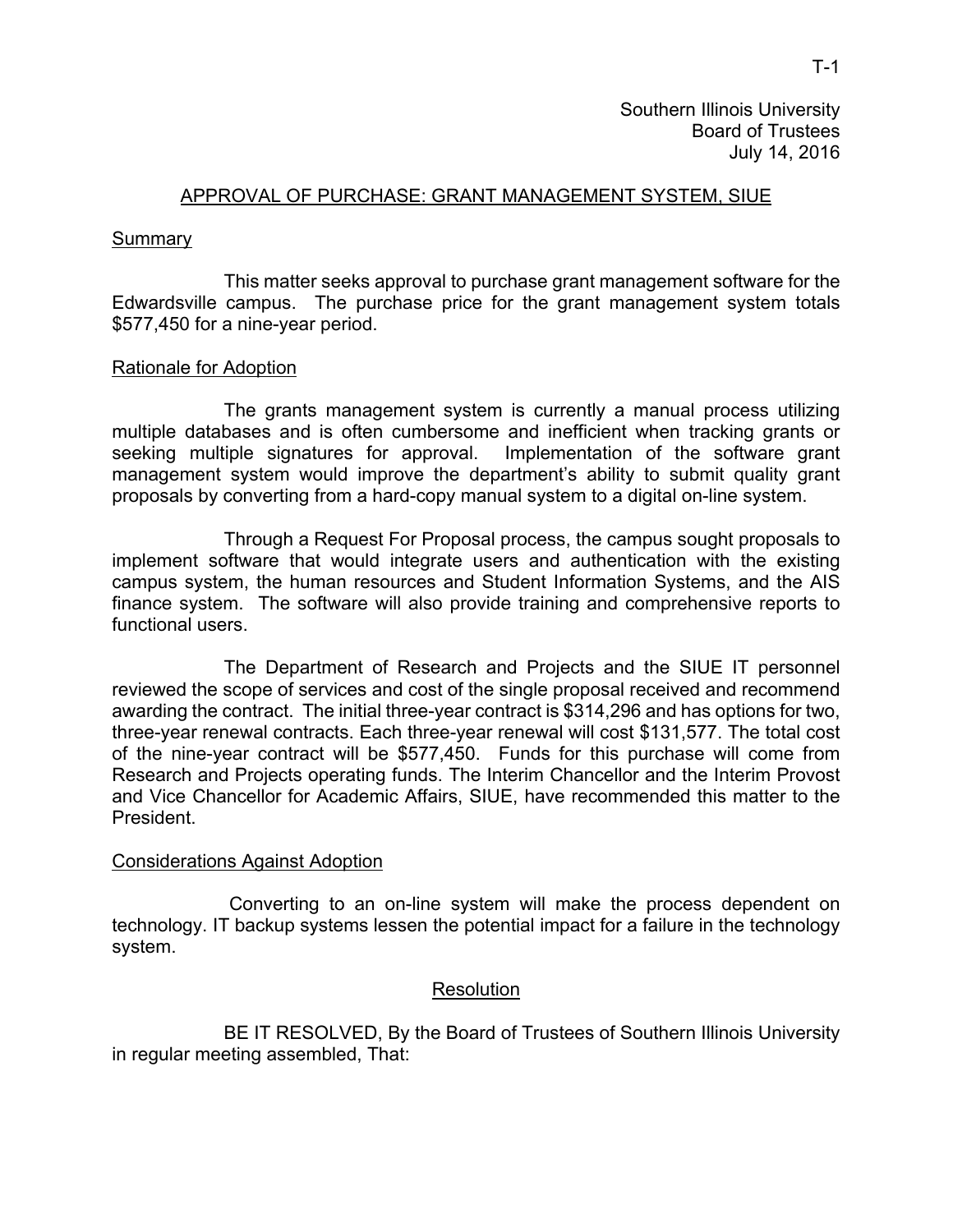(1) The purchase of grant management system for SIUE be and is hereby awarded to Kuali, Inc., of Lehi, Utah, in the amount of \$577,450 for a nine-year contract.

(2) The purchase will be funded by SIUE Research and Projects operating funds.

(3) The President of Southern Illinois University is hereby authorized to take whatever action may be required in the execution of this resolution in accordance with established policies and procedures.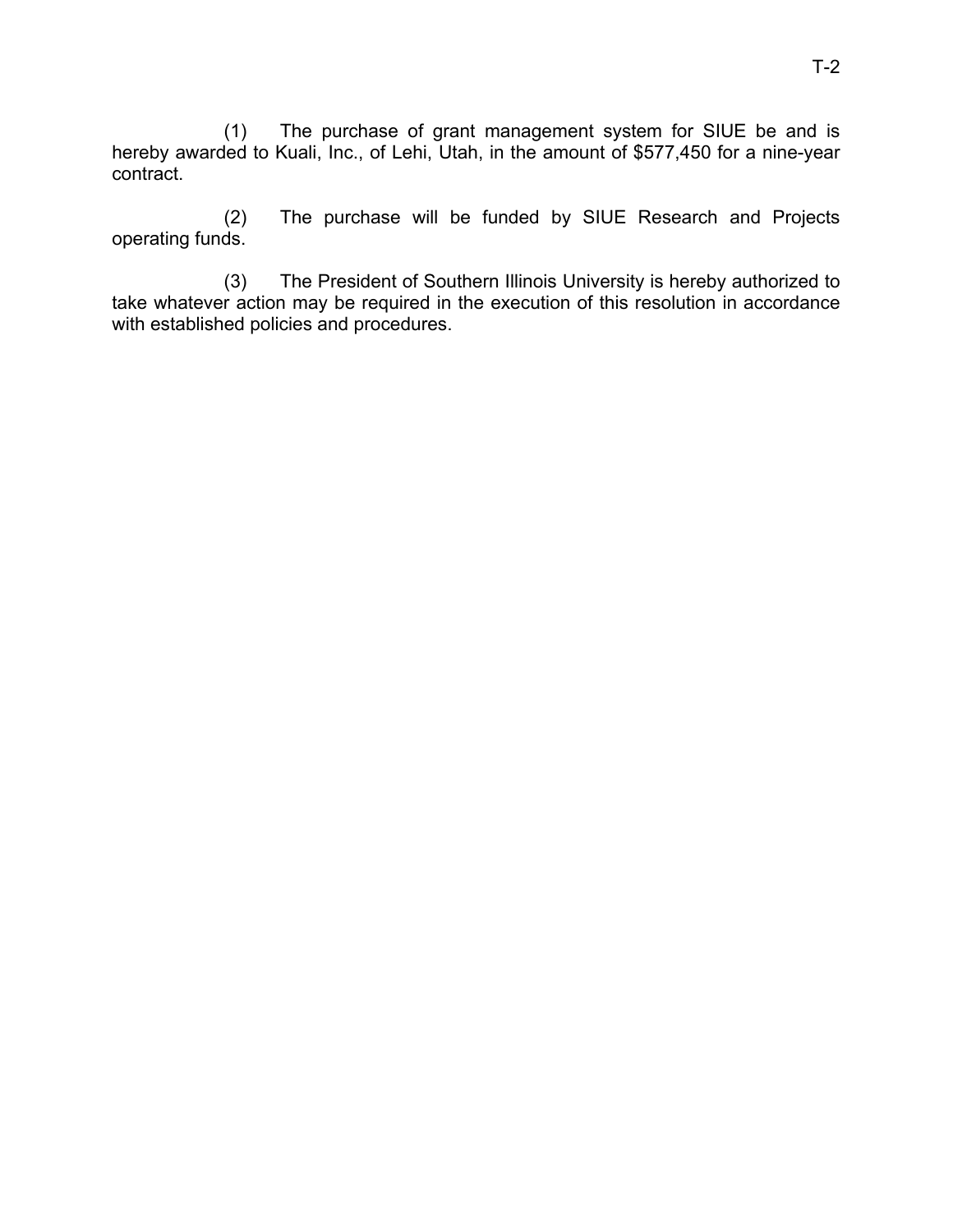# AWARD OF CONTRACT: ART & DESIGN EAST WINDOW REPLACEMENT, SIUE

## Summary

This matter seeks award of a contract in the amount of \$2,658,000 to replace the windows in the Art & Design East building on the Edwardsville campus.

# Rationale for Adoption

On March 19, 2015, the SIU Board of Trustees approved the project and budget for the capital project, Art & Design East Window Replacement, SIUE, and subsequently on May 5, 2016, the board approved a revised project budget. The approved budget for the project is \$4,500,000 and will be funded from Facilities Fee revenues.

The project will replace the original glass block windows, many of which are cracked, damaged, and/or leaking. The project will use a combination of windows, metal panels, and limestone to replace the window systems and will be similar in appearance to the new Art & Design West building. The result will improve the building's energy efficiency, quality of lighting, and comfort.

The bids received for the project are favorable and award of the contract is requested. A summary of bids received is attached for review. The Interim Chancellor and the Interim Vice Chancellor for Administration, SIUE, have recommended this matter to the President.

#### Considerations Against Adoption

The work included in this project will cause a temporary inconvenience to the building occupants. Interior construction walls will be erected to reduce dust, noise, and temperature fluctuations.

# **Resolution**

BE IT RESOLVED, By the Board of Trustees of Southern Illinois University in regular meeting assembled, That:

(1) The contract to perform construction work required for the Art & Design East Window Replacement, SIUE, be and is hereby awarded to the following:

> R&W Builder's Inc. 109 Sir Lawrence Drive Belleville, IL 62221

\$2,658,000.00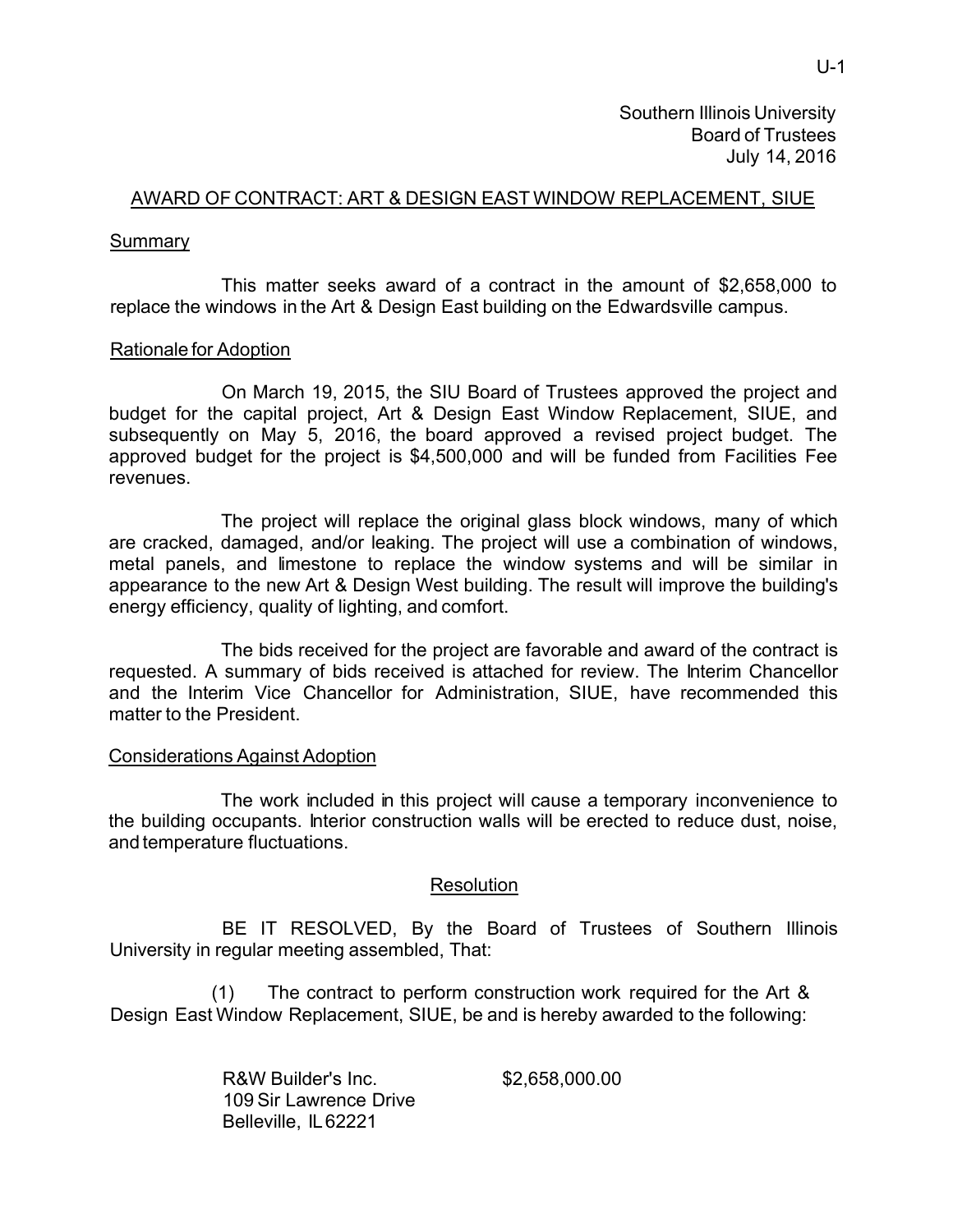(2) The President of Southern Illinois University be and is hereby authorized to take all action required in the execution of this resolution in accordance with established policies and procedures.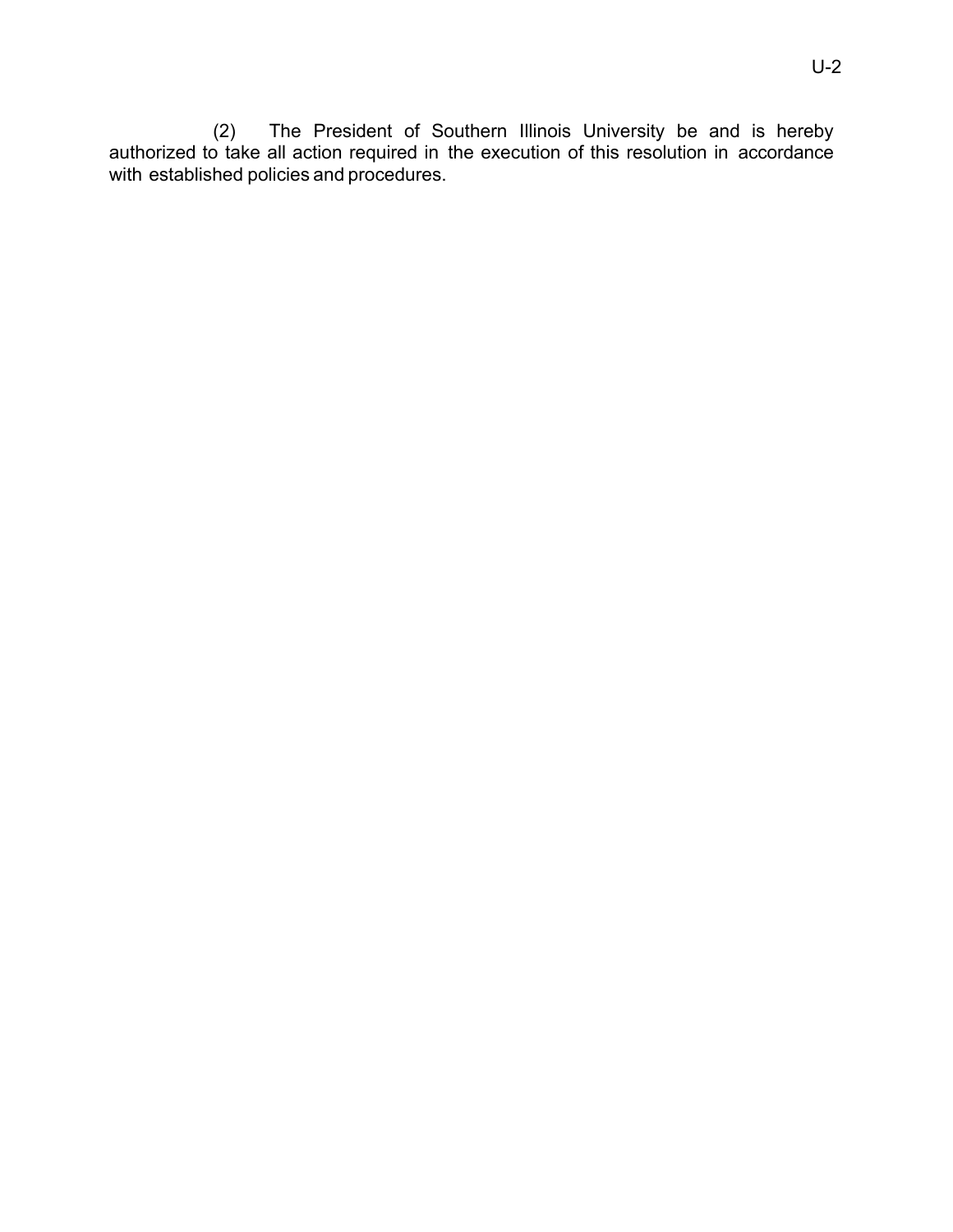#### Art Design East Window Replacement, RFQ 8988RB Due, May 25, 2016, 2:00 p.m.

| SOUTHERN ILLINOIS UNIVERSITY                                                    |    |                 |    |                      |
|---------------------------------------------------------------------------------|----|-----------------|----|----------------------|
|                                                                                 |    |                 |    | <b>Add Alternate</b> |
| Contractors                                                                     |    | <b>Base Bid</b> |    | #1                   |
| R & W Builder's Inc.<br>109 Sir Lawrence Drive<br>Belleville, IL62221           | \$ | 2,580,000.00    | \$ | 78,000.00            |
|                                                                                 |    |                 |    |                      |
| L. Wolf Company<br>1733 Cleveland Blvd.<br>Granite City, IL62040                | \$ | 2,700,000.00    | \$ | 55,000.00            |
|                                                                                 |    |                 |    |                      |
| Plocher Construction Co., Inc.<br>2808 Thole-Plocher Road<br>Highland, IL 62249 | \$ | 2,769,000.00    | S  | 51,000.00            |
|                                                                                 |    |                 |    |                      |
| Limbaugh Construction Co., Inc.<br>4186 Highway 162<br>Granite City, IL62040    | \$ | 2,918,000.00    | \$ | 55,000.00            |
|                                                                                 |    |                 |    |                      |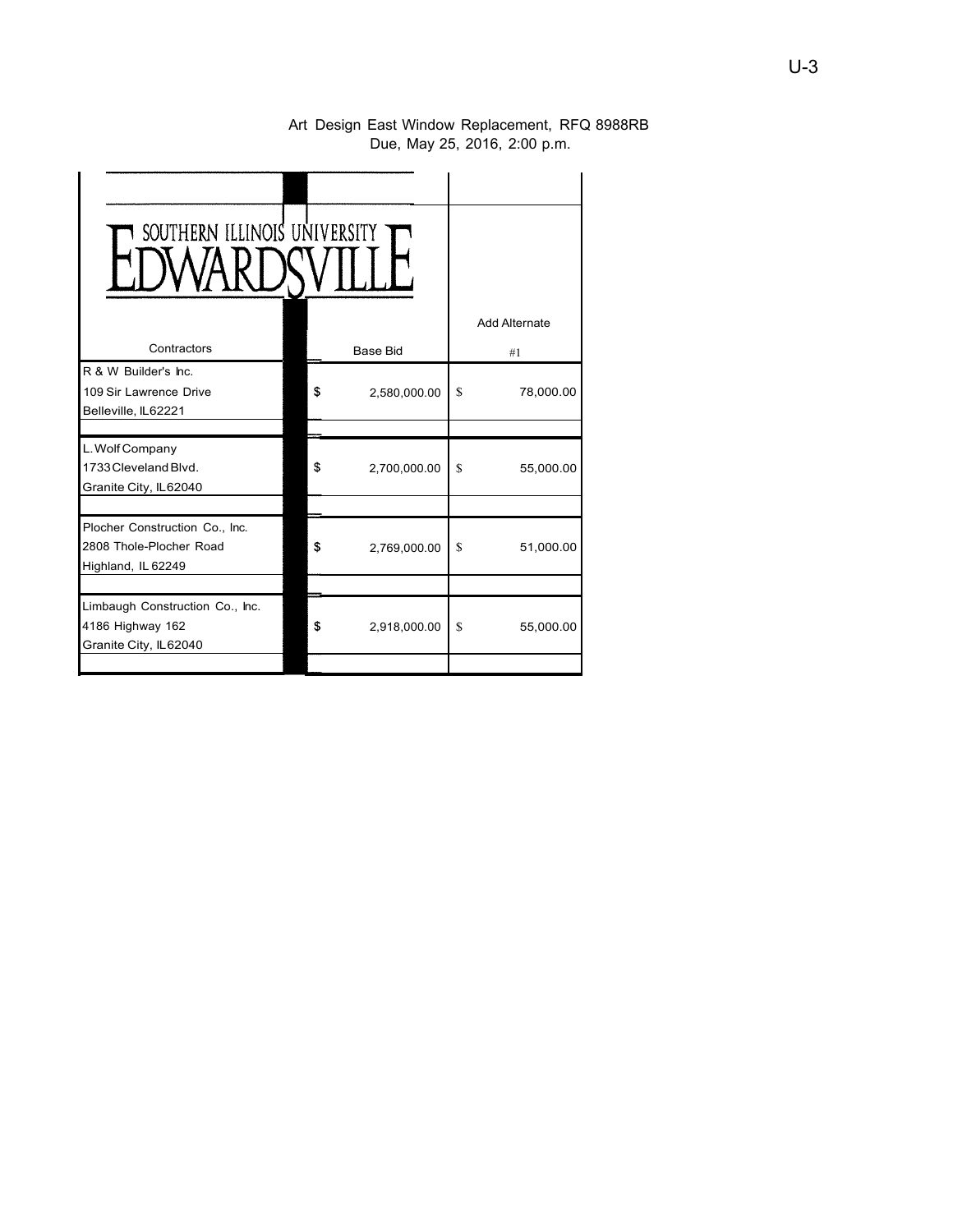# PLANNING APPROVAL: WATER DISTRIBUTION SYSTEM VALVE AND HYDRANT REPLACEMENT, SIUE

# **Summary**

 This matter seeks approval to develop plans and cost estimates to replace valves and fire hydrants in the Edwardsville campus exterior water distribution system. The cost of the work will be finalized once a comprehensive cost estimate is determined. Final project and budget approval and award of contracts will require further Board consideration.

#### Rationale for Adoption

 Much of the Edwardsville campus exterior water distribution system dates from the original construction of the campus. While the distribution lines remain in generally good condition, valves used to control the system and fire hydrants have been failing. As a result, ever larger portions of the system must be shut down to accomplish maintenance and repairs, requiring greater disruption of University operations and campus activities. The replacement of over 300 valves and hydrants is envisioned over multiple phases of the project. The design and construction will be funded from University utility maintenance and plant funds.

 A Quality Based Selection process selected Oates Associates, Inc. to help determine the extent of the work and the estimated cost of the work. Final project and budget approval will require further Board action.

#### Constituency Involvement

 The Interim Chancellor and the Interim Vice Chancellor for Administration, SIUE, have recommended this matter to the President.

#### Considerations Against Adoption

 Replacement of valves and hydrants will require water be turned off to campus buildings, the impacts of which will be mitigated by appropriate project phasing and scheduling.

# Resolution

 BE IT RESOLVED, By the Board of Trustees of Southern Illinois University in regular meeting assembled, That: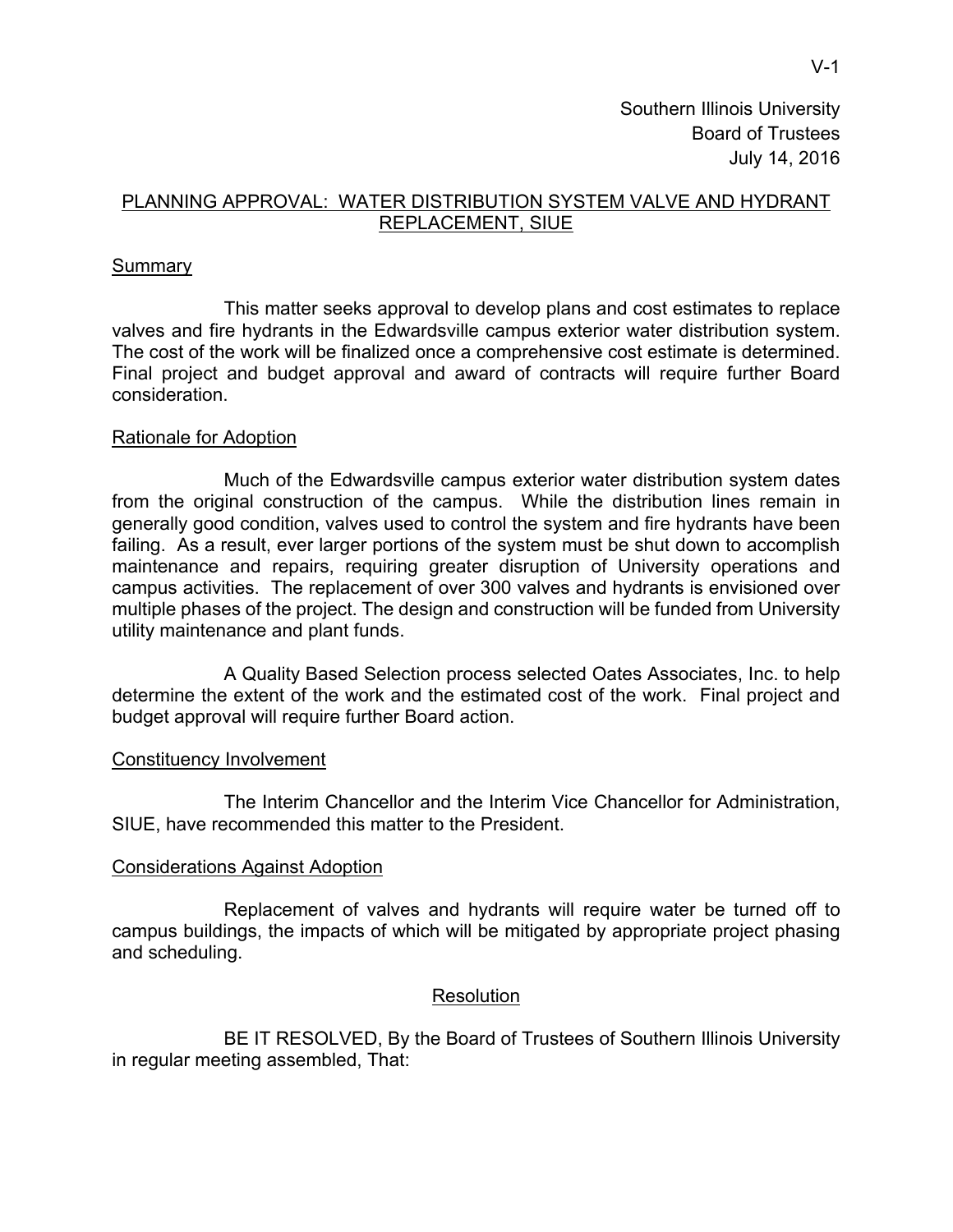(1) Development of plans and cost estimates for Edwardsville Campus Water Distribution System Valve and Hydrant Replacement be and is hereby approved.

 (2) The President of Southern Illinois University be and is hereby authorized to take all action required in the execution of this resolution in accordance with established policies and procedures.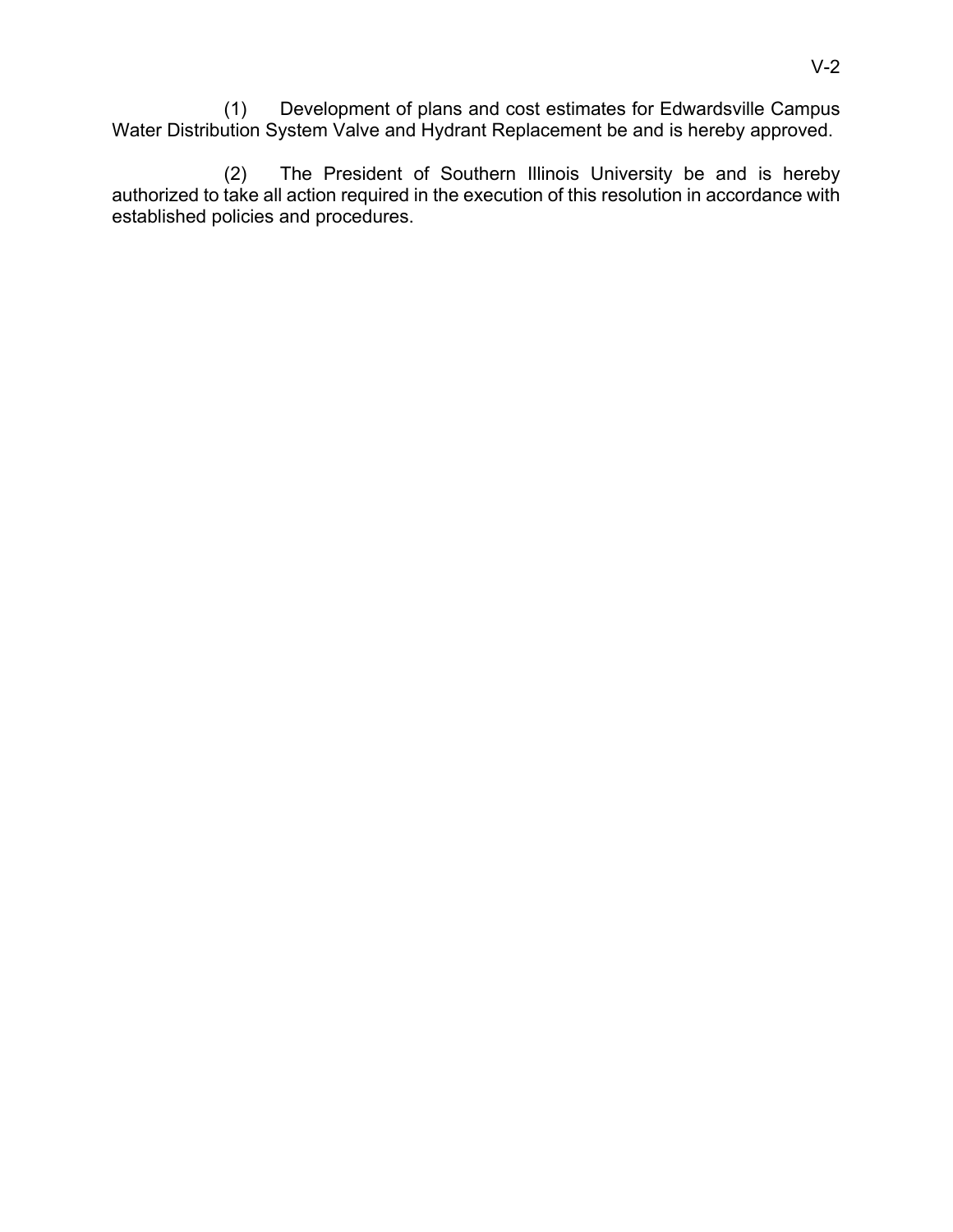# PLANNING APPROVAL: RESURFACE/REBUILD SCHOOL OF DENTAL MEDICINE PARKING LOTS, SIUE

#### **Summary**

This matter seeks approval to develop plans and cost estimates to resurface/rebuild the parking lots at the SIUE School of Dental Medicine. It is anticipated that the project would be funded from external and/or internal financing as determined by the Board Treasurer. The debt service payment will be repaid with parking fees.

#### Rationale for Adoption

Plans will look at designs and costs to resurface/rebuild lots A1, A2, A3, A4, A6, A7, and A8 at the Alton campus. The project will include expansion and reconfiguration of three lots to increase accessibility and safety. The project will include new pavement markings, curbs, replacing accessible curb ramps, sections of new sidewalk, and new energy efficient LED lighting. The project will be designed with concrete pavement.

SIUE will use its on-call engineering firm to determine the extent and cost of the work proposed. Final project and budget approval will require further Board action.

The nature of this project and its source of funds cause it to be defined as a non-instructional capital improvement financed with local funds. Therefore, approval of the Illinois Board of Higher Education will be required prior to the commitment of funds.

#### Constituency Involvement

 The Interim Chancellor and the Interim Vice Chancellor for Administration, SIUE, have recommended this matter to the President.

#### Considerations Against Adoption

 The work included in this project will cause a temporary inconvenience to drivers. Work will be scheduled during the summer to lessen the inconvenience.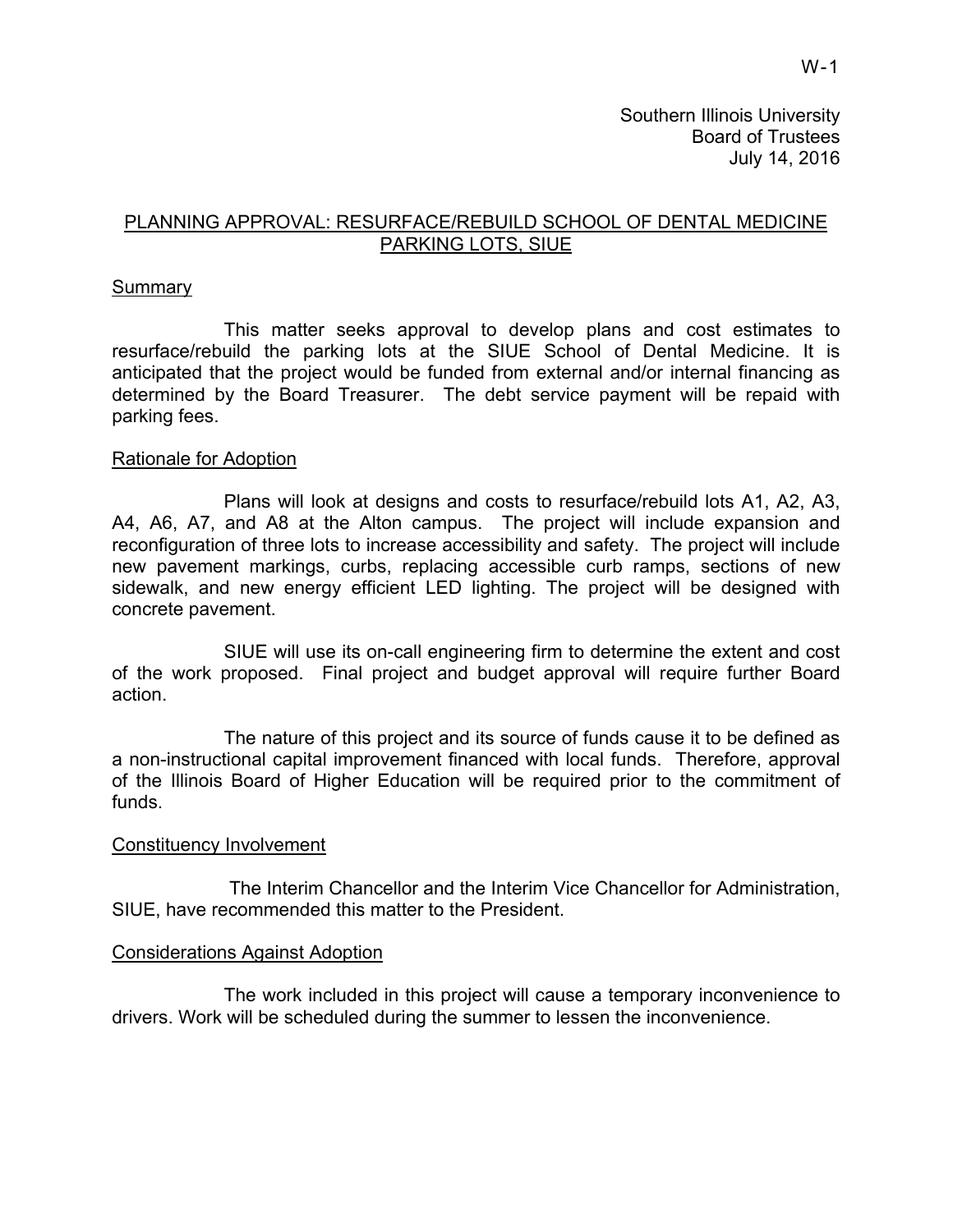# Resolution

 BE IT RESOLVED, By the Board of Trustees of Southern Illinois University in regular meeting assembled, That:

(1) Development of plans and cost estimates for resurfacing/rebuilding School of Dental Medicine parking lots, SIUE, be and is hereby approved.

(2) The President of Southern Illinois University be and is hereby authorized to take all action required in the execution of this resolution in accordance with established policies and procedures.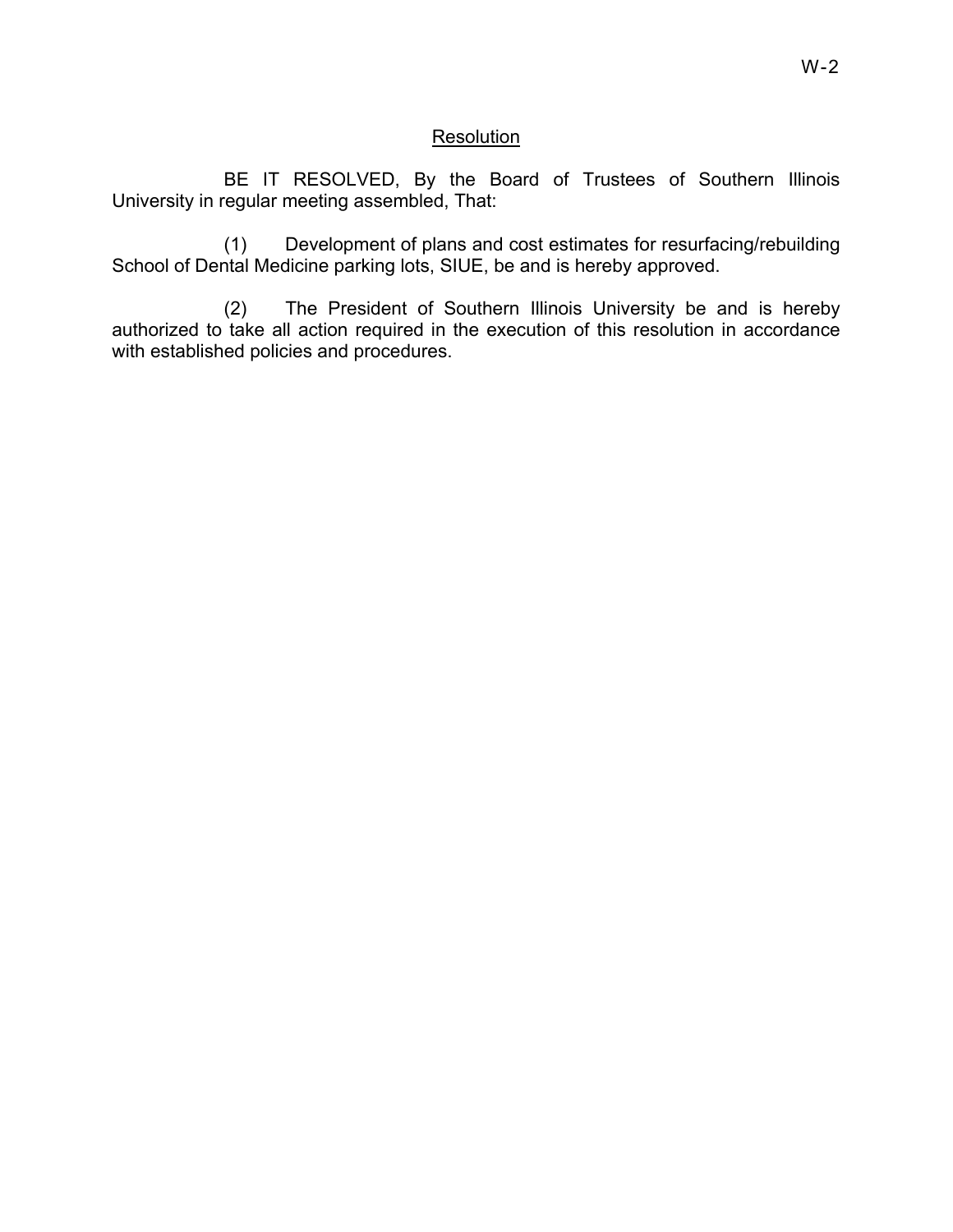# APPROVAL OF SALARY OF THE GENERAL COUNSEL FOR THE SOUTHERN ILLINOIS UNIVERSITY SYSTEM

## **Summary**

 The Board of Trustees previously approved the appointment of Lucas D. Crater to the position of General Counsel for the Southern Illinois University System and deferred action on an appropriate salary adjustment to a subsequent meeting. This matter establishes that salary adjustment.

# Rationale for Adoption:

 The General Counsel is appointed by and shall serve at the pleasure of the Board of Trustees. 2 Bylaws 5C state that the General Counsel is the principal legal adviser to the Board of Trustees, the President, Board-appointed officers and Chancellors. The General Counsel shall direct counsel at SIU's campuses and ensure that timely and effective legal representation is provided to Southern Illinois University. Lucas D. Crater has served as General Counsel since March 19, 2015, and the Board now desires to establish his salary adjustment.

# Considerations Against Adoption

University officers are aware of none.

# Resolution

BE IT RESOLVED, By the Board of Trustees of Southern Illinois University in regular meeting assembled, That:

(1) Lucas D. Crater was appointed to the position of General Counsel for the Southern Illinois University System effective March 19, 2015. His annual salary, effective July 1, 2016, shall be \$182,000.04.

 (2) The President of Southern Illinois University be and is hereby authorized to take whatever action may be required in the execution of this resolution in accordance with established policies and procedures.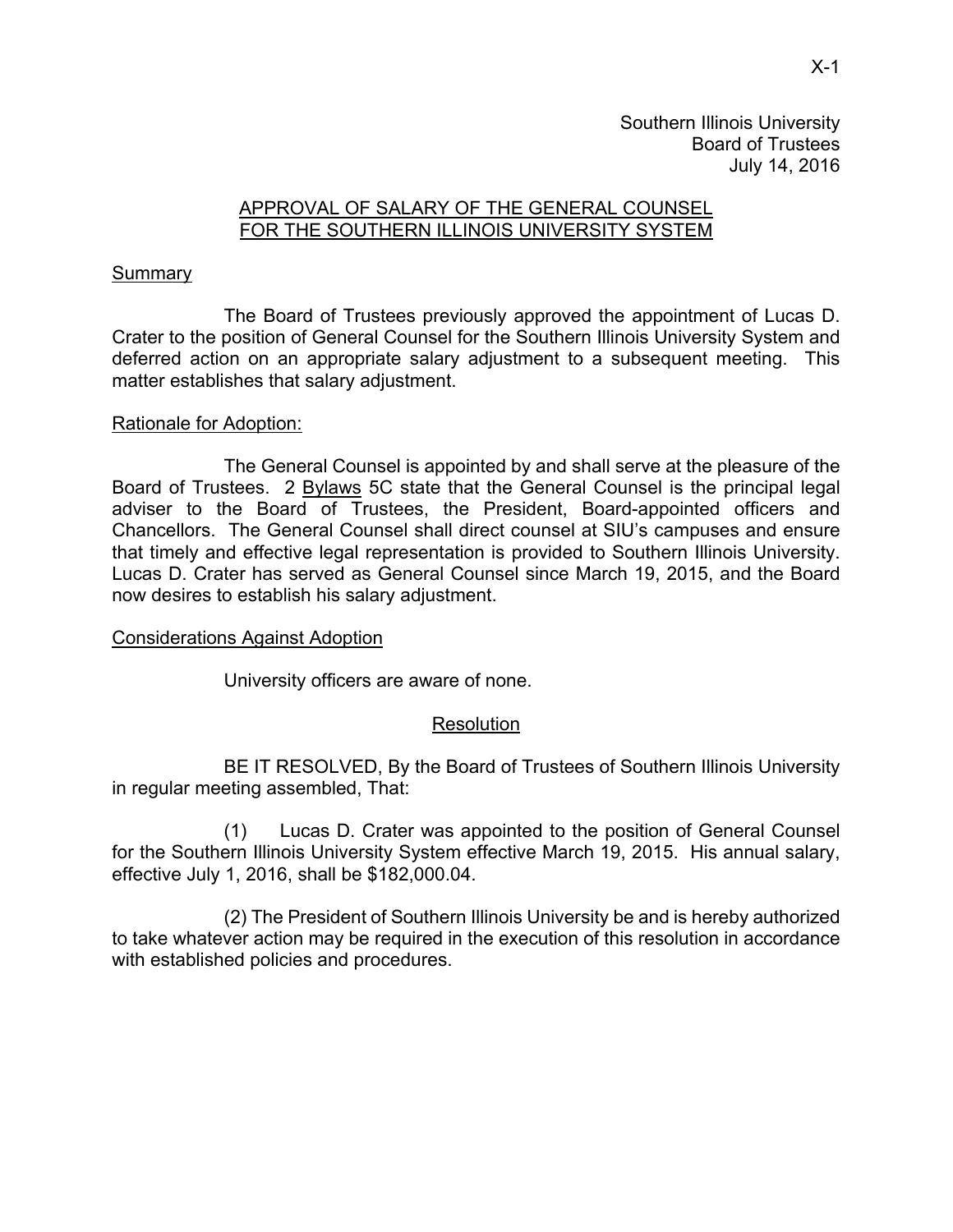# APPROVAL OF AMENDED SYSTEM-WIDE DIVERSITY AND INCLUSION INITIATIVES

#### **Summary**

This matter requests approval to amend the planning document initially approved at the May 5, 2016, meeting of the Board of Trustees for a diversity initiatives project through final adoption of the "Framework for System-Wide Diversity and Inclusion Initiatives."

#### **Background**

During the work session held on December 9, 2015, the Board of Trustees expressed a desire to move forward and develop a series of actions across the SIU System to demonstrate its strong commitment to tangible outcomes which would foster awareness-building and organizational capacity supporting increased diversity and a more inclusive culture throughout SIU.

Toward this end, a set of initiatives was drafted on a system-wide basis and presented for initial Board review and comment at its work session on March 23, 2016. A draft document was reviewed at that time with a panel of officers from SIU's underrepresented faculty and staff organizations, including their written analysis of the document, and suggested a range of specific activities and events across the dimensions of Awareness-Building Activities, Student-Focused Initiatives, Human Resources/Personnel Development, and Organizational Development. That draft document was subsequently approved by the Board on May 5.

#### Rationale for Adoption

Considering later additional input received subsequent to the May 5 meeting, as communicated by those individuals serving in the role of chief diversity officer for the SIUC, SIUE, and School of Medicine campuses, a modified list of initiatives is now recommended in the form of a "framework" that demonstrates Trustees' desire for both symbolic and tangible actions advancing diversity and inclusion throughout SIU.

It is expected that upon final adoption of these initiatives by the Board, work will commence in FY17 to implement as many of the projects as practicable and as budgetary constraints permit. It is further anticipated that the Board will review progress toward implementation on a routine basis, and no less than annually.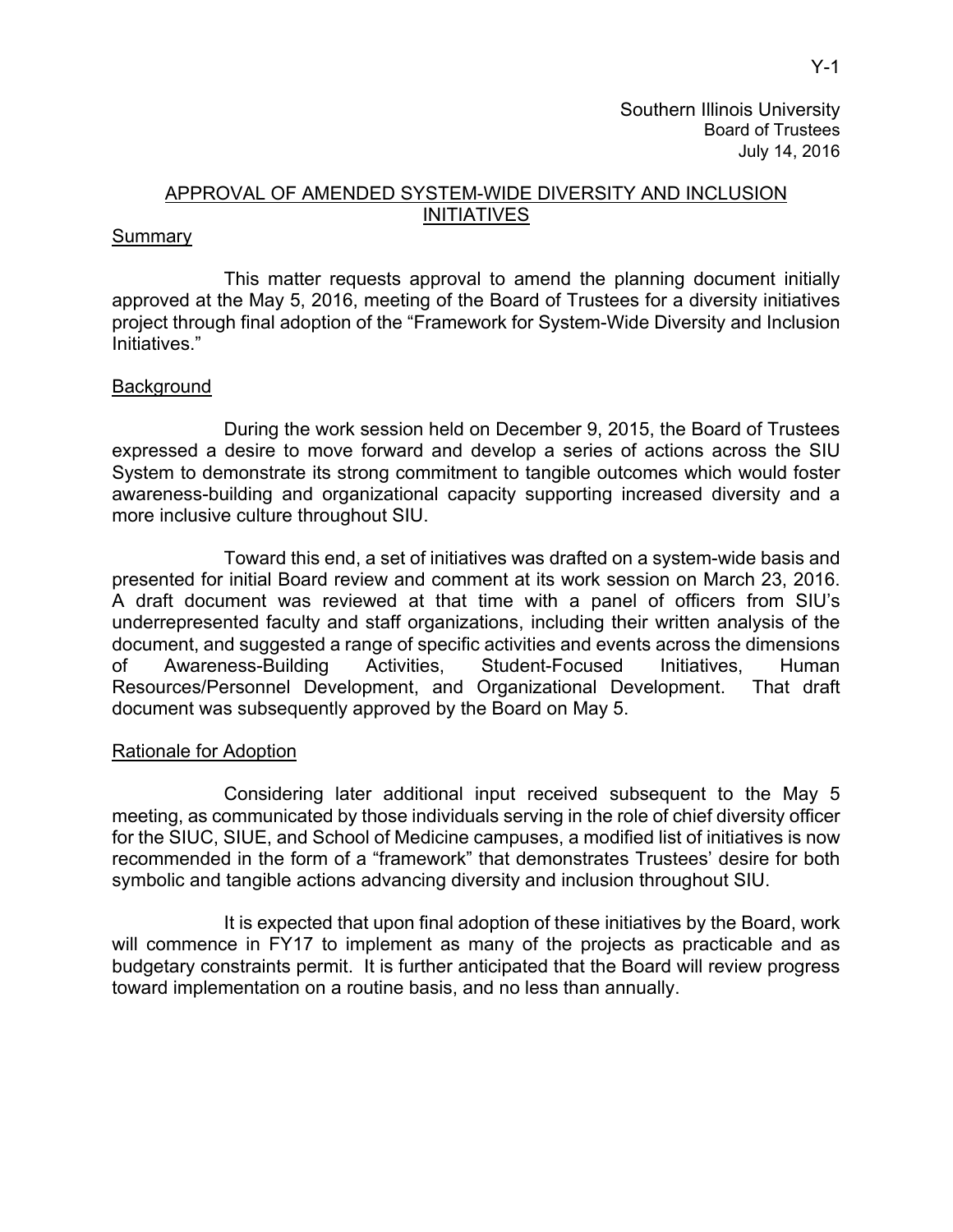# Considerations Against Adoption

Bringing together a requisite number of individuals from the various constituent groups to assist in planning and carrying out specific initiatives listed under the Framework will take time and resources that could be made available for other purposes. Certain of the initiatives will have direct and indirect costs that must be budgeted for, subject to regular Board approvals.

# Resolution

 BE IT RESOLVED, By the Board of Trustees of Southern Illinois University in regular meeting assembled, That: upon recommendation of the President,

(1) The Framework for System-Wide Diversity and Inclusion Initiatives be adopted with the goal of full implementation taking place during the 2017 fiscal year.

(2) SIU's chief diversity officers and their respective named campus diversity councils, working with and involving underrepresented faculty and staff groups, student organizations, recognized constituency organizations, and any others are charged to create various work and advisory groups to support implementation of the Framework.

(3) Future operating budgets of the Office of the President authorize and account for any expenditures as a University-Wide Services function due to implementation costs related to the Framework.

(4) The position of Title IX Director for the SIU System is hereby created, reporting to the President, and authority is further granted to organize Title IX administration and compliance as a University-Wide Service.

(5) The President of Southern Illinois University is hereby authorized to take whatever action may be required in the execution of this resolution in accordance with established policies and procedures.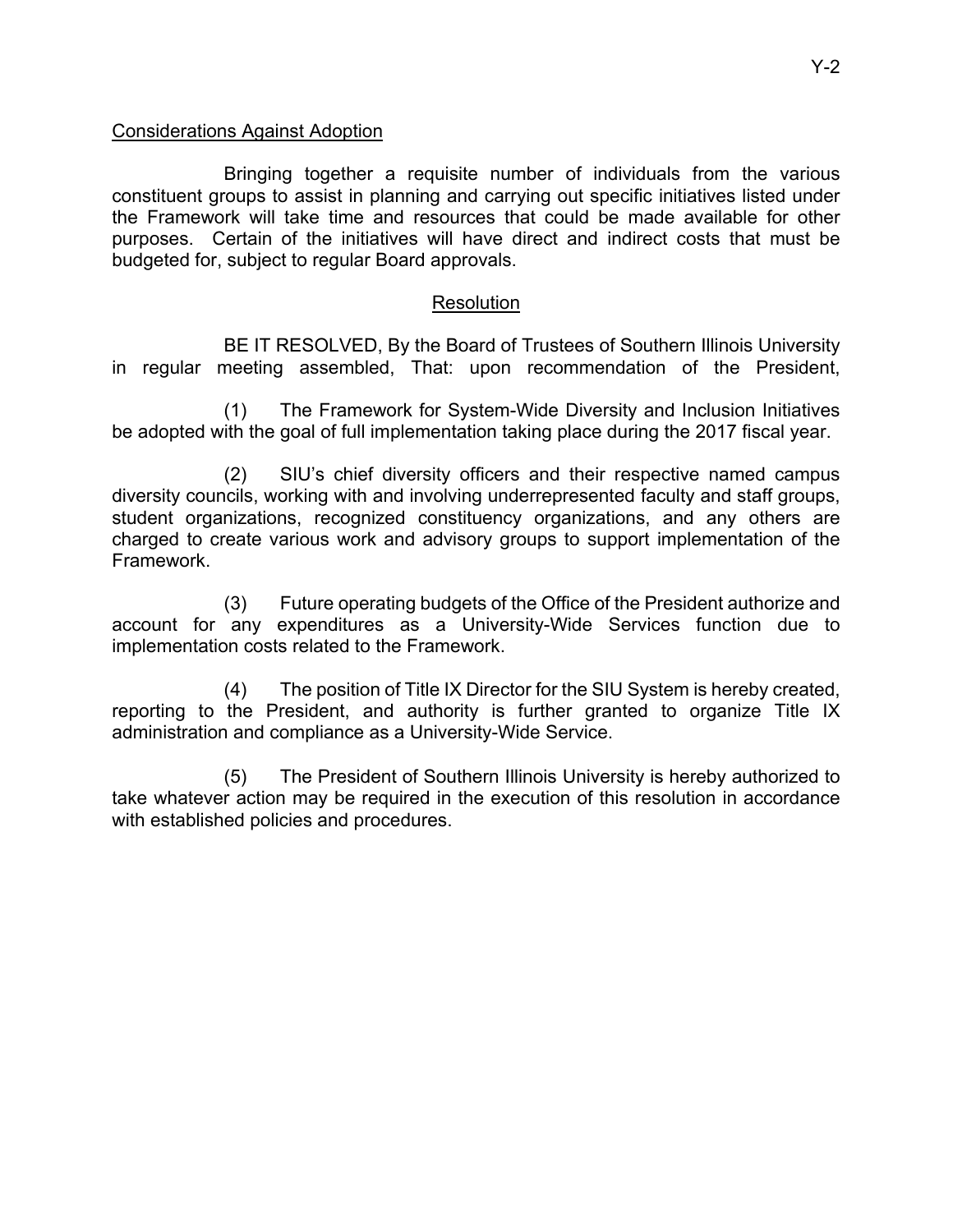

# FRAMEWORK FOR SYSTEM-WIDE DIVERSITY AND INCLUSION INITIATIVES

*In support of the Board of Trustees' strong belief that every Southern Illinois University campus and location reflect a culture which values diversity and inclusivity in all its forms, the Board of Trustees is committed to putting in place a series of system-wide initiatives. The intent of these initiatives is neither to simply "check a box" on the issue of diversity in higher education, nor to replace comprehensive diversity plans developed at the campus level--but instead to advance a set of tangible and achievable outcomes to ensure awareness-building and cultural competency for the deep organizational change which must take place across the SIU System.* 

# Awareness-Building Activities

- Establish a signature Trustees' lecture focusing exclusively on diversity and inclusion to be rotated among the three campuses on an annual basis
- Establish a system-wide diversity or inclusivity excellence award (individual or organizational) to highlight a model of excellence created within an academic or academic support unit
- Create a prominent link to the SIU System webpage to spotlight diversity efforts across all campuses and locations

# Student-Focused Initiatives

- Partner with social service agencies, schools, community development groups, and similar organizations (e.g., El Valor, Chicago; Community Builders Network, St. Louis) to support opportunities and events for students around issues of diversity and inclusion
- Sponsor an annual system-wide student conference/summit on race, diversity, and inclusion—building on the success of SIUE's *Black Lives Matter* conference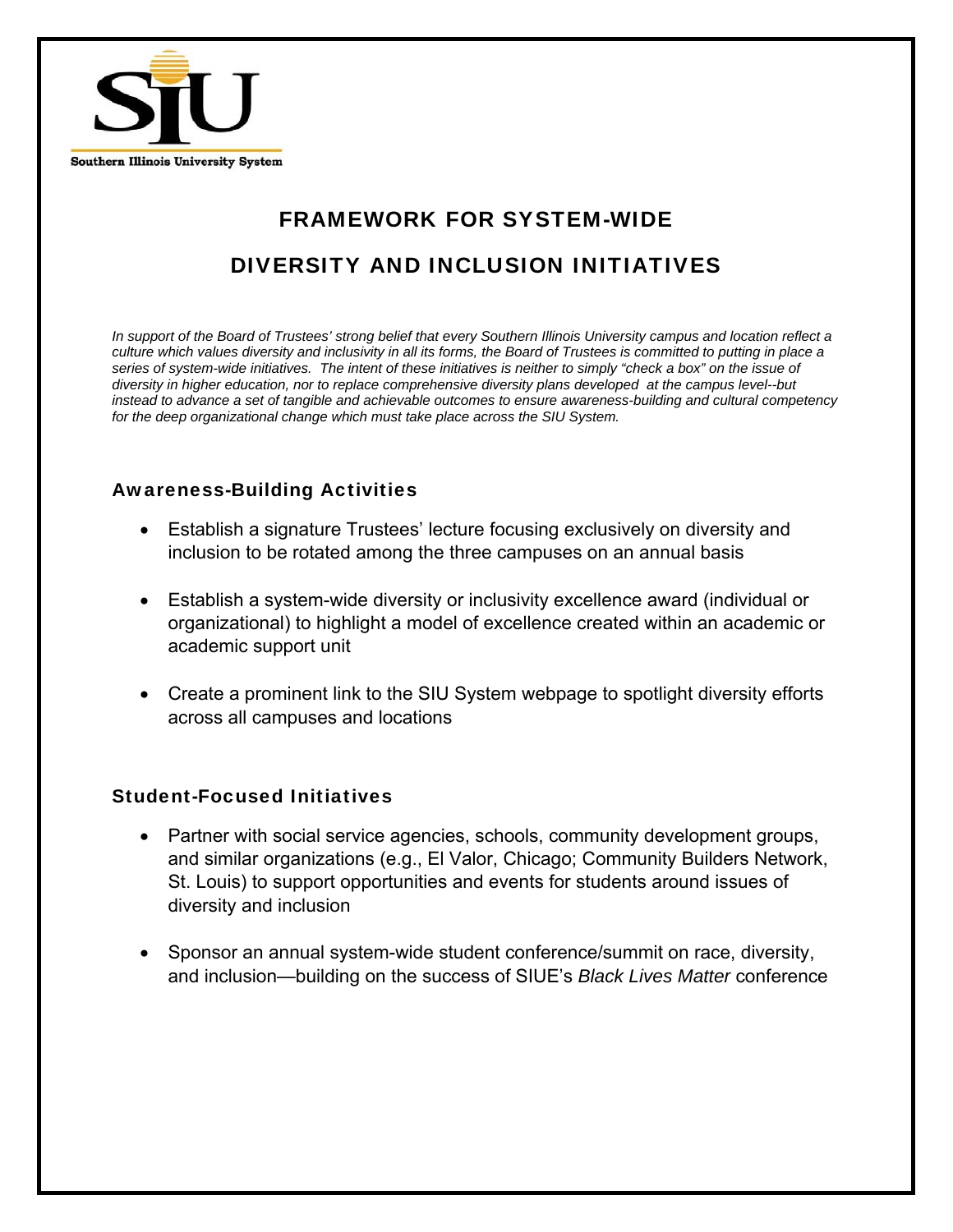# Human Resources/Personnel Development

- Following a thorough review in light of recent legal decisions, expand resource support for campus-based strategic hiring programs with the goal of increasing diversity in tenure-track faculty and professional staff hires
- Provide resource support to bolster campus initiatives to host networking, meetings, professional development, mentoring, and related events for faculty and staff—and consider at least one similar event held at the system level
- Provide for a dedicated "chief diversity officer" position at the three campuses that is consistent in overall practice and scope with respect to titles, tasks, duties, initiatives, and placement on each campus's organizational chart, but without the added responsibilities for administrative management of equal opportunity and Title IX functions
- Develop a resource or provider pool for utilization system-wide to provide cultural competency training applicable to all organizational units or groups, incorporating customized professional development sessions, workshops, coaching, and other programs

# Organizational Development

- Establish a system-wide President's Advisory Council comprised of the three SIU CDOs as well as representatives from impacted campus constituencies that would meet quarterly and provide advice and counsel on issues of diversity and inclusion (which group would also meet with the BOT on an annual basis)
- Build-out the SIUE *Diversity and Inclusion Online Learning Community* to provide a system-wide clearinghouse for diversity resources and tools
- Undertake a metric and benchmarking process on a system-wide basis to better evaluate ongoing progress toward diversity and inclusion indicators utilizing a scorecard, dashboard, or some other measure

System.diversity.inits.final.draft.062016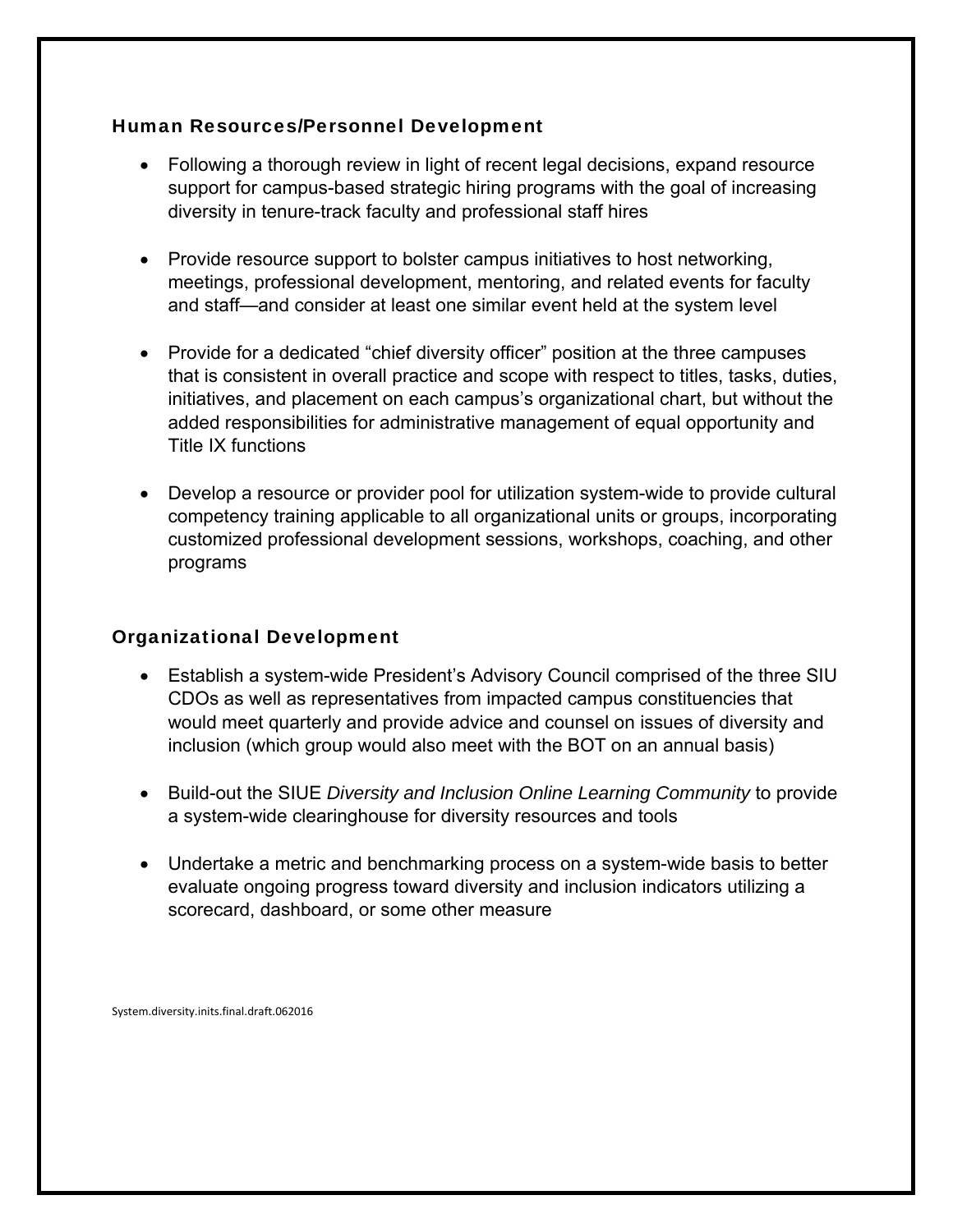## APPOINTMENT OF THE CHANCELLOR, SIUE

#### **Summary**

 The matter presents for approval the appointment of the Chancellor for Southern Illinois University Edwardsville.

#### Rationale for Adoption

 This request would approve the appointment of Dr. Randall G. Pembrook as the 9th Chancellor in SIUE's history. Dr. Pembrook is an SIUE alumnus with extensive background and experience in higher education.

 Dr. Pembrook has served as the vice president for academic affairs at Washburn University in Topeka, Kansas since January 2011. Before coming to Washburn University, Dr. Pembrook served at Baker University for four years in several capacities, including executive vice president and provost, interim vice president for enrollment management, acting dean of the School of Professional and Graduate Studies, and special assistant to the president. Before joining Baker University in 2007, Dr. Pembrook was dean at the Conservatory of Music and Dance at the University of Missouri-Kansas City, where he also served as associate dean of the Conservatory, chair of the Music Education/Music Therapy Division, and Conservatory faculty chair as well as chair of a four-campus faculty committee reporting to the University of Missouri system president. Dr. Pembrook earned an associate's degree from Lewis and Clark Community College before achieving both a bachelor's and master's in music education/piano performance from SIUE in 1978 and '80, respectively. He earned a doctorate in music education from Florida State University in 1984.

#### Constituency Involvement

 A 21-person committee participated in a nine-month national search that began with 65 candidates. The committee was comprised of faculty, staff, students and alumni. All appropriate University and System administrators were also involved in this decision. Recommendations from several University leaders and constituents were received by the President and were considered and weighed in making this recommendation.

#### **Resolution**

 BE IT RESOLVED, By the Board of Trustees of Southern Illinois University in regular meeting assembled, That: upon recommendation of the President, Dr. Randall G. Pembrook is appointed to the position of Chancellor, SIUE, with an annual salary of \$300,000 with a start date variable between August 1 and August 8 as mutually convenient, but in no case later than August 8, 2016, to serve at the pleasure of the President and the Board of Trustees.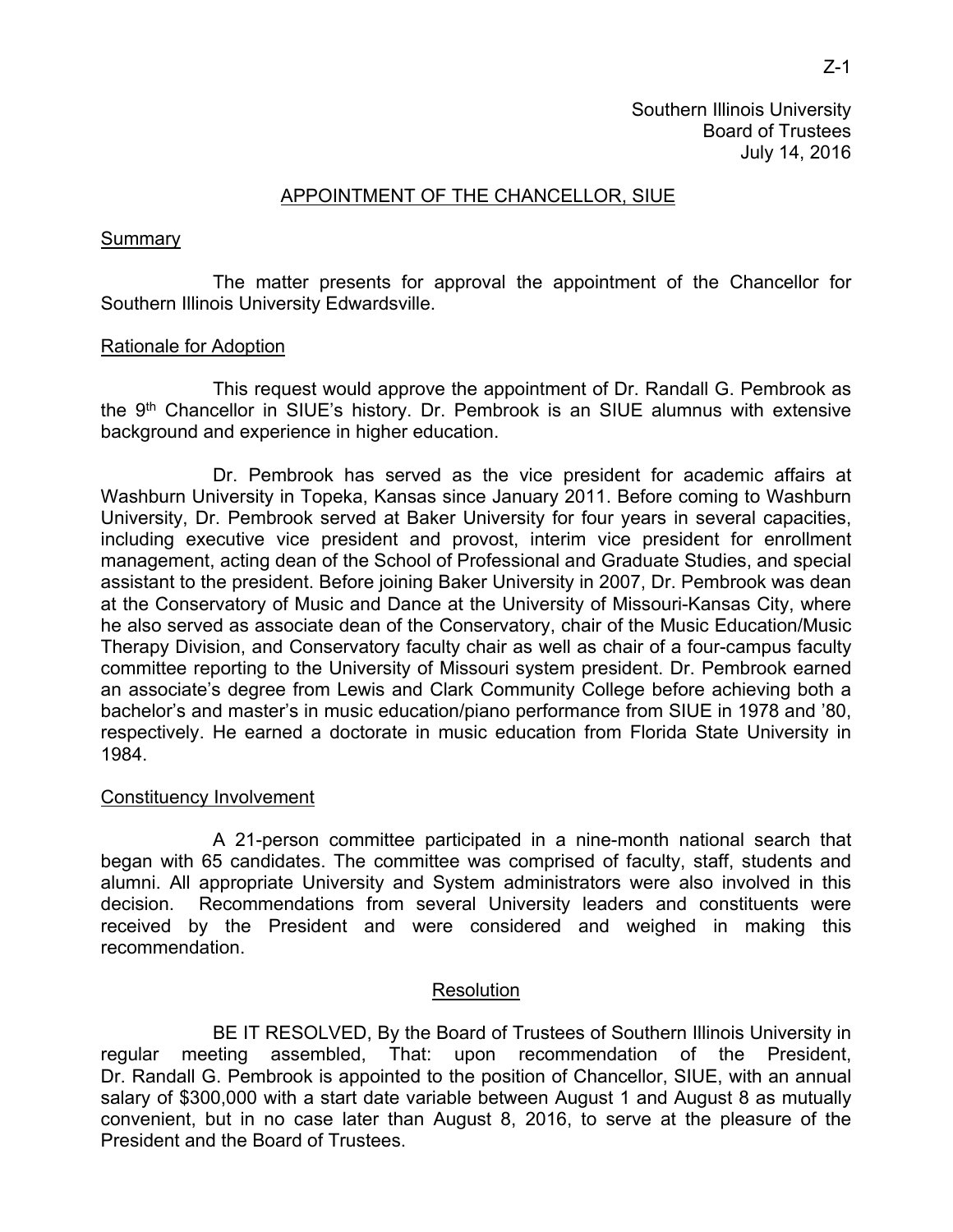# APPROVAL OF BOARD LEGISLATION, INTELLECTUAL PROPERTY POLICY [ADDITION OF 2 POLICIES OF THE BOARD H]

#### **Summary**

This matter seeks approval of the "Intellectual Property Policy" for the Southern Illinois University – System. Southern Illinois University presently employs four different intellectual property policies that are inconsistent in their terms which makes the intellectual property policies difficult to administer. Furthermore, new intellectual property laws and Supreme Court holdings impose upon the Southern Illinois University – System to update its intellectual property policies to make the policies consistent with the new laws. The newly proposed Intellectual Property Policy attempts to resolve these outstanding issues. Furthermore, the newly proposed Intellectual Property Policy also enables the university to more fully engage third party industry partners and collaborators to more effectively leverage the research assets that the Southern Illinois University – System retains.

#### Rationale for Adoption

Southern Illinois University is actively engaging in more interdisciplinary research across the campuses that result in intellectual property assets being developed by faculty, staff or students at the varying campuses. The present intellectual property policies govern the financial benefits that might be enjoyed from successful licensure. At universities, it is a common benefit to inventors or creators of intellectual property assets that get commercialized to enjoy a share of the profit that the university is able to secure. Having a well-defined flat rate across the Southern Illinois University – System helps ensure an even-handed approach to all inventors and creators and helps eliminate interpretation issues presented by some of the present intellectual property policies. Additional funds from profits resulting from innovations will be made available to the colleges and departments that support the inventors or creators to encourage support of these efforts internally.

Furthermore, with the adoption of the America Invents Act and Supreme Court holdings (most specifically referring to the Stanford v. Roche case), it is imperative that the university is able to warrant that it has title to inventions and discoveries created by our faculty and employees. Industry sponsored research grants and clinical trial contracts require that Southern Illinois University make representations that are consistent with the legal precedents set forth by these actions. The newly proposed Intellectual Property Policy contains language that attempts to comply with those effects by adopting language that has widely been accepted at other universities and research institutions.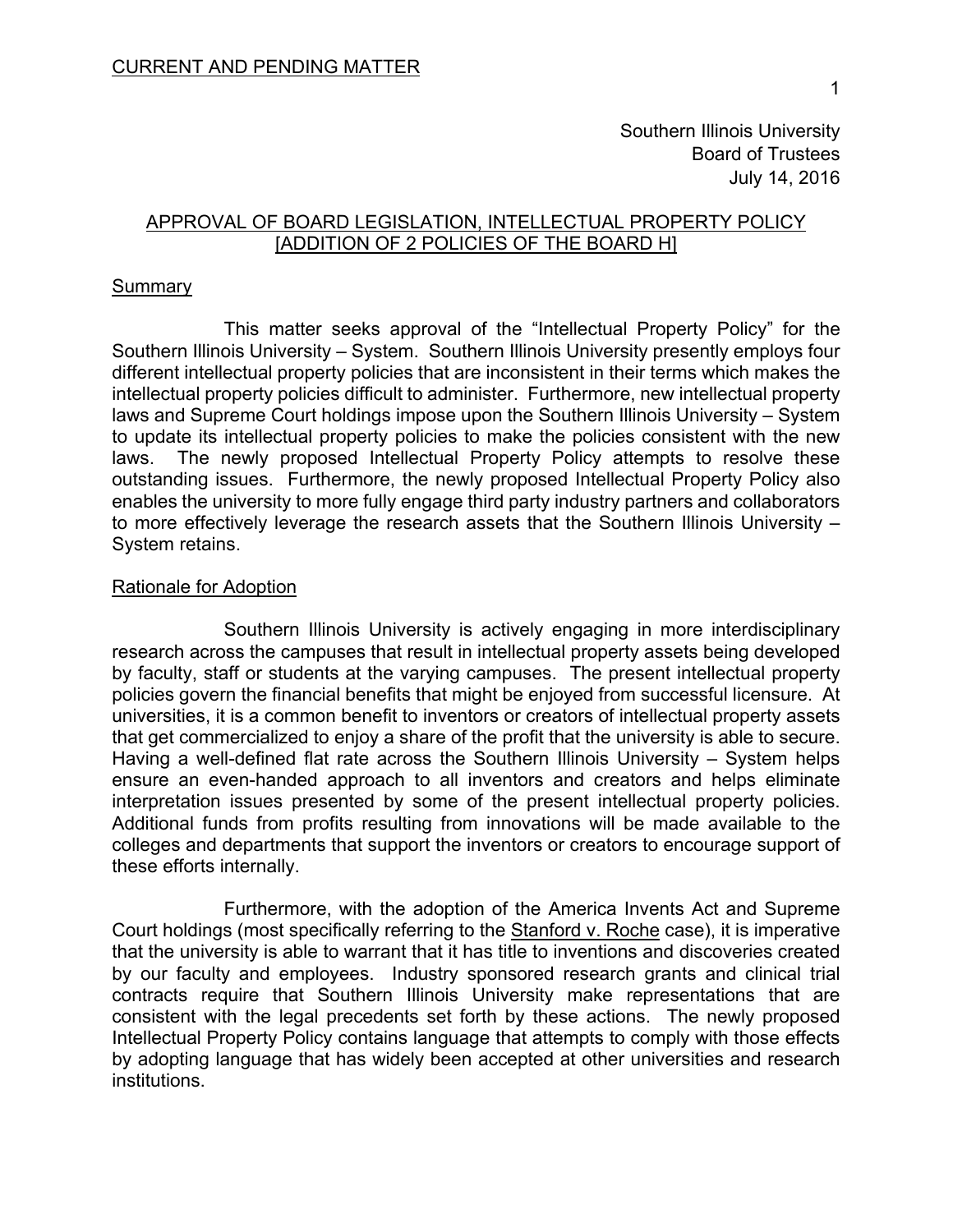A working group was employed to ensure adequate representation on the three SIU campuses to develop an Intellectual Property Policy that addressed the concerns by the faculty and administrators on the SIU campuses. The working group comprised of the director of technology transfer, senior research administrators and faculty representatives that have experience with the technology transfer process. Several draft iterations were filtered by interested faculty bodies, grant administrators, and the Office of General Counsel. The final version of the newly proposed Intellectual Property Policy has broad support, and it is encouraged that this version be adopted immediately to supersede all campus intellectual property policies. It is understood that once this newly proposed Intellectual Property Policy is adopted, the SIUC Faculty Association, IEA-NEA will reference the Intellectual Property Policy in an implementation letter.

# Considerations Against Adoption

Some concerns have been raised about the copyright exemption clause. Specifically, it has been suggested that the copyright exemption clause does not go far enough to protect the academic freedom of the faculty and that a separate Copyright Policy should be adopted. It is the belief of the working group that the newly proposed Intellectual Property Policy is adequate in that there are instances where the university may be subject to an industry sponsored research grant where the university needs to warrant the transfer of intellectual property assets, including copyrights. The safeguard that the research administrators have the authority to accept or reject the ownership interests of these assets was deemed acceptable. If this causes an unforeseen issue, amendments to the newly proposed Intellectual Property Policy may be adopted to address those concerns.

# Resolution

BE IT RESOLVED, By the Board of Trustees of Southern Illinois University in regular meeting assembled, That the Intellectual Property Policy as attached shall be hereby approved and become 2 Policies of the Board H.

BE IT FURTHER RESOLVED, That the President of Southern Illinois University be and is hereby authorized to take all action required in the execution of this resolution in accordance with established policies and procedures.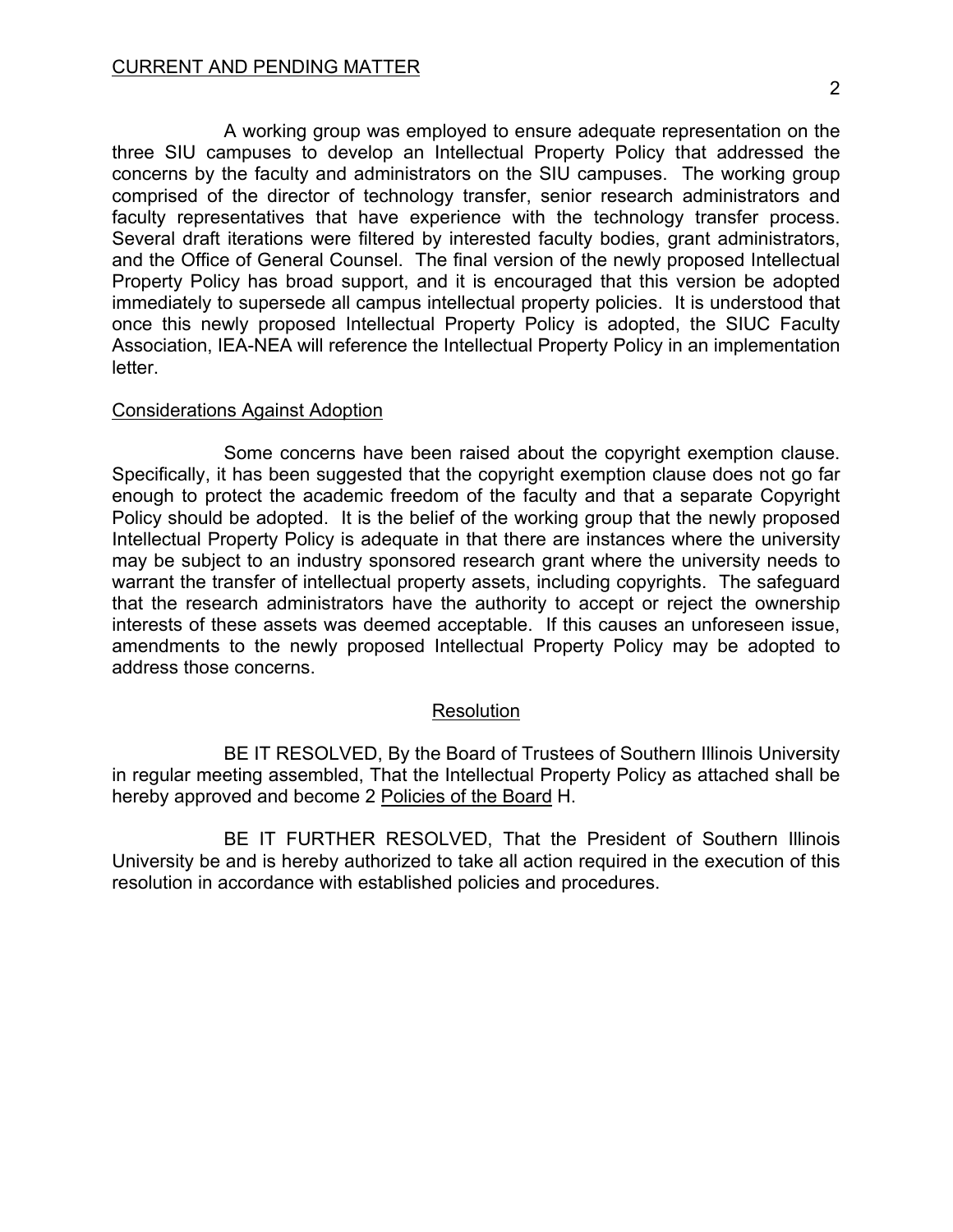# **Intellectual Property Policy Southern Illinois University - System**

# TABLE OF CONTENTS

- I. Innovations Covered by this Policy
- II. Innovations Developed Independent of SIU-S
- III. Procedure for Disclosure and Review for Approval
- IV. Options for Disposition of Innovations
- V. Impact of Grants and Contracts on Intellectual Property Rights
- VI. Income Distribution
- VII. Services Performed by the OTT
- VIII. Responsibility of Creator(s)/Author(s) Regarding Intellectual Property Rights
- IX. Resolution of Controversy between SIU-S and Creator(s)/Author(s)
- X. Amending this Policy

The purpose of this Intellectual Property Policy is to delineate the obligations of the persons that are governed by this SIU-S Intellectual Property Policy and those obligations of the Southern Illinois University – System (SIU-S). This Intellectual Property Policy does not apply to logos, identifiers or other branding materials related to SIU-S and/or its campuses. The Board encourages its faculty, staff and students employed or enrolled at Southern Illinois University Carbondale (SIUC), Southern Illinois University Edwardsville (SIUE), the Southern Illinois University School of Medicine (SIU-SOM) and the Office of the President (each of which shall be individually referred to as SIU Entity and shall encompass their respective satellite sites) to undertake research and other scholarly and creative endeavors. Basic policies of the Board support freedom of research and unrestricted dissemination of information. Research and other scholarly activities that produce and disseminate new knowledge are an important part of the work of a comprehensive academic institution. The philosophy of the Board is that such activities should always maintain an intrinsic relationship to the mission of the institution.

As a state institution, the Board of Trustees is responsible to itself and to the public for the kinds of research and other scholarly and creative activities that the Board supports and for obtaining the greatest public benefit from such research and activities. The Board therefore encourages faculty and staff to seek intellectual property protection when warranted. Such protection promotes investment that advances the development and availability of discoveries to maximize the public benefit achieved via faculty and staff research. All faculty and staff members are required by the conditions of their employment to abide by this Intellectual Property Policy unless they are governed by a separate intellectual property policy negotiated by a collective bargaining unit.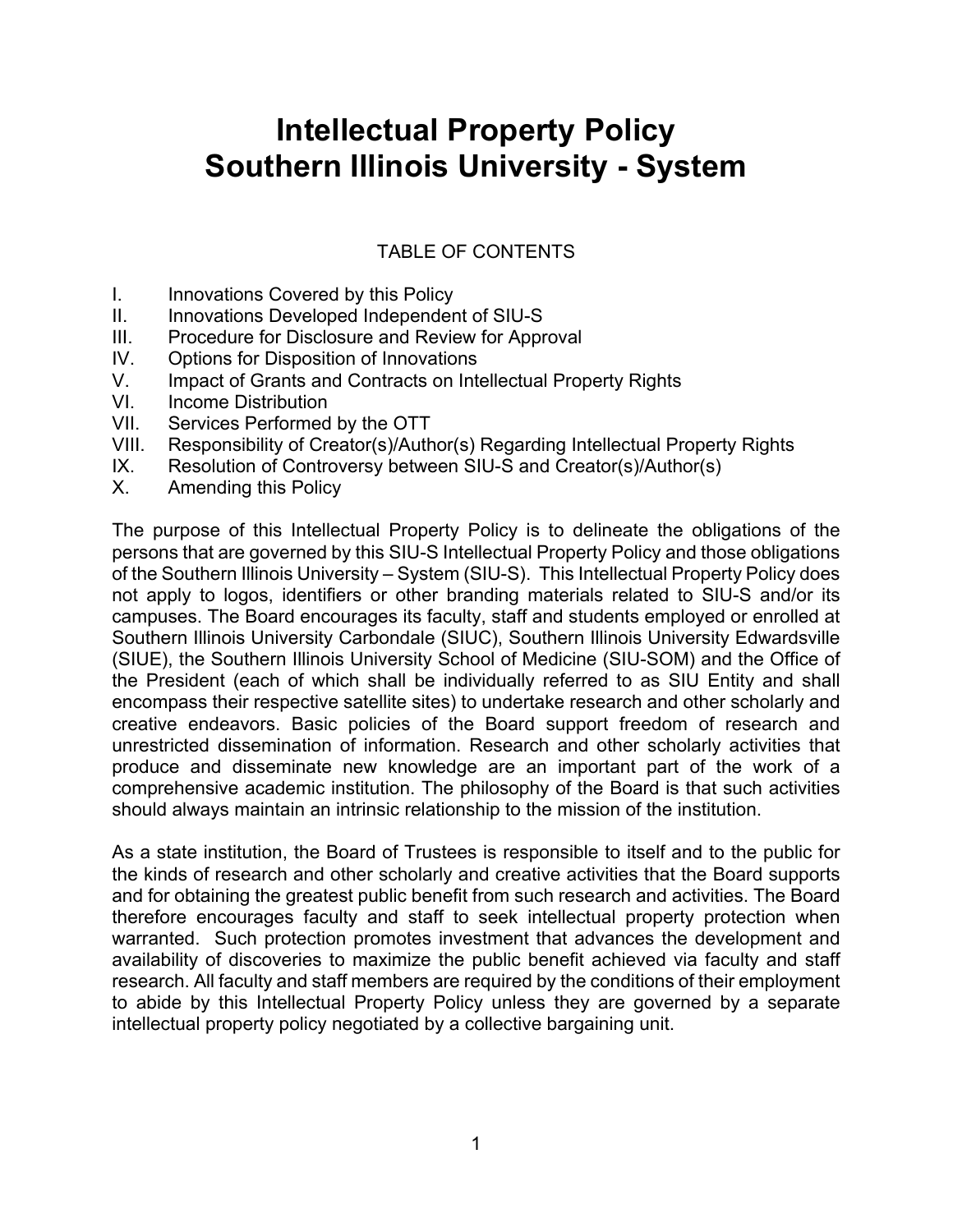Each SIU Entity may have its own intellectual property committee to assist in advising on the disposition of disclosures presented to the SIU System's Office of Technology Transfer (OTT). The SIUC University Intellectual Property Committee's composition and authority is dictated by Addendum C collective bargaining agreement between the Board of Trustees of Southern Illinois University and the SIUC Faculty Association, IEA-NEA. Addendum C of that Agreement applies to tenured and tenure-track Faculty employees represented by the SIUC Faculty Association. For all other employees and students, the use of the University Intellectual Property Committee shall be at the discretion of the Vice Chancellor for Research. A School of Medicine Intellectual Property Committee, appointed by the Dean and Provost of the School of Medicine, exists to review and make recommendations for the disposition of intellectual property developed at the School of Medicine. The Associate Provost of Research at Southern Illinois University Edwardsville may convene an ad hoc intellectual property advisory committee based on his/her discretion for recommendations. The OTT shall govern this policy as it applies to the faculty, employees, administrators, staff, students and other persons under the auspices of the Board and shall advise each SIU Entity on matters related to the disposition of intellectual property assets that benefit the university and the community it serves as a whole.

The Intellectual Property Policy concerning new technologies, discoveries, inventions or potential inventions (including products, processes, or any improvements thereof) (hereinafter collectively referred to as "innovations"), and copyrightable materials that accrue from research or scholarly and creative activities conducted by faculty, employees, administrators, staff, students and other persons (hereinafter referred to as creator(s)/author(s)) is as follows:

#### I. Intellectual Property Covered by this Policy

This Intellectual Property Policy supersedes all previous policies that cover intellectual property matters at the individual SIU Entities and shall apply to all intellectual property (innovations and copyrightable materials as defined below) except those created by employees that are covered by a collective bargaining unit that have negotiated a separate intellectual property policy. Furthermore, as a condition of their employment with the Board, all employees *will assign and hereby do assign* their ownership rights in intellectual property covered by this Intellectual Property Policy to the Board of Trustees of Southern Illinois University, pursuant to the details below.

#### A. Innovations:

Any innovation, including discovery, records (such as laboratory notebooks), data (including databases, tables and spreadsheets), trade secrets and know-how, developed by an employee, student, or other user of facilities or resources of the Board that meets the criteria detailed in this section belongs to the Board and shall be used and controlled according to the discretion of SIUC, SIUE, and SIU-SOM in ways that will produce the greatest benefit to the university and to the public. All employees are required to report any such innovation through their respective SIU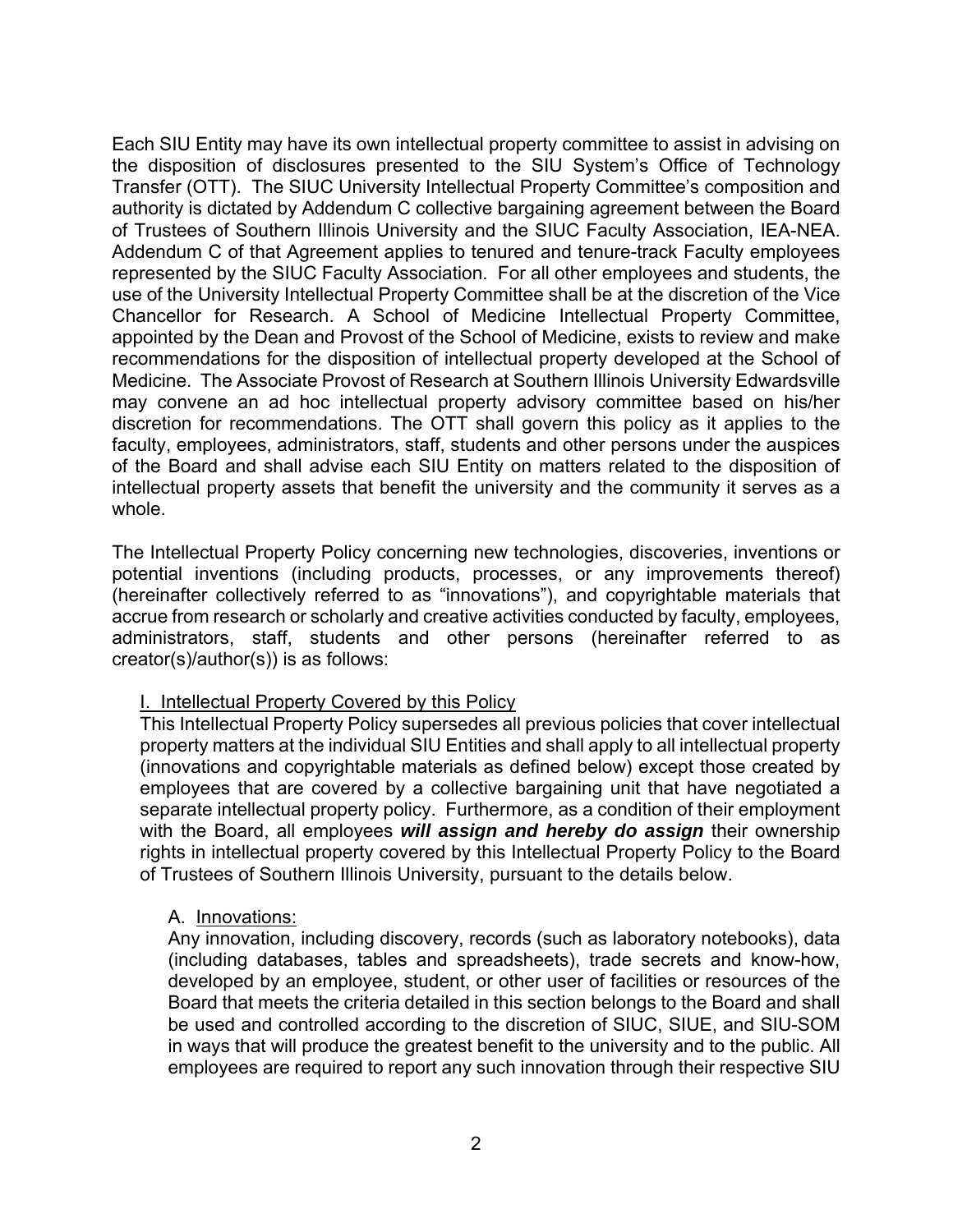Entity where the employee resides and the SIU Entity will determine the disposition thereof, in the manner set forth below.

Innovations include anything: 1) developed within the scope of an employee's duties; 2) developed in whole or in part by the use of University facilities or resources; 3) developed as the result of efforts carried on by, or under the direction of, any employee, student, or other user of University facilities or resources; or 4) developed in part or in full from University funds or from funds under the control of or administered by the Board.

## B. Copyrightable Material:

The Board shall not place any claim or restriction on any copyrightable material resulting from scholarly activity. Copyrightable materials include but are not limited to: 1) textbooks, workbooks, articles, online content and other forms of literary matter; 2) dramatic works and materials; 3) educational television/radio programs and works in such other media as films, videotapes, and recordings; 4) musical compositions and visual art; 5) tests and other measurement devices; and 6) computer software. Scholarly activity shall be defined as academic work done by the independent initiative of the copyright creator(s). These copyrightable materials shall be owned by the copyright creator. Examples of works that may be deemed scholarly activity include, but are not limited to:

- Classroom materials, including syllabi, notes, handouts, tests and other academic assessment devices;
- Educational courseware, including web-based and other electronic based materials, used on campus or in distance learning;
- Theses and dissertations:
- Articles, manuscripts and book chapters;
- Books, including textbooks, workbooks, scholarly monographs and anthologies;
- Works of non-fiction, fiction, and poetry;
- Educational television/radio programs and other works in audio-visual media;
- Musical compositions and performances;
- Dramatic works, including any accompanying music, pantomimes, and choreographic works;
- Pictorial, graphic, or sculptural works;
- Technologically based works such as blogs, tweets, and other forms of social media; and
- Other works of art that are not created as an institutional initiative.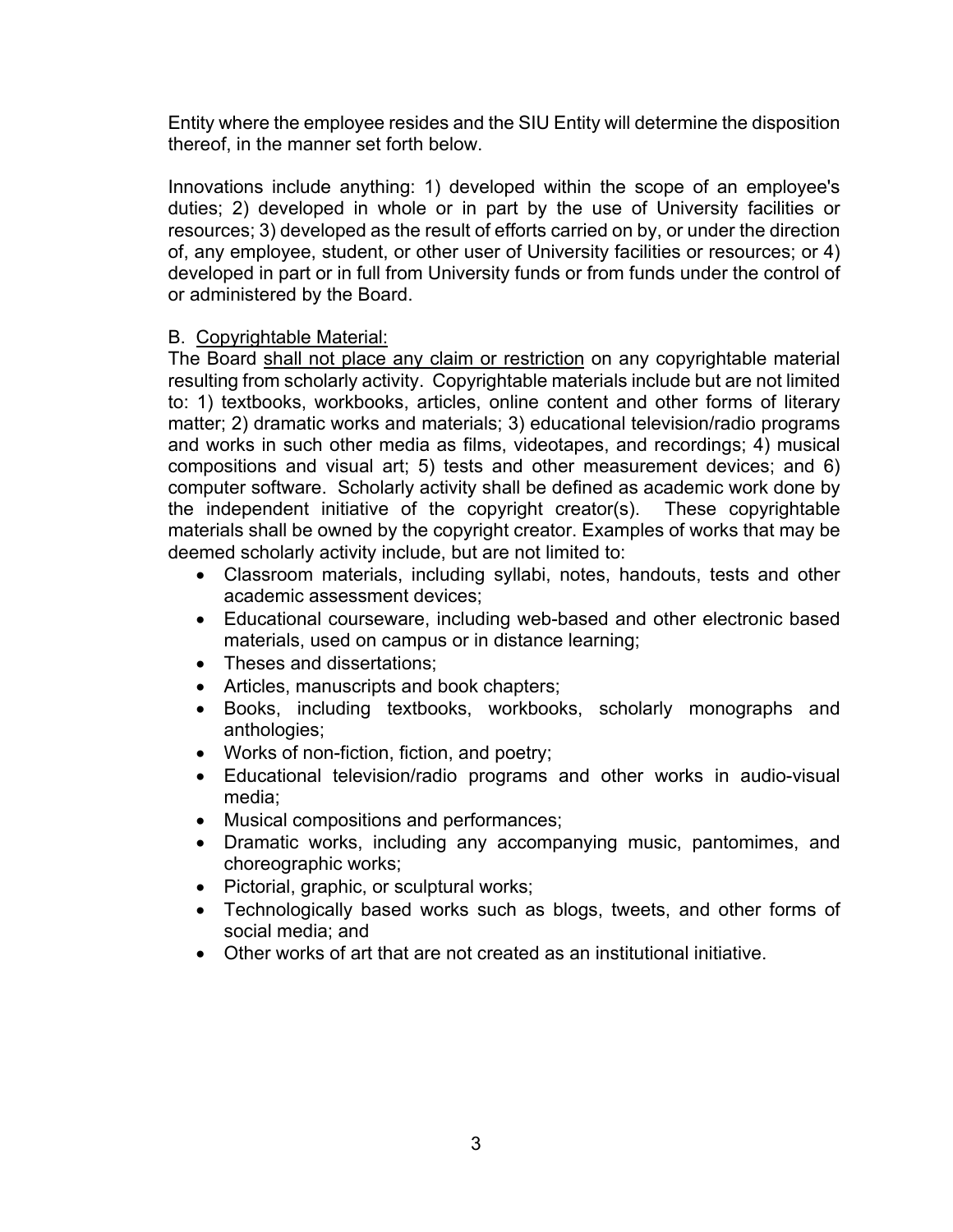Copyrightable material produced under specific written contract with the Board or copyrightable material that has a commercial application outside of the academic field belongs to the Board and shall be used and controlled according to the discretion of SIUC, SIUE, and SIU-SOM in ways that will produce the greatest benefit to the university and to the public. Copyrightable material produced under specific written contract means any copyrightable material which (1) a faculty or staff member prepares under the scope of his or her employment responsibilities with the Board and (2) falls under one of the following scenarios: (a) results in a commercially viable application, (b) is governed by a third party sponsored research or work-for-hire contract, or (c) is commissioned by an SIU Entity or the Board.

#### II. Innovations Developed Independent of SIU-S

If an innovation is developed by an employee or student of the Board outside the criteria as defined in Section I(A), it belongs to the employee or student. This would allow the creator/author to pursue his or her own intellectual property rights or to pursue joint intellectual property rights with the Board. In either case, detailed documentation should be kept by the creator/author about when, where, and by whom the innovation occurred. Such documentation may be needed to establish the rights of the creator/author to the innovation, as well as to pursue the pertinent intellectual property rights, in the event that the resources used to create or discover the innovation are not obvious.

If an innovation is developed by a non-paid student of the Board independent of his or her interaction with the Board, then the innovation is presumed to reside with the student. Intellectual property created as part of a course will belong to the Board when some or all of the course work involved is governed by a third party agreement obligating the Board to assign or transfer intellectual property rights to the sponsoring entity or the student uses significant Board funding or resources. All paid students are considered employees of the Board and the innovation that occurred as a result of their employment shall be governed by Section I.A. If the non-paid student uses substantial funding or resources of the university such as lab equipment, materials, or faculty or staff mentorship, innovations developed by the use of this funding or resources shall be owned by the Board. Board affiliates, such as medical residents, unpaid adjunct professors, and students may petition the Board to support innovation that would otherwise be owned by the affiliate. In the event that the Board agrees to support the innovation, then the Board will support the intellectual property assets that may be secured as a result of their innovation in accordance with this policy. In the event of such support, the Board affiliate or student shall enjoy the income distribution as defined in Section VI.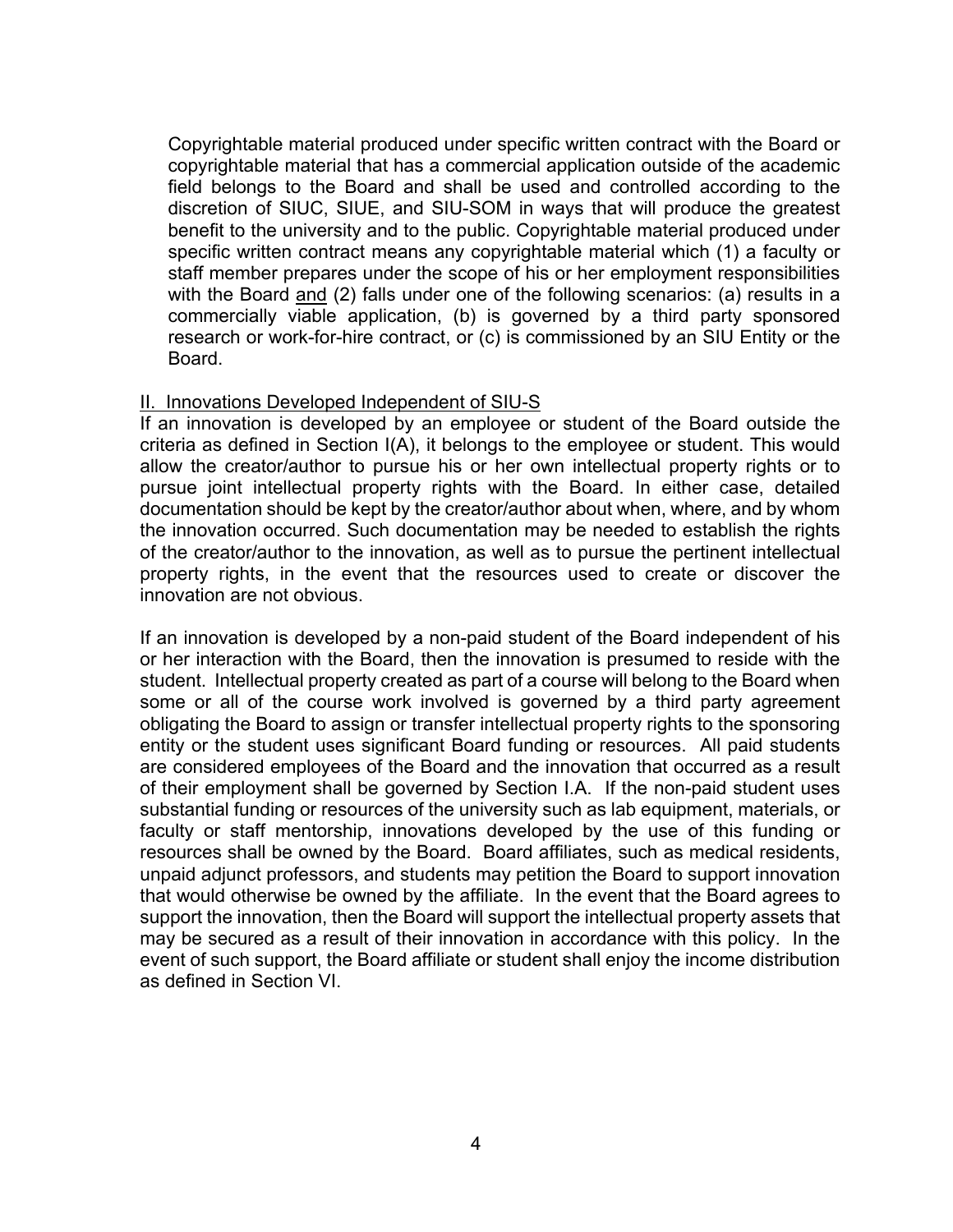## III. Procedure for Disclosure and Approval

Innovations covered by this policy must be disclosed by the creator(s)/author(s) in writing to the Office of Technology Transfer (OTT). If the innovation is the subject of a contract, grant or sponsored research agreement, the OTT will dispose of the intellectual property asset consistent with the terms of the governing contract, grant or sponsored research agreement. When a request to evaluate an innovation is received, the OTT will then evaluate the innovation based on its protectability and likelihood of market success to develop a recommended course of disposition. The OTT will present their opinion related to the disposition of the innovation to the creator(s)/author(s). To ensure maximum protection and preservation of intellectual property rights, disclosure of an innovation to the OTT should occur *prior* to any publication or other public disclosure of the innovation. After review, the creator(s)/author(s) may elect to advance the disclosure for institutional approval through the appropriate advising committee, should one apply. In the event that the OTT believes the innovation has commercial merit and the creator(s)/author(s) elect not to advance the innovation for institutional approval, the OTT may advocate for the support and ownership of the innovation by SIU-S in place of the creator(s)/author(s).

The individuals authorized to approve institutional support for innovation protection and development shall be the Vice Chancellor for Research for SIUC (excluding SIU-SOM employees and students), the Dean and Provost of the School of Medicine for the SIU-SOM, and the Associate Provost for Research for SIUE. Collectively and individually, these administrators shall be referred to as "Senior Research Administrators" and "Senior Research Administrator" and their duties as outlined within this Intellectual Property Policy may be delegated. In the event that innovations are developed by personnel at more than one SIU Entity, the OTT shall have the discretion to decide which Senior Research Administrator to solicit for institutional support. The Senior Research Administrator shall have the discretionary right to use their institutional resources to support the protection and development of the intellectual property asset on the condition that ownership rights to those assets are assigned to the Board of Trustees of Southern Illinois University.

### IV. Options for Disposition of Innovations

The Senior Research Administrators will determine the disposition of the innovation. In the event that an innovation has contributing work from more than one SIU Entity, a consensus on the appropriate disposition shall be sought from all Senior Research Administrators of which the innovation has a contributor. Such disposition may include, but is not limited to, the following options: A) release to the creator(s)/author(s) of a defined scope of intellectual property interest subject to the repayment clause at the end of this section; B) retention by the university for development, licensing, etc.; or C) release to the individual or agency sponsoring the project in the course of which the innovation was made. The release will only be limited to the innovation that was disclosed to the OTT. Upon request by the creator(s)/author(s), any disposition decision for an innovation may be reconsidered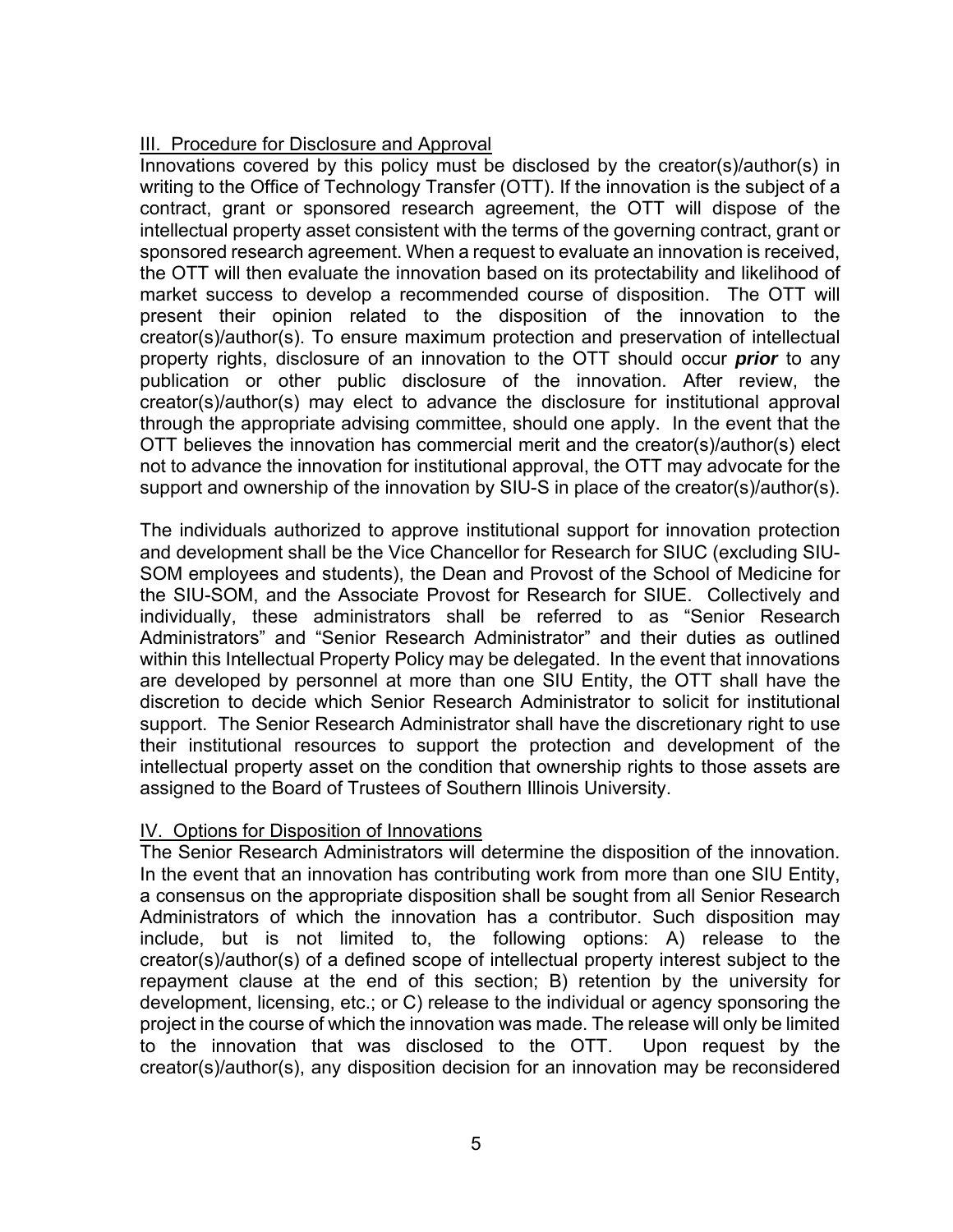by the procedure outlined in Section III based on further developments that occur after the initial disposition decision is made.

The OTT will provide the creator(s)/author(s) an evaluation within three (3) months from the date of the received evaluation request form. Should the creator(s)/author(s) elect to have the appropriate SIU Entity pursue the innovation, the creator(s)/author(s) shall be notified of the disposition decision within three (3) months of that election. Should the OTT or the SIU Entity fail to adhere to either of these three month time periods, the creator(s)/author(s) may petition OTT to relinquish all rights or portion thereof in any intellectual property interests that have been established. Often, the OTT works with the creator(s)/author(s) to work out a plan to enhance the likelihood of institutional support. Under this scenario, the time periods discussed above may take longer than three months and the OTT may elect not to support the relinquishment of the rights of the university's intellectual property interest. At any time, the Senior Research Administrator on the respective SIU Entity shall have the ultimate decision making authority to relinquish the university's rights in the innovation. Should any intellectual property be returned to the creator(s)/author(s), the creator(s)/author(s) shall be required to repay the appropriate SIU Entity for its sunk intellectual property costs subject to the creator(s)/author(s) profiting from said intellectual property. The recovery of these sunk intellectual property costs, including those internal costs as defined and accounted for in the published fee schedule, may be recovered in a manner or waived altogether as deemed appropriate by the Senior Administrator.

### V. Impact of Grants and Contracts on Intellectual Property Rights

Grants/contracts between the Board and any other agency shall, whenever feasible, state clearly the obligations and rights of the Board and of the cooperating agency, and the procedure to be followed should the activity result in innovations. Grants and contracts from various agencies frequently require the agency's prior approval of the terms and conditions of intellectual property agreements dealing with the development and dissemination of products resulting from activities performed under the grant/contract. In such cases, the OTT shall assist as applicable in negotiating with the sponsoring agency about future intellectual property rights and licensing agreements. Situations not specified in the agreement with the sponsoring agency will be subject to this Intellectual Property Policy.

If innovations are created with federal funding, the federal government will retain various rights in intellectual property created with the support of that federal funding. If an innovation is retained by the Board, then the Board will be responsible for compliance with all federal regulations. If an innovation is released to the creator(s)/author(s), then the creator(s)/author(s) will be responsible for compliance with all federal regulations.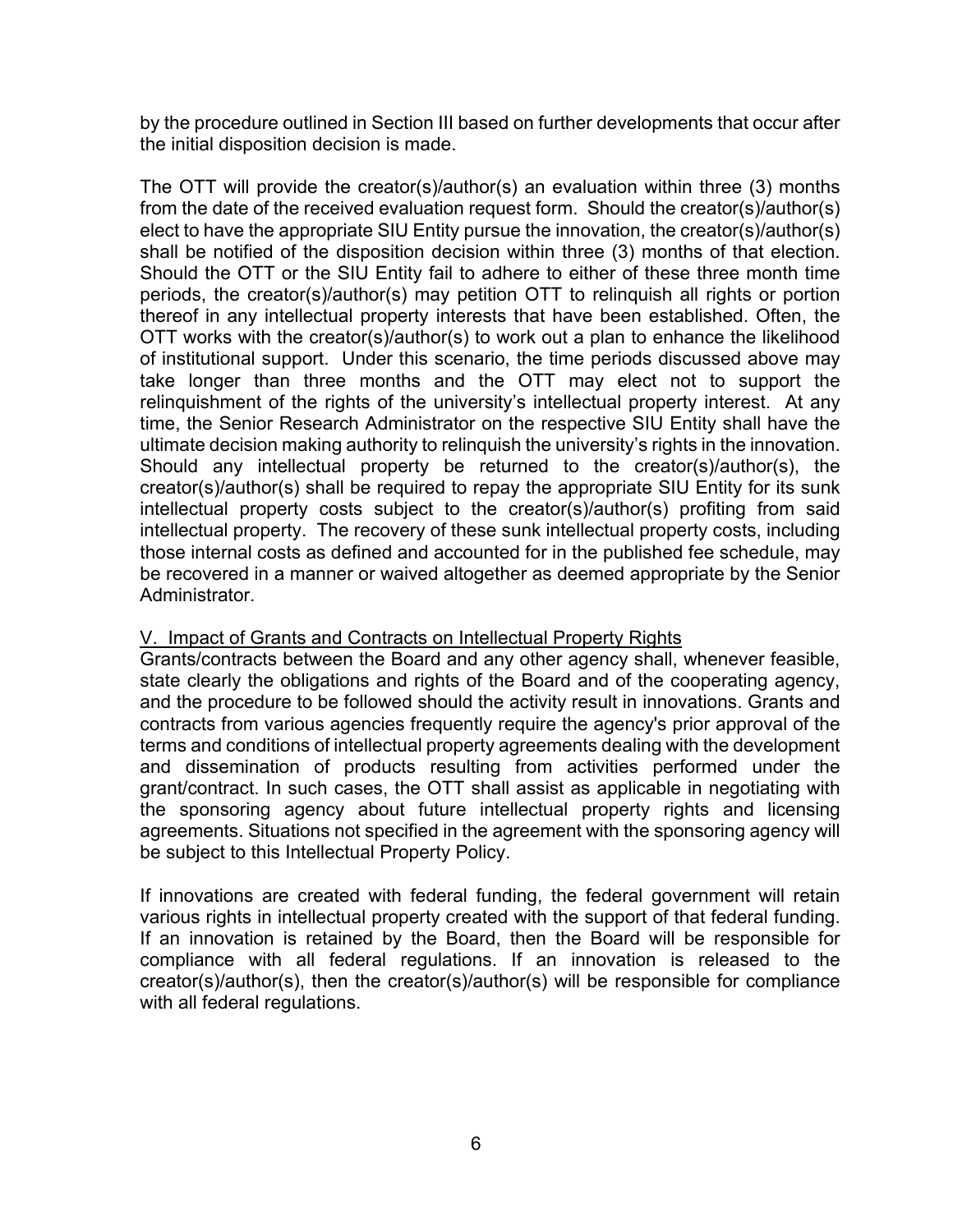#### VI. Income Distribution

If revenue is received by the Board from any intellectual property rights (patents, copyrights, technology products, trade secrets, trademarks, trade dress, etc.) associated with an innovation or commercial application outside of the academic field, all costs of procuring, developing, and administering such intellectual property rights, as well as costs for license agreement(s) and consulting services associated with those rights, shall first be paid from such revenue. Such costs may further include substantial undertakings by the OTT such as drafting patent applications and are subject to a fee schedule as outlined in Section VII. All income in excess of such expenses shall be distributed amongst the creator(s)/author(s), the SIU Entity from which the innovation was generated and creator/author's college/school and department. The creator(s)/author(s) shall receive 45%, the SIU Entity from which the innovation was generated shall receive 45%, the creator/author's college/school shall receive 5% and the creator/author's department shall receive 5% of net income received. If the creator/author does not report to a department (I.e. such as an administrative employee), then the unit to which the creator/author resides shall receive 5% of the income received, the SIU Entity from which the innovation was generated shall receive the other 50% and the creator/author shall receive 45%. If the creator/author is a Board affiliate, then the SIU Entity shall receive 55% and the Board affiliate shall receive 45% of income received.

Multiple creators/authors sharing in income shall decide among themselves how their share is to be divided, with the stipulation that the creators/authors shall divide one share of the 45% interest defined above. The allocation of the share among multiple creators/authors should be reported to the OTT at the time the creators/authors elect to proceed with seeking institutional support for their innovation. If the allocation of the share is not reported, the share will be allocated equally among all creators/authors. Income allocation for each distinct innovation is a one-time, irrevocable decision.

### VII. Services Performed by the OTT

As warranted, the OTT may submit and prosecute patent applications with the United States Patent and Trademark Office. Those services constitute an internal cost for effort and shall be subjected to a fee schedule as published by the OTT after approval by the Senior Research Administrators. Those costs shall be recovered by the SIU Entity from which the innovation originated before a distribution is made as outlined in Section VI.

VIII. Responsibility of Creator(s)/Author(s) Regarding Intellectual Property Rights If the Board elects to retain ownership in an innovation, the creator(s)/author(s) shall supply on a timely basis all information and execute all papers necessary for: A) preparing and/or pursuing intellectual property rights; B) pursuing and/or executing licensing agreements; and C) executing formal assignment documents for such innovations covered under this policy.